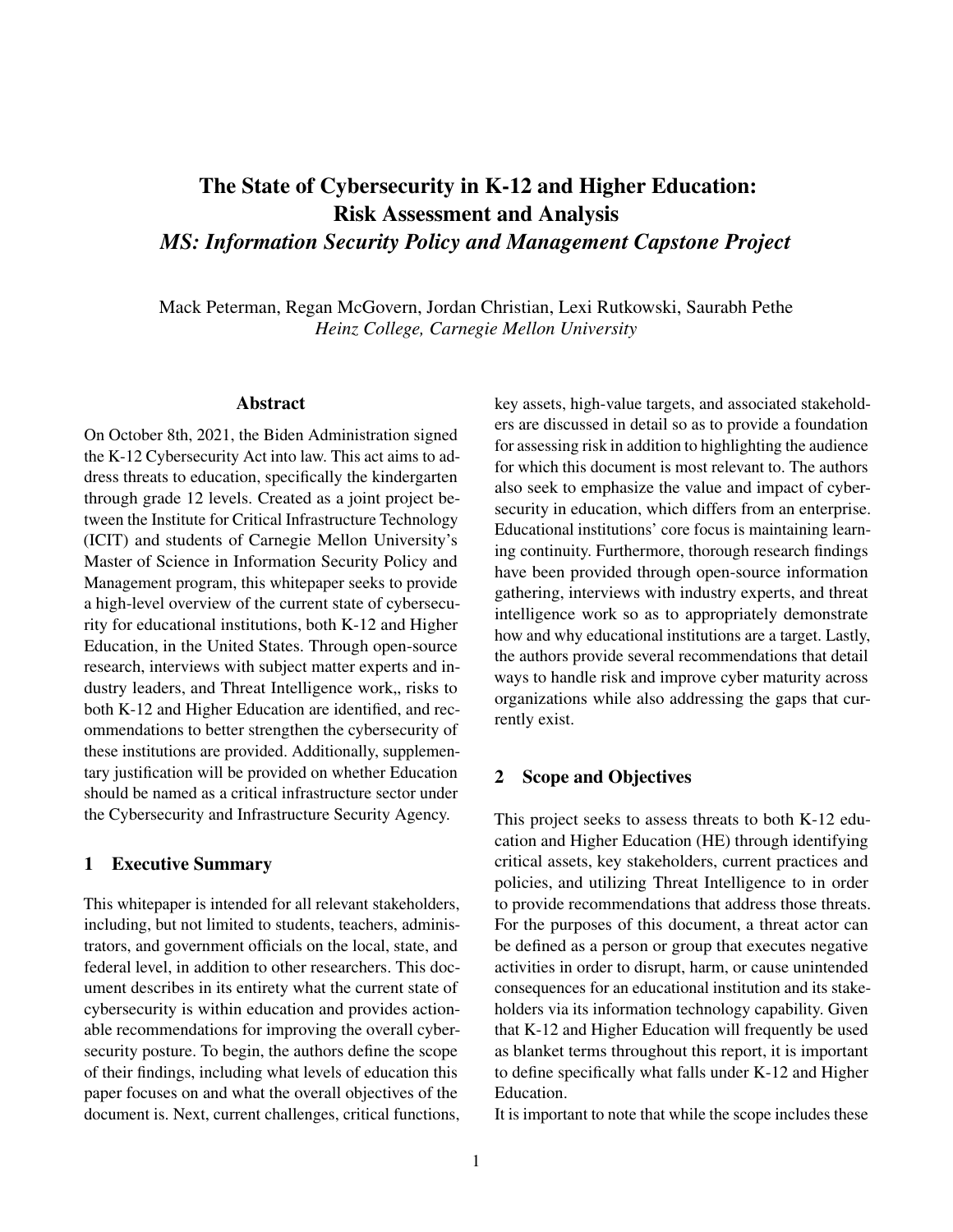institutions, the whitepaper may not focus on everything listed below.

K-12 addresses educational institutions from the kindergarten through 12th-grade levels. This would include public, private, and charter elementary, middle, junior high, and high schools. Additionally, any special education, alternative, or subject-specific (art, technology, or trade schools) programs that fall within kindergarten and grade 12 levels are also covered.

Higher Education covers all post-secondary educational institutions. This includes both public and private, 2-year and 4-year colleges and universities in addition to trade schools, vocational programs, and any other post-secondary institutions. It covers any post-graduate degrees (Master and Ph.D.) in addition to post-secondary degrees (Associate or Bachelor).

Overall, the primary objective of this project is to develop scope-specific recommendations for identifying threats and risks to K-12 and Higher Education while accounting for cyber security posture as a whole, including the physical security element. Additional objectives include:

- Identifying high-value assets and targets for K-12 and Higher Education
- Providing a risk analysis that assesses the cost of implementation versus the cost of recovery
- Analyzing current threats to K-12 and Higher Education via Threat Intelligence research
- Providing justification for CISA to designate Education as a critical infrastructure sector

# 3 Current Challenges in Higher Education

# Education as a "Soft Target": Ransomware and Cybersecurity Challenges

Educational institutions are privy to huge amounts of data about their staff, students and families. Despite this, they often lack the staffing, knowledge, and resources to actively protect all of this data. Rick Dakin, CEO of Coalfire, a cybersecurity and audit firm, said universities are soft targets for hackers because they have a "treasure trove of information assets" and often don't have the money to keep up with security safeguards. "They have always been targeted, but most attacks aren't publicly reported. Sometimes attacks aren't even detected," Dakin said [\[2\]](#page-32-0). Breaches of confidentiality, availability, and/or integrity can have massive implications, but it is well known that attackers seek the path of least resistance. As we will discuss further, there are a many factors that contribute to schools and universities being proverbial "low-hanging fruit".

Ransomware has quickly become one of the most common types of attacks against Educational institutions have the highest cost of recovery from ransomware attacks across industries, with an average cost of about \$2.3 million dollars, which is 48% higher than the global average [\[1\]](#page-32-1). In 2020, 77 different educational institutions suffered attacks, and that number rose to 88 in 2021 [\[24\]](#page-33-0) [\[25\]](#page-33-1). These issues are highly exacerbated by remote learning: schools of all kinds now have much larger, more distributed networks as faculty learn and teach from home. In addition, Bring Your Own Device (BYOD) and the public-facing nature of school networks makes it difficult to vet each device to ensure it meets proper security requirements [\[68\]](#page-35-0). Schools routinely struggle to find and retain cybersecurity talent, and overall awareness amongst students, faculty, and staff about cyber hygiene (defined as the implementation of basic cyber safeguards: for a robust discussion, see "Recommendations) remains low. The combination of these factors makes a variety of attack vectors (ransomware, phishing, etc) attractive to attackers.

#### Apples, Oranges, and Bananas

It is important to note as we explore the educational cybersecurity space that, while they technically all serve the same purpose of teaching the public, various types of educational institutions are actually very different. Whether it be pre-education, K12, undergraduate and graduate higher education, public, or private, each type of school will have its' own challenges, legal requirements, compliance regimes, and stakeholders. One of our initial interviewees referred to this as a "apples, oranges, and bananas" problem: while they are all technically fruits, people who work in each of these spaces are well-versed in the many nuances between types of educational institutions. [\[15\]](#page-32-2).

Not only are educational institutions of all kinds facing challenges in the technology space: budgetary concerns are another major issue that will inevitably affect an institution's overall cybersecurity posture. K12 schools, especially public ones, already struggled with limited budgets, and then had to, and continue to, purchase new technologies to facilitate basic online learning [\[29\]](#page-33-2).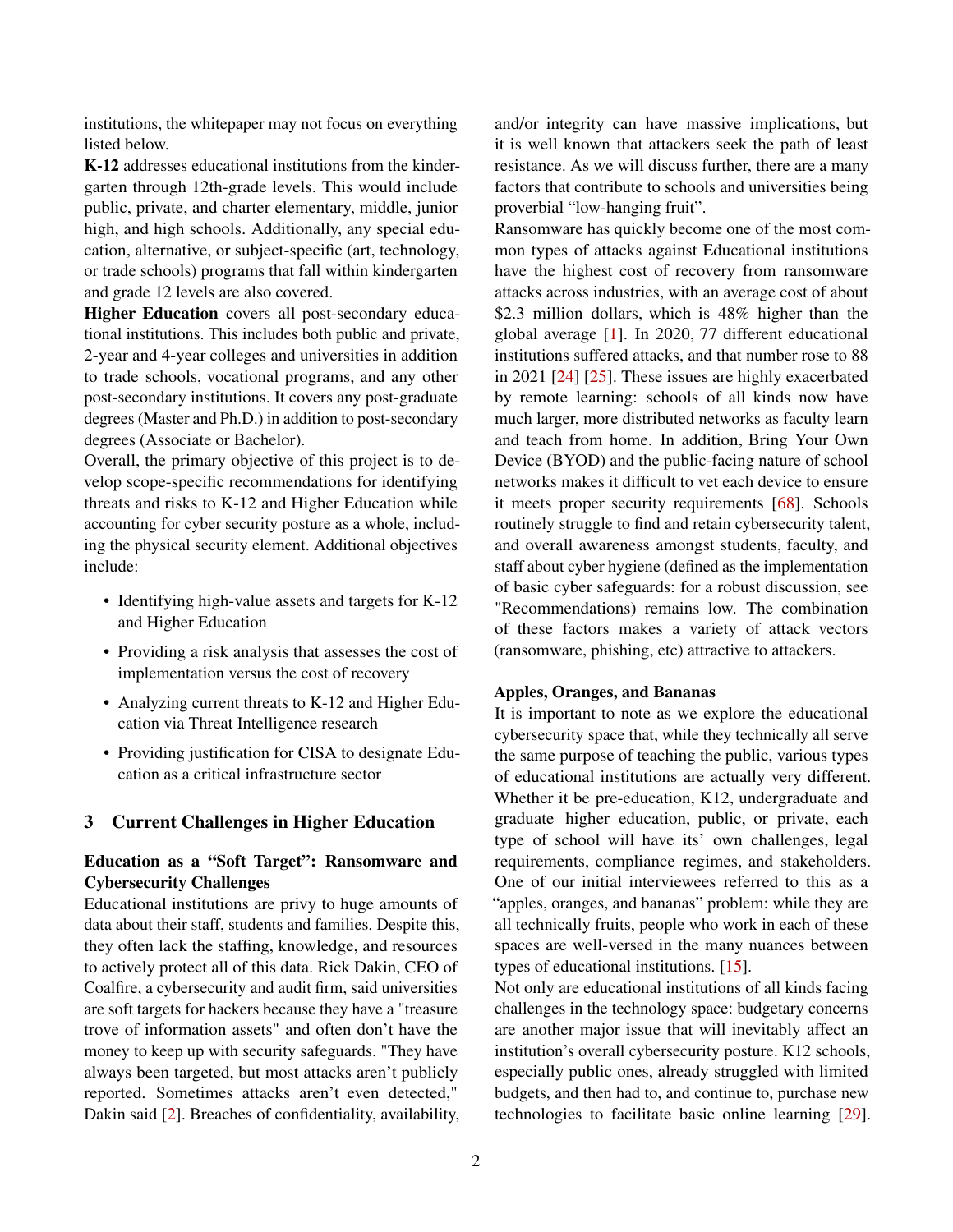Meanwhile, colleges of all kinds across the country face declining enrollment. Since the onset of the Coronavirus-19 pandemic, approximately 1 million fewer students are in college. Community college enrollment is down 13% since the fall of 2019, and overall undergraduate enrollment is down 6% [\[40\]](#page-34-0). These trends only reinforce an overall decline in college enrollment since 2012. This poses issues for colleges in terms of their resource allocation: they must provide more amenities to incentivize students to attend while facing a decline in revenues as fewer students enroll overall. The concept of resource allocation is and will continue to be a question when making cybersecurity spending decisions across all types of educational institutions, whether it be public schools constrained by lack of funding, or Higher Education institutions facing the issues discussed above. Our research will take these limiting factors into account as we make recommendations moving forward.

# 4 Identification of Critical Functions and Assets

# 4.1 Critical Functions of Education Institutions

Before thoroughly assessing an institution's asset inventory, it is important to first discuss the function and objectives of these institutions. Naturally, the main function of such organizations is to provide education and instruction to students in an effective and healthy environment. Additionally, some Higher Education institutions also focus significant efforts on research programs in a plethora of disciplines, ranging from energy and climate change to security and defense projects. Consequently, these K-12 and Higher Education institutions rely on a significant number of critical assets to support and drive staff's ability to educate, capacity to conduct research, and above all, facilitate student understanding and learning.

# 4.2 Identification of Critical Assets

To effectively assess and manage cyber risk that can impact critical functions, it is crucial to first attempt to identify all organizational assets. Without a significant understanding of what information, people, technology, and infrastructure the organization has, comprehensive

identification of threats and areas of risk would be nearly impossible. The authors have identified critical assets for K-12 and Higher Education together, but have separated some areas out as particularly appropriate. Critical assets have been divided into four categories: Information, People, Technology, and Infrastructure.

#### 4.3 Information

When identifying an organization's assets (or in this case, a set of organizations), it is important to consider not only physical components but information and digital assets as well. When it comes to cybersecurity risk, information is often the most critical asset to protect. For this reason, the authors have identified a list of information-based assets that are common to K-12 and Higher Education institutions.

Personally Identifiable Information (K-12 and Higher Education): With the success and progress of any education institution built around students and staff, any personal information should be considered crucial. This data relates to student and personnel names, addresses, social security numbers, schedules, and contact information. It is also worth noting that student grades and test scores are also identified as information assets, but they are not necessarily labeled as PII. However, they are generally linked to student names and associated accounts, indicating they can be at risk in the context of cybersecurity.

Financial Information (K-12 and Higher Education): Any information that relates to staff payroll, accounting, student payment accounts, or any other sensitive financial information can be classified as a critical asset. This data is necessary to pay personnel, process student payments (i.e. student lunch accounts), and activities to purchase or process other organizational resources.

Policies and Procedures (K-12 and Higher Education): At first glance, school policies and procedures may not seem to be critical assets. However, when looking at this from a malicious or attacker perspective, insight into how the institution handles certain situations can be valuable information used to gain unauthorized access to school systems. Malicious actors can leverage this information to gain a better understanding of an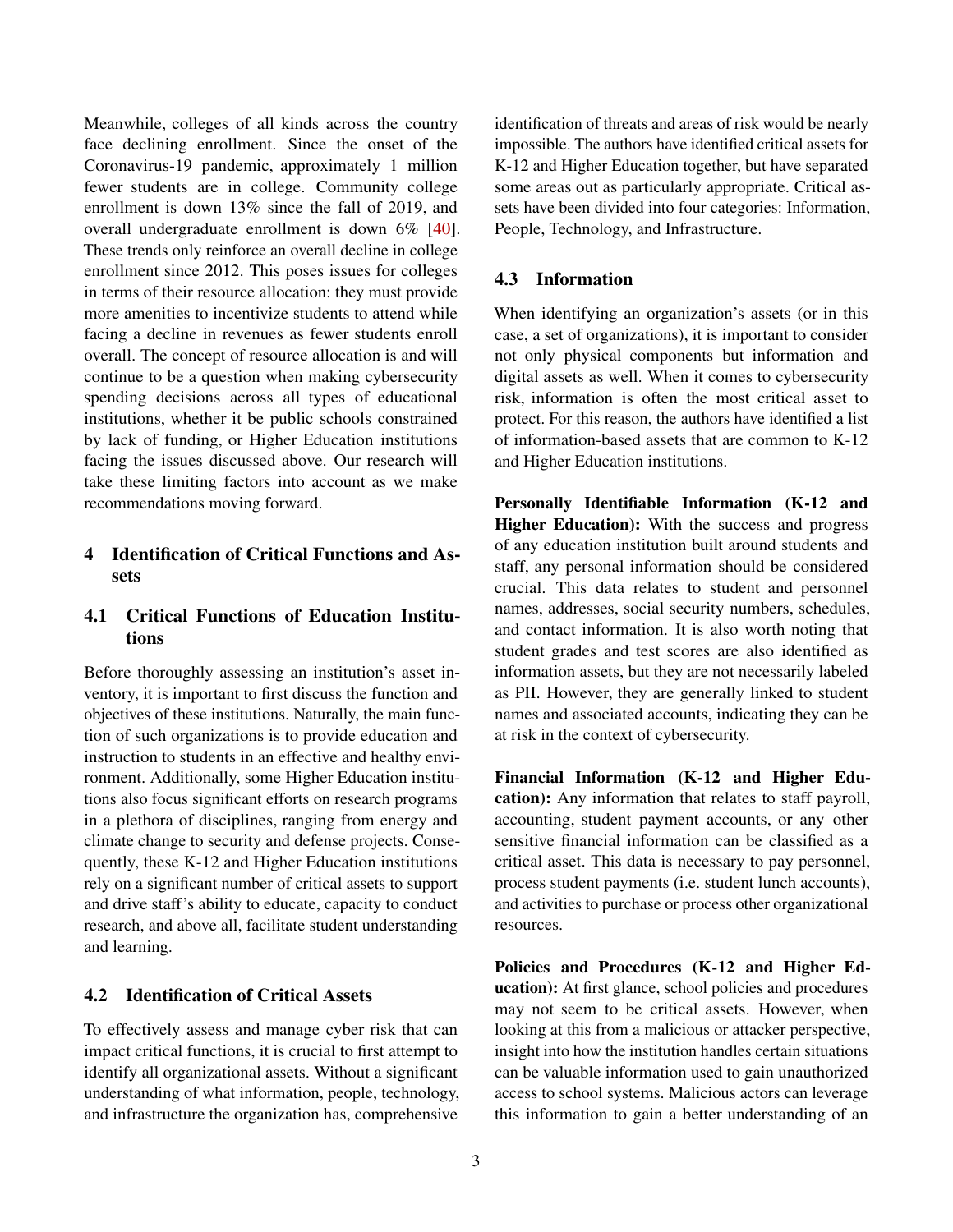institution's incident response procedures, security policies, and even student disciplinary measures. All of these can be exploited in some way to cause damage to individuals or the organization itself.

Projects and Research (Higher Education): In addition to the information discussed above, Higher Education institutions also support both student and faculty research and projects. Some institutions rely on such projects to maintain grants, funding, and partnerships with industry and governmental organizations. As an example, the authors consider Carnegie Mellon's numerous projects ranging from defense and security to robotics and energy. This information is often sensitive and valuable, meaning it could often be sought after by threat actors.

# 4.4 Technology

In today's hybrid and virtual learning (and teaching) environments, technology should be a crucial classification when evaluating critical assets. It not only provides the platform for students to learn and teachers to educate, but also the pathways for unauthorized access or control of school systems. In the context of this paper, technological assets can be both physical and virtual devices, which can be used to process and store information assets.

Hardware (K-12 and Higher Education): As is the case with any organization, physical assets are critical to daily operations and educational institutions are no exception. School hardware and physical devices are integral to not only administrative and staff activities, but the learning environment has come to rely heavily on technology. The list of hardware used by schools can be endless, but some noteworthy devices include computers, servers, communication equipment (phones, announcement systems, etc.), smart classroom devices (projectors, boards, etc.), and the associated connectivity equipment. Additionally, critical components that also merit consideration are power supply equipment, environmental control systems, and physical security measures taken by the institution.

Software- Programs and Applications (K-12 and Higher Education): Software, programs, and applications are as equally important as the hardware used to run them. (In some cases, virtualization is being implemented to replace hardware with software.) These digital assets are used by both students and staff and range from video conferencing and virtual classroom programs, to accounting and project management software. An introductory list of examples would also include student learning platforms, school websites, databases (as an asset that contains information, not specifically the information contained within), and security programs and controls used to protect school networks. With the increasing dependence on technological-based learning environments, software applications are becoming increasingly critical to education.

Networks- Wired and Wireless (K-12 and Higher Education): Networks provide the interconnectivity and infrastructure on which schools rely to provide their education and administrative services. As an example (which may differ depending on the institution), a wired network is physically located on school premises and consists of cabled connectivity between computers, servers (providing critical services to computers), and other network devices. Similarly, wireless networks are also a series of interconnected devices, but are connected via non-physical connections. Wireless is typically achieved through WiFi-enabled devices and provides a more convenient and accessible connection for both staff and students. However, this interconnection has made security more difficult; expanding the learning environment to points beyond school security controls, but within reach of potentially malicious actors. Although much more convenient, especially considering remote and hybrid learning models, wireless connectivity means that both authorized and unauthorized users are able to gain access from devices that are not easily monitored or tracked by security personnel.

#### 4.5 People

It can be argued that any organization's most critical assets are its people, and for educational institutions, this is undoubtedly true. With the primary goal of educating young minds, the success and progress of an educational institution is constructed around people. Naturally, the most crucial assets in this context would be students and educators. However, this list should expand to include administrators, support staff (to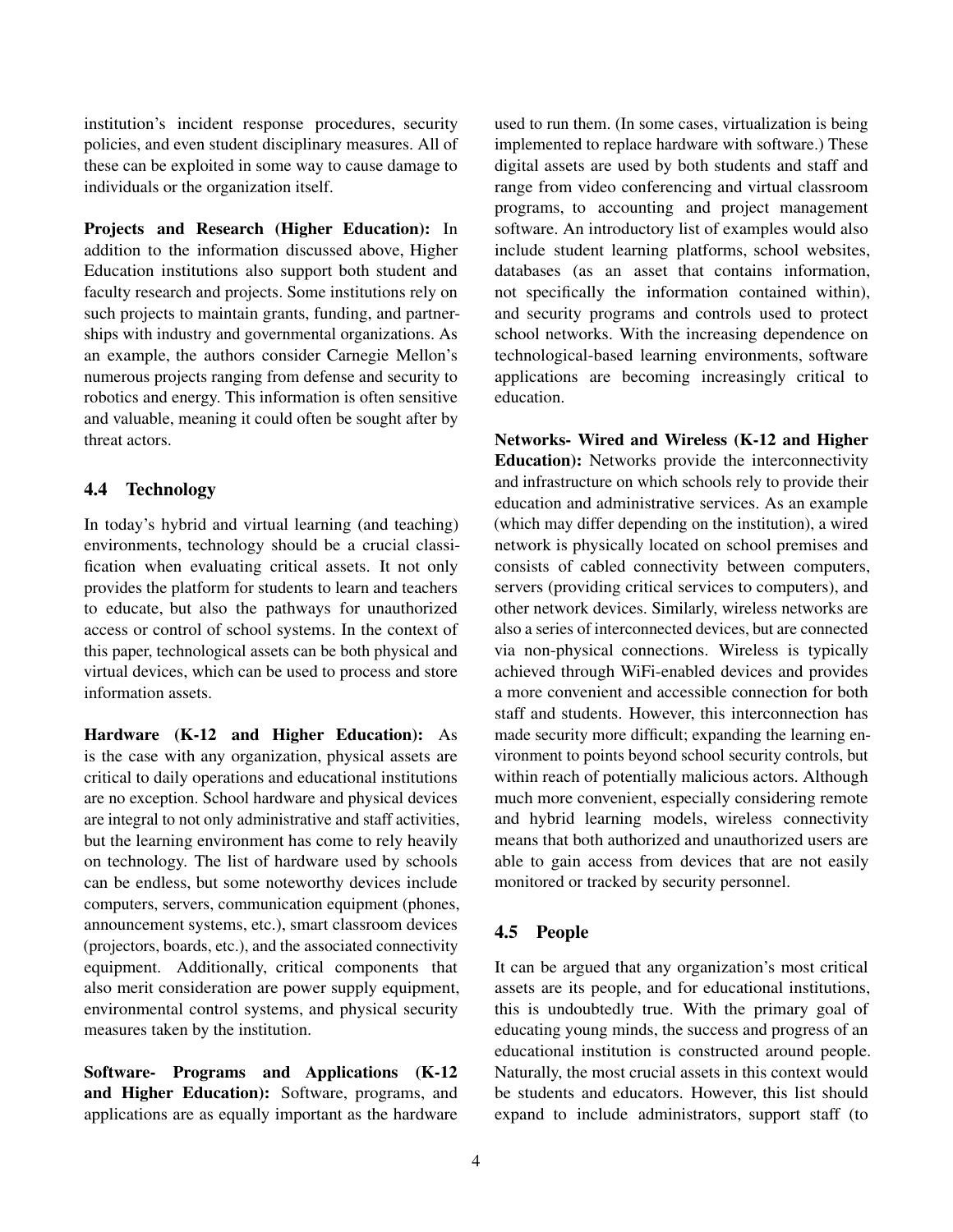include custodial, cafeteria, and maintenance), and security personnel. It is worth noting again that each institution will be different and their respective lists will vary, but the basics of this category should include what has been discussed here.

Researchers and Subject Matter Experts (Higher Education): As previously mentioned in the Information section, Higher Education institutions generally fund and produce more research and projects for both faculty and students alike. Consequently, these organizations will typically have more researchers and subject matter experts who support and conduct research in critical areas of interest. These individuals play a vital role in student and institutional success.

#### 4.6 Infrastructure and Facilities

The physical location of an educational institution and its associated facilities are also critical assets.This infrastructure includes school campuses, buses, and transportation vehicles and facilities, as well as sports and recreation facilities. Additionally, it is also important to highlight the physical safety and security measures that schools implement. These include (but are not limited to) metal detectors, alarm/alert systems, environmental control units, entry points (to include locking mechanisms), and access control points.

For the purposes of this paper, infrastructure and facilities are discussed in the context of cybersecurity. This infrastructure is used to house and secure many of the technology and information assets that have been highlighted above. The physical security of these facilities is vital to protect physical access to hardware, software, and information systems. These work centers also support research and facilitate work that leads to additional information technology-based assets.

Labs, Work Centers, and Shops (Higher Education): With a higher number of students With a higher number of students conducting research, projects, and other hands-on activities, Higher Education facilities will generally contain more laboratories, work centers, and workshops. These facilities are critical to both student and staff work and could house sensitive information and data, making them an asset as well as a target.

#### 5 Primary Stakeholders

In the context of this project, the authors have identified stakeholders as individuals, groups, and organizations who can be affected by this research and its outcomes. Those identified can benefit, as well as lose as a result of increased cybersecurity for educational institutions (K-12 and Higher Education). Based on this definition, stakeholders will be anyone with an interest in education institution cybersecurity. It is imperative to consider all possible perspectives, therefore threat actors and malicious players will also be mentioned in this section. The following are considered stakeholders for both K-12 and Higher Education unless otherwise noted. It is also important to note that, like assets, stakeholders in this context are subjective and will vary from institution to institution.

#### **Students**

Naturally, students are considered major stakeholders. Schools are constructed around the education of students and the protection of their privacy is critical. Increased awareness of, and participation of cybersecurity in education will benefit students on multiple levels. This includes their privacy as well as their classroom experience overall. It is also worth noting here that parents, guardians, and caretakers of students should also be considered.

#### Administration

Administration will consist of all personnel who work for and with education institutions. Faculty, staff, and administrators are all considered due to their connection to the school. These individuals are also at risk as their personal information can also be a target, meaning they too can benefit from increased cybersecurity. Additionally, increased awareness in this regard can also help facilitate education and provide a safer and more secure teaching environment.

## **Communities**

The communities in which these institutions reside also represent a vested interest. Specifically, increased cybersecurity could be double-sided: increased security could result in fewer attacks and fewer costs associated with attacks, but it could also lead to an increase in local taxes to support such projects, a reduction in services, and/or a consolidation of or closure of schools.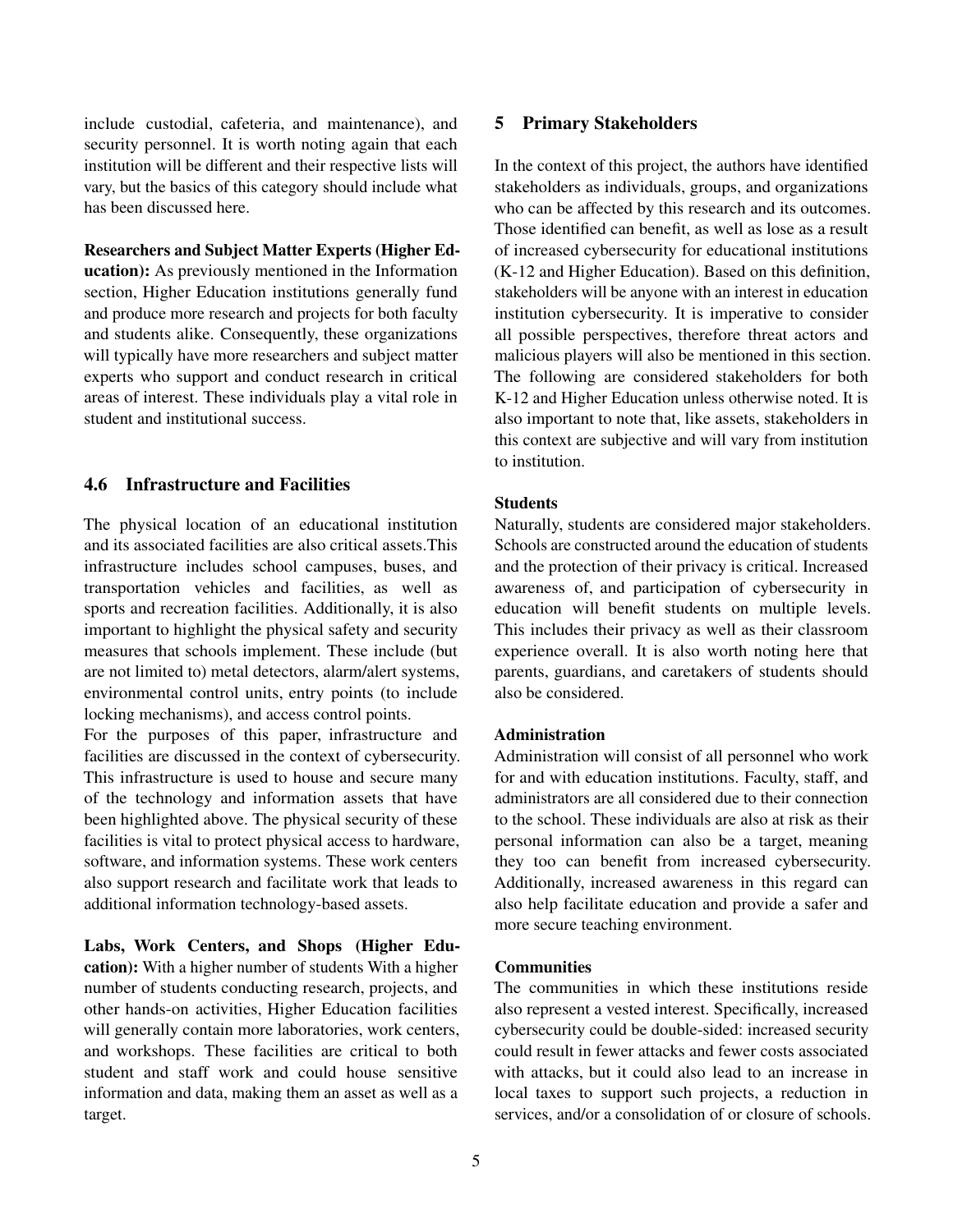Conversely, lack of security could leave institutions vulnerable, creating more opportunities for ransomware attacks that may lead to an incident response that draws from taxpayer funding. Additionally, this also takes into account community leadership and associated organizations (i.e., school boards).

#### Non-educational Institutions

The communities in which these institutions reside also represent a vested interest. Specifically, increased cybersecurity could be double-sided: increased security could result in fewer attacks and fewer costs associated with attacks, but it could also lead to an increase in local taxes to support such projects, a reduction in services, and/or a consolidation of or closure of schools. Conversely, lack of security could leave institutions vulnerable, creating more opportunities for ransomware attacks that may lead to an incident response that draws from taxpayer funding. Additionally, this also takes into account community leadership and associated organizations (i.e., school boards).

# Institute for Critical Infrastructure Technology

As America's "cybersecurity think tank," ICIT provides a wealth of information, education, and advisory services to a broad array of audiences, including government, private, and public organizations. As the overall project sponsor, ICIT will benefit from increased awareness and assessment of cybersecurity in education institutions by building upon this research and author recommendations.

#### Unauthorized Users and Malicious Actors

Although it may seem that apparent cyber threat actors are not actual stakeholders, the authors have chosen to include them as such to highlight the effectiveness of increased security awareness. These individuals or entities may not benefit from such research, but they can face loss in its success. With increased security awareness comes improved security culture, which can then lead to increased security for students and staff. This would make education a more difficult target to exploit, thus making attacks more difficult as well.

In the context of this research, the authors consider both internal and external threats as well as malicious and non-malicious users. Internal threat actors can be a disgruntled employee who steals payment information from the administration, a tech-savvy student applying some self-taught computer skills to access their grades, or simply an authorized user who accidentally makes changes to the system. External threat actors can also be malicious or non-malicious but are generally intending to cause harm. These can range from cybercriminals to hacking groups, and even state-sponsored entities.

#### 6 Value and Impact

The intended impact of assessing the state of cybersecurity in education and providing actionable recommendations is to encourage increased awareness of cyber risk. One primary element to recognize is that educational institutions, while at times operating in a business-like fashion, are not businesses themselves [\[15\]](#page-32-2). Educational institutions reside in a very unique space, where its stakeholders' primary interest is not necessarily the bottom line. Instead, other metrics are prioritized like student performance, institutional ranking, implementation of new curriculum, and even the immersion of technology and new tools in the classroom. Educational institutions are much more concerned with learning continuity ver-sus the standard business continuity [\[15\]](#page-32-2).

With that said, in order to consider the value of prioritizing cybersecurity, specifically in education, one must consider how education views cybersecurity at the present. Unlike other industries, education, specifically public schools, colleges, and universities, receives a significant amount of its funding from federal or state programs. And while education has time and time again been an easy target for budget cuts or resource allocation, *money is not necessarily the key issue*. Essentially, the question becomes not if cybersecurity, in general, holds any form of value, but rather **how** educational institutions can recognize the value it holds within the field, not just in terms of money but in that primary goal of learning continuity [\[15\]](#page-32-2). In order for cybersecurity to hold value within educational institutions, it must be tailored to fit the unique needs of these institutions and their mission. Cybersecurity experts must pivot from trying to benefit education as a business and instead frame the benefit of cybersecurity as it relates to what educational institutions truly value.

And while money is not the primary motivation of education, these institutions still need a strong financial foundation in order to provide learning to its students.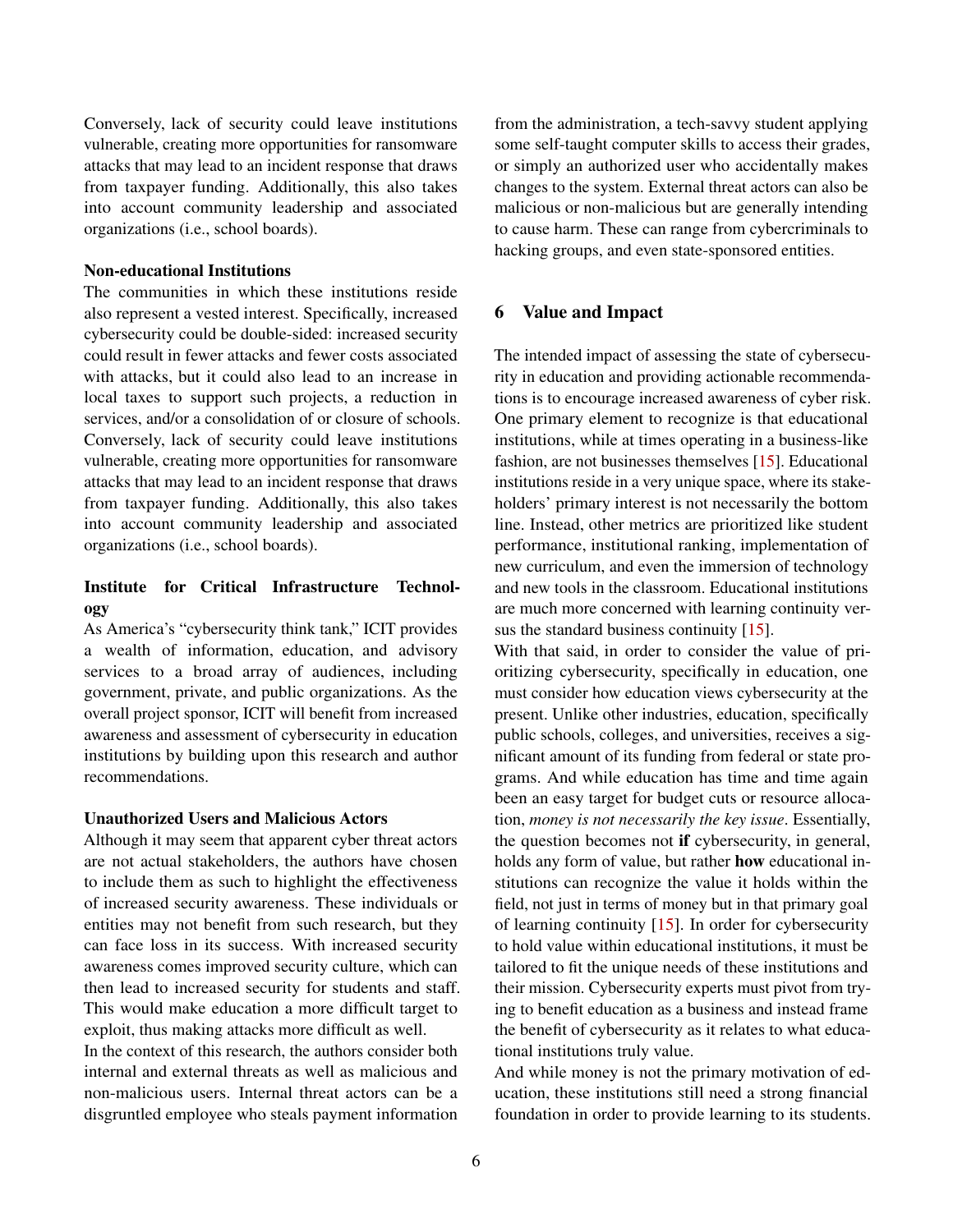Therefore, in terms of impact, one can look at the cost of recovery versus the cost of implementation. The cost of recovering from a cyber incident can vary greatly, especially when considering the attack type and the intended target. Over the past three years, the number of cyber incidents in education has grown. Exacerbated by the COVID-19 pandemic, education, like many other industries, was forced to pivot its traditional style of learning to a remote or hybrid model in order to adapt to mandatory lockdowns and quarantines.

Furthermore, when we look toward implementation, it is typical for enterprises to manage upwards of seventy security controls in order to safeguard the business from cyber threats [\[39\]](#page-33-3). With education, the responsibility of cybersecurity can vary by state and school district. There are no large security teams continuously monitoring activity. Under the Department of Education, the Readiness and Emergency Management for School Technical Assistance Center provides general information for schools on common types of malware, specific measures to take for preparedness, and tips on how to respond and recover if a cyber incident occurs [\[57\]](#page-35-1). But, there is no specific guidance on building, maintaining, and funding a cybersecurity program nor is there information on schools potentially outsourcing or forming outside partnerships to cover this type of work. With the increasing presence of and reliance upon technology in the classroom, whether it be for day-to-day instruction or testing, like the SAT, there is a pressing need for schools to keep up [\[30\]](#page-33-4). So, how exactly can these institutions continue to prioritize their mission while also creating a more secure environment for its students, teachers, and administration?

# 7 Risk Considerations

Two use case examples of a risk analysis, including a risk register, have been provided in order to understand the potential impact of cyber risks on an educational institution. A risk register is used to identify potential risks to an organization and includes the potential impact level of that risk and a specific response plan for that risk. There are four risk responses available: accept, avoid, mitigate, and transfer. The basis of these example risk registers is a result of research into current risk registers for education institutions. While many risk management frameworks exist, it is important to note that many of

them are *enterprise-focused*. With that in mind, the authors have created a format specifically designed with schools in mind. When considering educational institutions, there are five main priorities: Safety and Security, Education and Instruction, Compliance, Financial, and Reputational. While the potential risks may differ depending on the type of institution, these five priorities should remain constant.

The use cases provided offer an example for both K-12 and Higher Education. The goal of presenting these use cases is to provide both a consideration of risk as well as a fairly straightforward method for these organizations to implement some form of a risk management plan. A proper risk consideration plan allows organizations to adequately prepare themselves for incidents that may arise in the future. For schools, learning continuity and the availability of operations to remain consistent is highly important.

It is important to note that these use cases are just examples of risk registers that have been developed through research. It is suggested that the concept of risk management be further developed for educational institutions at all levels beyond what is shown here (see Future Work). These example risk analyses can be found below:

# 7.1 K-12 Example - Public Elementary School

# *In this example, an elementary school is defined as educating grades 1 through 6.*

When it comes to considering the potential risks associated with an elementary school, one must take into account the level of responsibility assigned to each stakeholder. With children ranging from age 6 to 12 years old, a specific level of responsibility is afforded to the faculty, staff, and administrators of the school during normal operating school hours and potentially during extended school hours or additional events and services. With that being said, there are specific risk areas that must be addressed.

In terms of Safety and Security, there may be potential risks to the physical, cyber, and information security of students, faculty, staff, and administration. Because of this, proper safety and security protocols in addition to the appointment of and collaboration with security personnel, relevant safety procedures, and local law enforcement is necessary in order to mitigate any risks. Any impact to the learning continuity and ability for the institution to deliver on its mission will have a low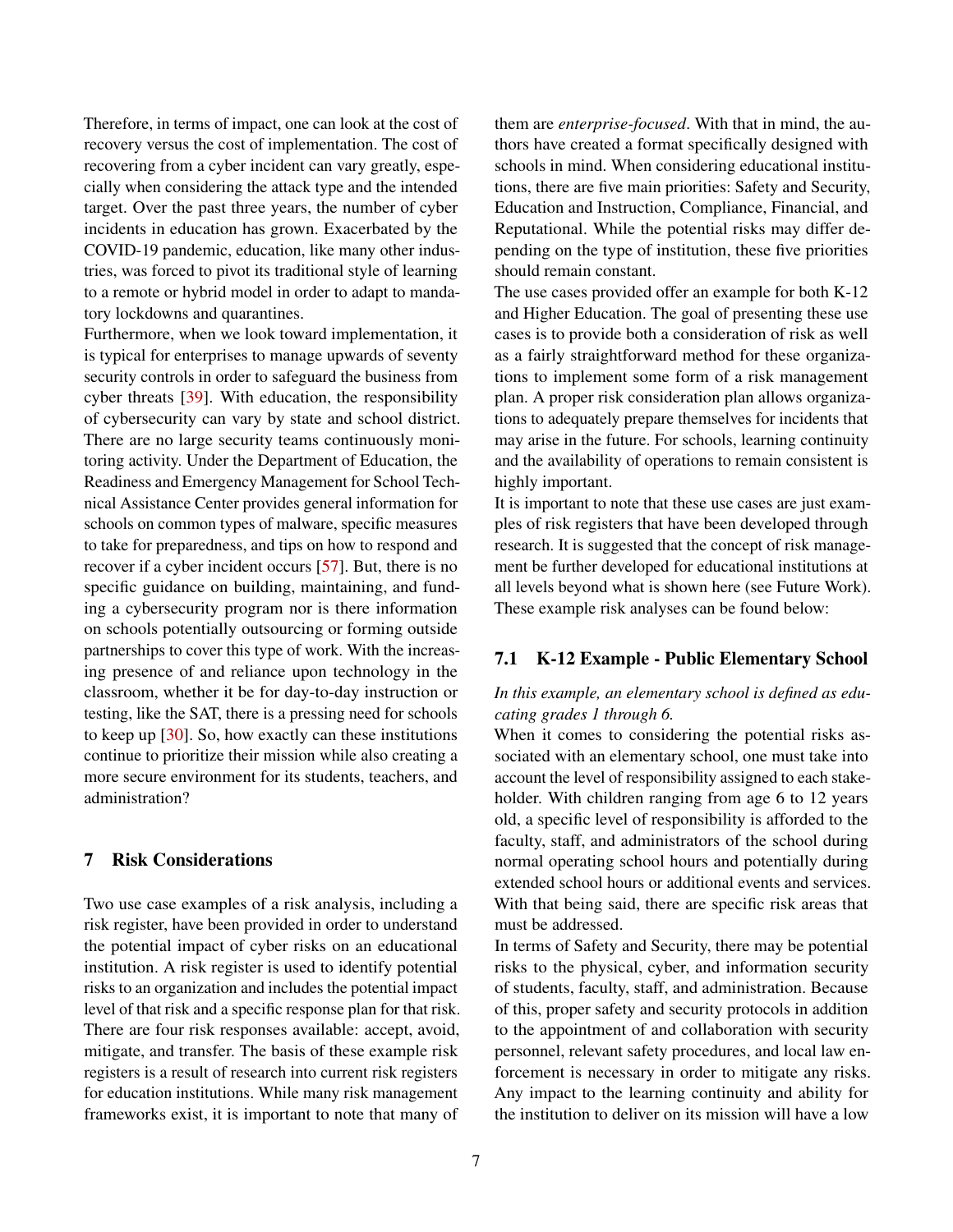risk appetite.This is also the case with physical security, in which the physical safety and wellbeing of students, faculty, staff, and administrators must be prioritized. Furthermore, there are many considerations that fall under the Financial priority, like elements of student development or additional services which could range from field trips, volunteer opportunities, and extracurricular activities. These components would have a high risk appetite, as they are non-critical to the maintenance of learning continuity.

*The corresponding risk matrix for this example can be found in Appendix 1.*

# 7.2 Higher Education Example - Private 4- Year University

As previously noted, assessment of organizational risks is subjective and will vary from school to school. In the example of a university, risk management considerations will largely remain the same as that of an elementary school. However, university students typically have more freedom and responsibility on their own. They can come and go as they please, make their own schedules, and generally have more control over their life at school. With that, universities assume less responsibility when compared to an elementary school, but still need to assess and address risks in the same way. Consequently, the risk register here follows a similar outline as that of an elementary school. The major difference between the two is that universities may assume less risk in some areas where students have more responsibility.

*The corresponding risk matrix for this example can be found in Appendix 1.*

# 8 Project Methodology

To ensure that research was both comprehensive and in keeping with the expectations set forth by ICIT, this project followed a four-phase plan. Those phases were organization, research, drafting, and revision. The authors' first team milestone was to establish a scope for the overall project, in collaboration with the project sponsor and appointed faculty advisor. Additionally, the K-12 Cybersecurity Act was explored in-depth, the passage of which motivated this research project. Finally, a robust outline was developed in order to serve as the basis for this final whitepaper.

Additionally, the authors established a schedule of two

research phases: the primary research phase, spanning January 24th to March 7th, and the secondary research phase, spanning March 7th to April 17th. The primary research phase mainly consisted of open-source research gathering on a variety of topics. This included news publications, academic and industry journals, and technical Threat Intelligence gathering sessions. This phase also featured initial informational interviews with thought leaders in the cybersecurity space, both generally and those who have experience with the public sector, K-12, and Higher Education. Interviews are a major component of this final whitepaper, as they have allowed the authors real-world insight into educational services and the security industry. Some examples include ransomware recovery, zero-trust, remote access/learning considerations, and technology risk management. Additionally, this phase was used to explore existing best practices in the cybersecurity space as they apply. The secondary research phase was used to fill in any gaps uncovered during the revision of the first phase, to apply practical and novel Threat Intelligence information, and to conduct any out-standing interviews. Following the completion of the second phase, the paper was sent to interviewees to solicit final comments and revisions.

# 9 Research and Analysis

This section seeks to provide context and a foundation for cybersecurity in education, prior to presenting actionable recommendations. For research, three primary methods were utilized:

- Open source research in the form of news articles and other publications on recent cyber incidents and current policies and practices
- First-hand interviews with subject matter and industry experts
- Threat Intelligence research via a number of sources and tools

# 9.1 Case Studies

As previously mentioned, educational institutions have seen a dramatic increase in cyberattacks over the past several years. Since 2016 there have been over 1300 individual cyber incidents and in 2019, over 500 schools across the country were affected by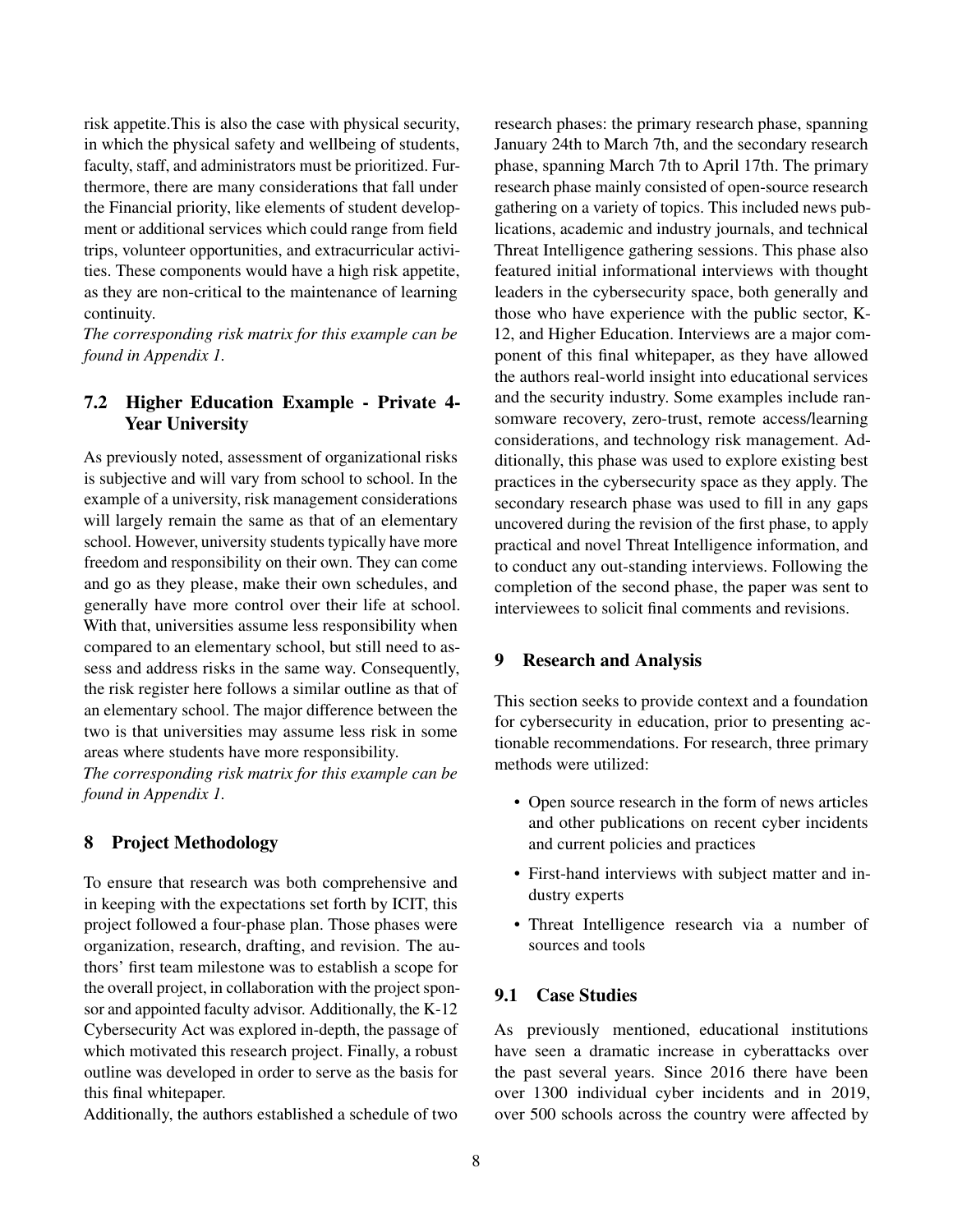ransomware alone [\[61\]](#page-35-2). But ransomware is not the only attack type educational institutions are experiencing. These can range from targeted phishing campaigns for students, teachers, staff, and administration in addition to denial of service (DoS), data breaches, and other malware attacks [\[52\]](#page-34-1)In 2020, the top states affected by cyberattacks were Texas, California, New York, and North Carolina, with Louisiana, Connecticut, Illinois, and Missouri as the next highest [\[13\]](#page-32-3). In Louisiana, the governor announced a state of emergency due to consecutive hits on three school districts across the state [\[12\]](#page-32-4). When looking toward Higher Education, universities have a history of being a target, which has only increased over the past three years with the shift to remote learning models. Some recent, notable incidents across Higher Education include two ransomware attacks, one at Butler County Community College (BC3), located in Western Pennsylvania, and the other at Howard University, located in Washington, D.C., both of which occurred in late 2021. Below are a few case study examples of recent attacks or threats to education ranging from ransomware, distributed denial of service (DDoS), identity theft, threats to third-party partnerships, and even an example of an attack against a university outside of the United States (U.S.).

# Michigan State University: Two Attacks in Four Months

Over Memorial Day weekend of 2020, Michigan State University (MSU), located in East Lansing, Michigan, was the victim of a ransomware attack [\[70\]](#page-35-3). Attackers gained entry through the university's Department of Physics and Astronomy servers and demanded payment of the ransom, an amount which has never been disclosed, in order to prevent the leak of information [\[18\]](#page-32-5). MSU was one of many universities targeted by this particular malware, referred to as Netwalker. While the perpetrator of the ransomware was eventually detained, MSU was adamant about not giving in to the actor's demands and did not pay the ransom, as per discussions with law enforcement  $[18]$ . The university did not want to have a hand in perpetuating these types of attacks by paying the ransom. As a result, several records were released [\[18\]](#page-32-5). A few months later, in August of 2020, MSU was the victim yet again of a cyber incident, this time via their online school merchandise store [\[53\]](#page-34-2). Data compromised in this attack included financial information and other PII [\[53\]](#page-34-2). There is no evidence

of a direct link between the ransomware attack and the hack of the school's merchandise store. However, it is possible that the school's post-incident recovery practices and policies may be called into question given the closeness in the timing of the two incidents.

#### Albuquerque Public Schools: Ransomware

In January 2022, Albuquerque Public Schools (APS) announced that they were the victim of a widespread ransomware attack [\[54\]](#page-34-3). As one of the largest school districts in the United States, covering 142 schools, the school district was forced to cancel classes for two days for its nearly 75,000 students across the district [\[54\]](#page-34-3). APS did not pay the ransom, under advisement from law enforcement, specifically, the Federal Bureau of Investigation (FBI) [\[54\]](#page-34-3). APS was not the only school district in New Mexico to be affected by cyberattacks at the time. Several other districts across the state were affected over the Christmas and New Year holidays [\[54\]](#page-34-3).

# Ventura and Conejo Valley School Districts: DoS Hits Southern CA

In September 2020, both the Ventura and the Conejo Valley School Districts, located in Southern California, were affected by a denial of service (DoS) attack [\[51\]](#page-34-4). At this time, the school was still operating via remote format. However, many teachers were working from school buildings, leading to them losing contact with their students for a few hours [\[51\]](#page-34-4). This, as result, had a major negative impact on the ability for learning instruction to be delivered, affecting the overall learning continuity for students. Because of the nature of the COVID-19 pandemic, and the requirement for students to stay home and attend classes remotely, valuable school time was lost during this attack, because teachers working on the school network were unable to deliver class [\[51\]](#page-34-4).

#### Miami-Dade County: Insider Threat

The fourth-largest school district in the United States, Miami-Dade County, was the victim of several cyberattacks perpetrated by a student at South Miami Senior High School, located within the district [\[23\]](#page-33-5). This student-initiated eight distributed DoS (DDoS) attacks across the district, causing glitches and loss of connectivity for virtual classroom environments, effectively taking down the district's entire IT system [\[23\]](#page-33-5).Students were not able to access virtual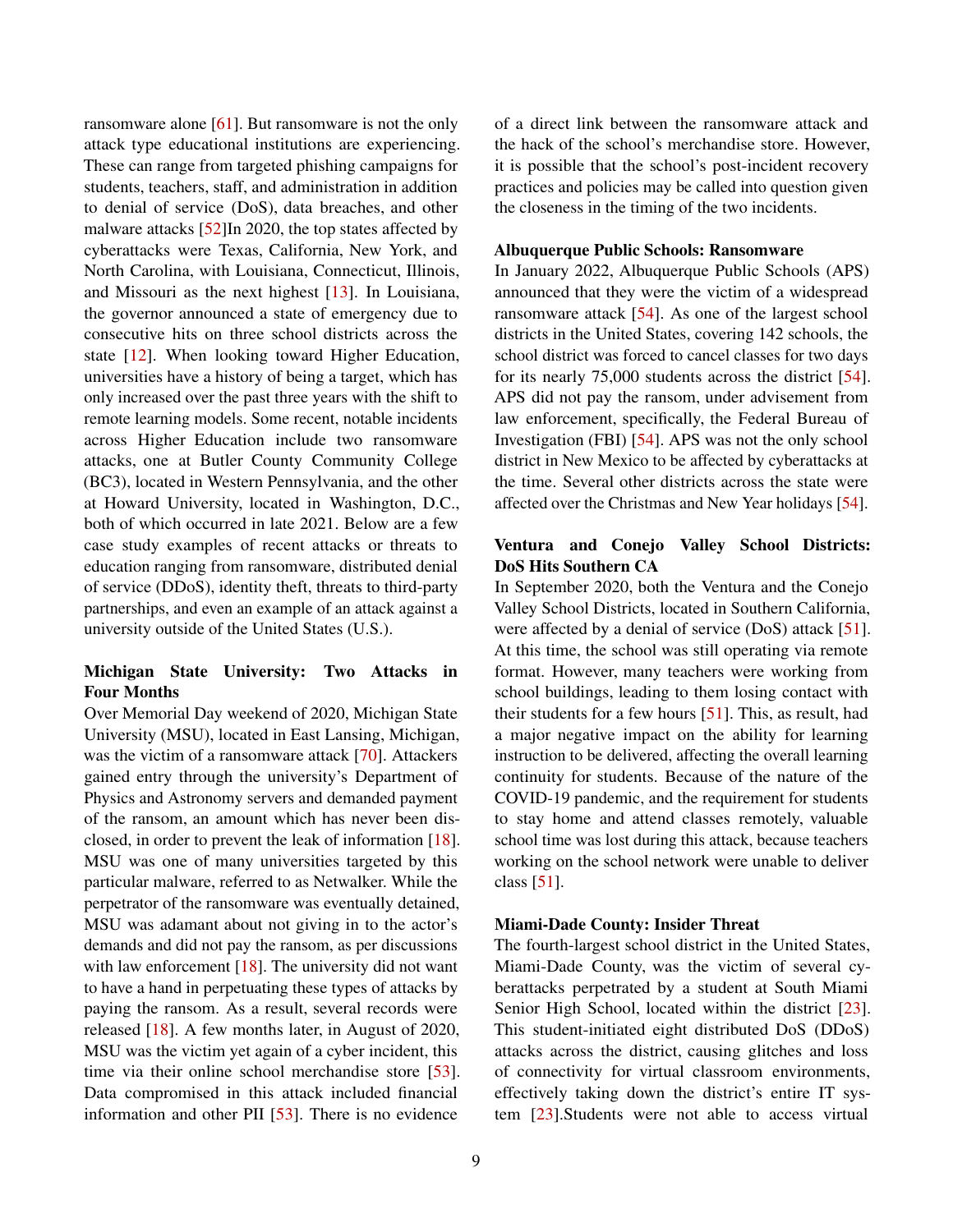classrooms, being inundated with error messages and a slew of technical issues for a few days. Teachers were able to pivot, employing other virtual platforms like Zoom or Google Classroom so as to not completely disrupt instruction [\[23\]](#page-33-5). The student who orchestrated the attacks was charged as a juvenile offender.

# Calgary University: An International Example

While this document specifically addresses cybersecurity in K-12 and Higher Education institutions located in the United States, cyber threats and attacks have no borders. Therefore, consideration of international approaches to such incidents may provide lessons for incident handling and post-incident recovery. Looking at the ransomware attack on Calgary University in 2016, Trend Micro reported that this attack resulted in a payment of \$20,000 in bitcoin to an unidentified perpetrator [\[64\]](#page-35-4). The university was unsuccessful in tracing who executed this attack, but was confident the attack came from an external source. While no personal or sensitive data was released by the attackers, the effect of the attack encrypted systems, rendering them unusable [\[7\]](#page-32-6). The university's justification for paying the ransom? To protect the integrity of the research performed at the university [\[7\]](#page-32-6). While paying ransom offers no guarantee that data will be recovered, the university was successful in decrypting and restoring function to their systems [\[64\]](#page-35-4). While their payment resulted in restoration, it begs the question if paying is truly the correct answer. Ransomware attacks have become incredibly prevalent, especially against education institutions, with attackers knowing a school's need to continue to maintain day-to-day learning instruction. Is paying ransoms ultimately setting these institutions up for the next attack?

#### New York City Hack: Breach via Third Party

In March 2022, the largest hack in the K-12 space occurred in New York City, with nearly 820,000 student records compromised [\[20\]](#page-32-7). These records contained four categories of information: biographic information (names, birthdays, ethnicity, etc.), special education information (disability information), sensitive information (family socio-economic status), and academic information (grades, teacher names, etc.) [\[20\]](#page-32-7). This massive violation of data confidentiality and availability was a result of security practices, specifically encryption, which were misrepresented by a third-party education platform, called Illuminate. Student records were not properly encrypted and as a result information was compromised and school grading operations across the city were halted for a week [\[20\]](#page-32-7). This incident was a clear violation of information security and a massive invasion of students' and their family's privacy. Given the recent nature of the breach, an investigation is still ongoing, specifically targeting Illuminate's pseudo-compliance with the New York City Department of Education and city laws [\[20\]](#page-32-7).

# 9.2 Policies and Regulations

#### Regulatory Bodies

There are a wide variety of organizations that govern the operation of an educational institution. Which governance applies is influenced by where the school is located, the age group of students taught, the type of accreditation the school is seeking, and who provides the school funding, among other things. At the federal level, educational institutions are governed by the US Department of Education (DoE). From a cybersecurity perspective, relevant offices within the DoE include the Student Privacy Policy Office, and the Office of Student Technology. For public K-12 education there are multiple levels to the governance structure: State Education Agencies (SEAs), and then Local Education Agencies (LEAs), and then specific school districts and their elected boards, and finally the administration at a given school. Private K-12 schools are subject to some but not all of these bodies. For post-high school education at the state level, much is dependent on whether the college receives state funding or is private. Overall, this patchwork of regulatory bodies creates a great amount of diversity in a given educational institution's cybersecurity maturity and response preparedness. Such a landscape makes it difficult to issue blanket recommendations or standardize cybersecurity practices.

#### Relevant Laws and Regulations

At the federal level, two main laws which govern how student data is protected at schools and are therefore relevant from a cybersecurity perspective; FERPA and the PPRA amendment. As is the case with regulatory bodies, more specific laws and policies that schools are required to follow will vary widely across states and districts: only federal regulations will be addressed here.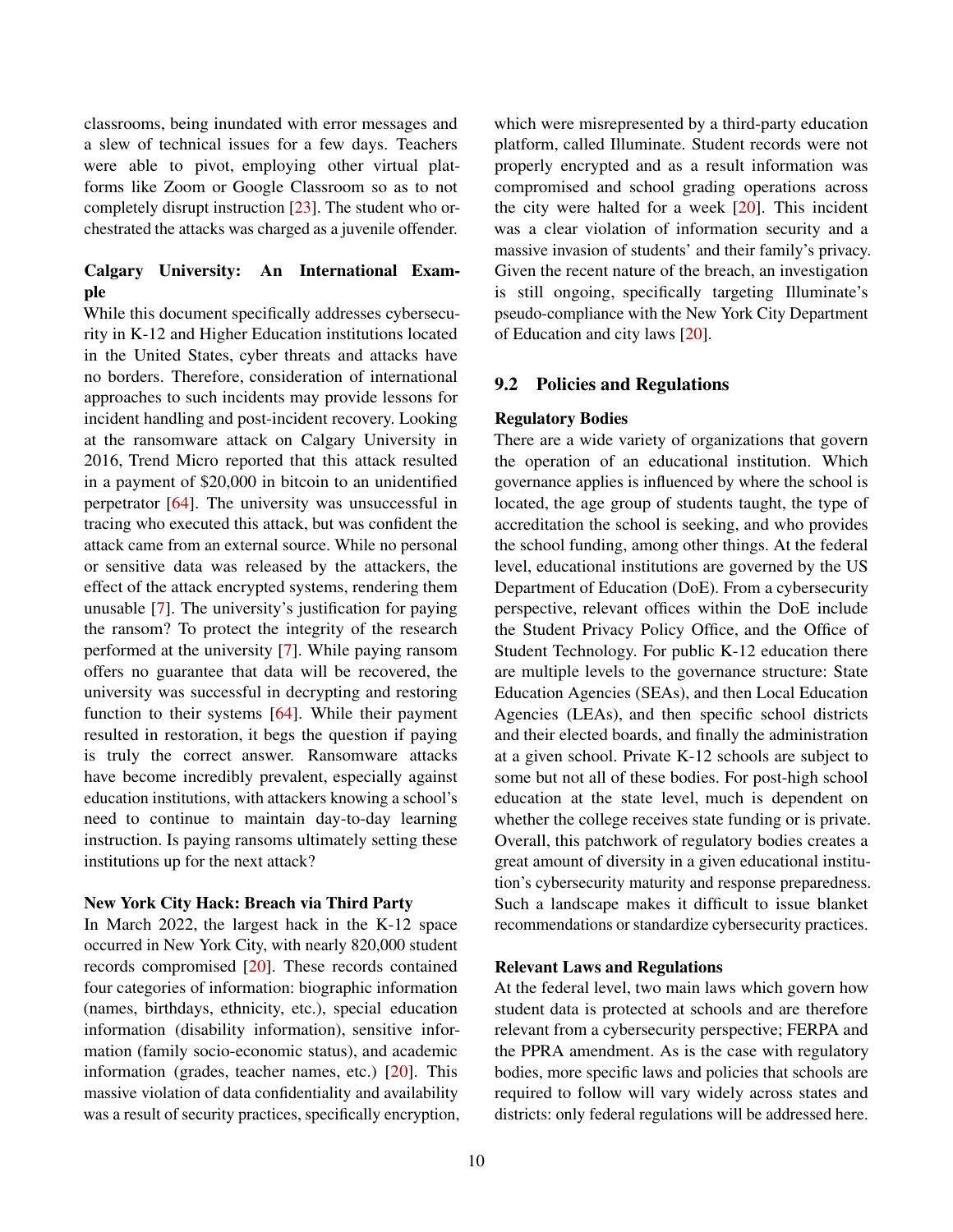*Family Educational Rights and Privacy Act (FERPA):*

FERPA was originally passed in 1974, and applies to all schools which receive funding from the DoE for an applicable program. It codifies rights for both the parents of students and students themselves once they reach 18 years of age. The most relevant provision here is the prohibition of the release of student records to anyone other than a select list of excluded groups such as accrediting agencies and law enforcement [\[44\]](#page-34-5). As such, cybersecurity incidents in which student information is accessed by unpermitted third parties is a direct violation.

#### *Protection of Pupil Rights Amendment (PPRA):*

The PPRA Amendment, sometimes called the Hatch Amendment, was passed in 1978. It protects the privacy of students as it relates to surveys, analyses, or evaluations and applies to any school which receives funding from the DoE for applicable programs. It governs the administration of gathering information on students that is related but not limited to, their political affiliations, mental illness, sexual orientation, and religious practices [\[43\]](#page-34-6). The amendment also protects and governs the disclosure of that information, which again is important from a data breach perspective.

#### Resource Constraint, Cyber Maturity, and Policy

Throughout both the open-source research conducted and the interviews held with people who work in the education space frequently, two themes became clear: a disparity across types of educational institutions in both their level of resource constraint and in their level of cyber maturity. At the inception of this project, the goal was to create or recommend a set of policy measures and applicable frameworks for use across institutions. However, as additional information has come to light, a uniform set of recommendations no longer feels appropriate. Beyond basic adherence to the regulations discussed above, schools vary widely in every aspect of their cybersecurity posture. To accommodate for this, recommendations will be divided into two categories: educational institutions with limited cyber maturity and resources (or a high level of resource constraint) and educational institutions with a higher level of cyber maturity and resources (or a low level of resource constraint).

Several factors influence the category into which a school falls: geographic location, local regulations and funding statutes, and type of education/age of the

student. Common examples of educational institutions with high resource constraints include public K-12 or grade schools, especially in small communities and rural areas, state-funded or rural community colleges, and small private grade schools. In many cases, the security operations of these schools are run by a teacher or administrator with little to no technical background and a limited budget. [\[15\]](#page-32-2) Examples of lower resource constraint institutions could include private schools which charge for tuition, especially in high-income areas and large private universities. Specific recommendations for high resource constraint institutions (namely good cyber hygiene) and lower resource constraint institutions which have already implemented basic cyber hygiene (frameworks and tools) can be found later in the paper.

# 9.3 Interviews

The individuals interviewed as part of this project ranged from cybersecurity experts to account managers who provide technology services to educational institutions. Each interview provided valuable insight and expertise to the authors and their research objectives. The following overview provides a brief summary of the interview process and whom the authors spoke to.

#### 9.3.1 Methodology

Requests to interviewees were based on research into both educational and business institutions that the authors felt might have valuable insight into the overall goals of this paper, as well as by leveraging ICIT contacts. A set of questions were developed for each interviewee based on their unique backgrounds. Interview agendas were sent to interviewees in advance, which contained a brief overview of the project and the question set. Each interview lasted about an hour. A general overview of the types of questions asked is provided below, but again questions were tailored to interviewees' specific knowledge areas:

- What do you feel is the most pressing threat toward education, as it relates to cyber and information security? (Is this different from the most pressing threat in other sectors? Why or why not?)
- How has the shift toward a hybrid/remote learning model impacted education?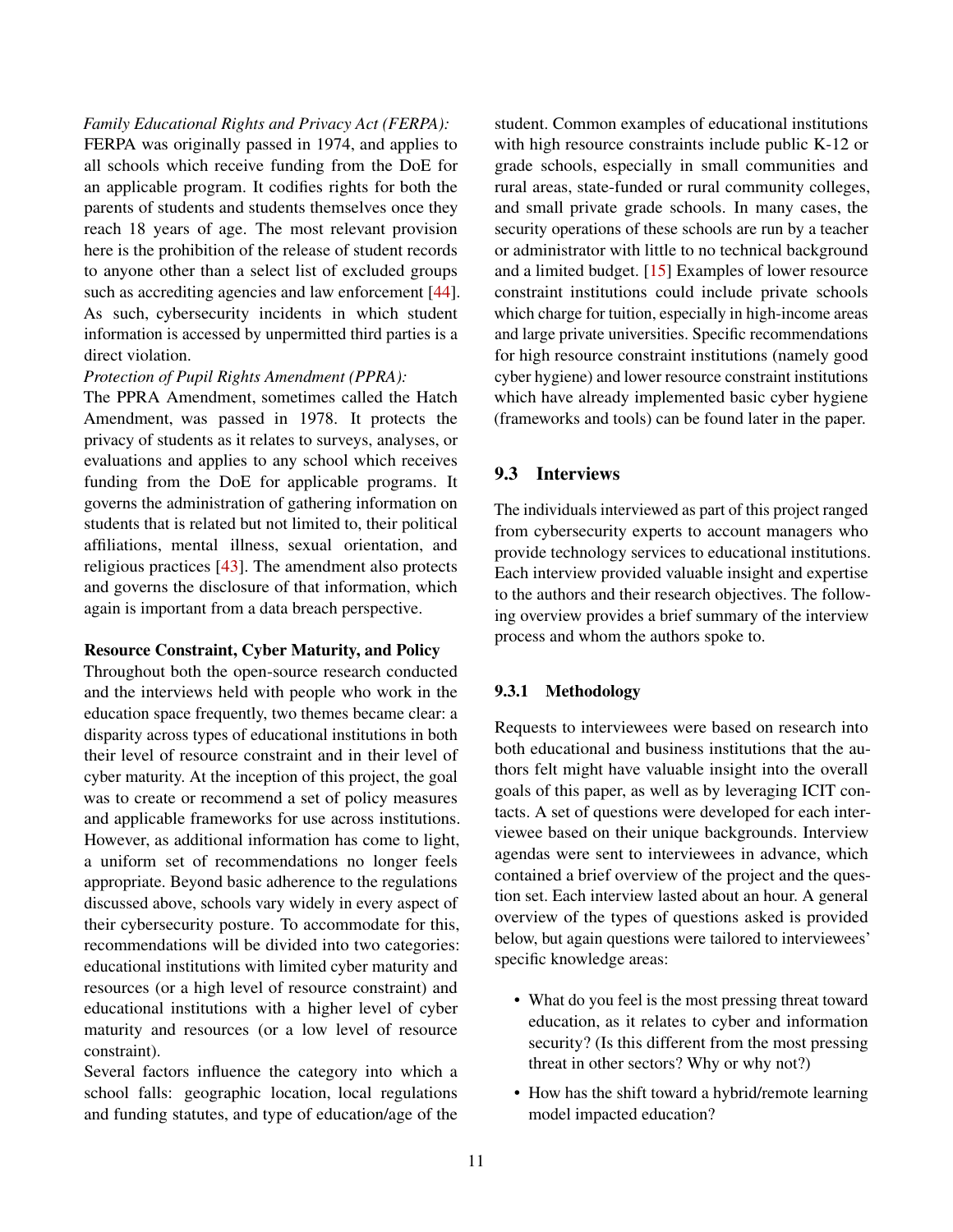- How have you dealt with an unwillingness to invest in cybersecurity in your role?
- What are some attack trends you have seen over the past few years? (Has there been an evolution from simple, phishing or ransomware attacks to more sophisticated attacks?)
- How should smaller universities, colleges, or even K-12 institutions budget in order to prioritize cybersecurity (or any organization without a robust cybersecurity program)? In other words, what are the most prominent recommendations that you would provide for these institutions to implement?
- What are some current security policies that schools are implementing effectively? What policies or procedures do you think schools are lacking?
- In your opinion, would it be beneficial for Education to be added as a Critical Infrastructure Sector?
- Specific questions surrounding Threat Intelligence, APTs, and cyber attribution were asked of clients with a more technical background or expertise in those areas.

Additionally, it is also worth noting that the authors found willing participants to be few and far between. Due to the often sensitive nature of the subject, it is theorized that some organizations may have been reluctant to discuss their organizational security concerns with the authors. Of the roughly twenty organizations that were solicited, only seven responded and were willing to participate. However, the limited number of interviews provided vital information that ties into the author's recommendations that will be discussed in a later section.

#### 9.3.2 Interviewees

# Mary Ann Blair - Chief Information Security Officer, Carnegie Mellon University

Ms. Blair provided insight from an educational perspective, sharing her experience and expertise on threats that schools like CMU face. She also provided recommendations regarding how schools can implement security basics through general cyber hygiene practices.

# Itzik Kotler - Co-founder and Chief Technical Officer, SafeBreach / ICIT Fellow

Mr. Kotler provided valuable information on cyberattacks that schools may face and provided real-world

examples of how threat actors might target an education institution and why.

# Katrin Hillner - President and CEO, PC Network Inc.

Ms. Hillner offered a different perspective on how to promote security in schools through effective communication and fostering a culture that supports resiliency. She also provided thoughtful suggestions on what a strong security program should entail.

# Dr. Bruce Young - Governance Risk and Compliance (GRC) Practice Lead, PC Network Inc. / Professor of Cybersecurity and Information Assurance, Harrisburg University

Dr. Young brought a wealth of knowledge and expertise in cybersecurity, highlighting potential solutions to bring more effective security to education institutions by implementing centralized monitoring and response services.

# Jim Routh - Chief Security Advisor, Virsec Systems / ICIT Fellow

Mr. Routh provided valuable experience and perspective from an executive level, illustrating how to bridge the gap between technology and management and promoting resiliency throughout the organization.

# Bill Moss - Territory Account Manager, Infoblox

Mr. Moss's experience in managing security service accounts for education clients provided valuable insight into how some schools approach security and what type of services they outsource.

# Ryan Cloutier - President and Principal Security Consultant, SecurityStudio

Mr. Cloutier's experience working to strengthen cybersecurity in education provided a critical perspective on how to best bridge the communication gap between schools and technology.

# 9.4 Threat Intelligence

In order to correctly evaluate the current state of cybersecurity in education and provide appropriate recommendations, it is necessary to understand current threat actors and the likelihood of these threats directing their resources towards K-12 and Higher Education. The Threat Intelligence methodology used by researchers consisted of a number of parts. It was necessary to explore several knowledge bases such as the MITRE ATT&CK repository [\[37\]](#page-33-6), Red Canary's 2021 Threat Detection Report [\[6\]](#page-32-8), Crowdstrike Threat Detection Report [\[17\]](#page-32-9), and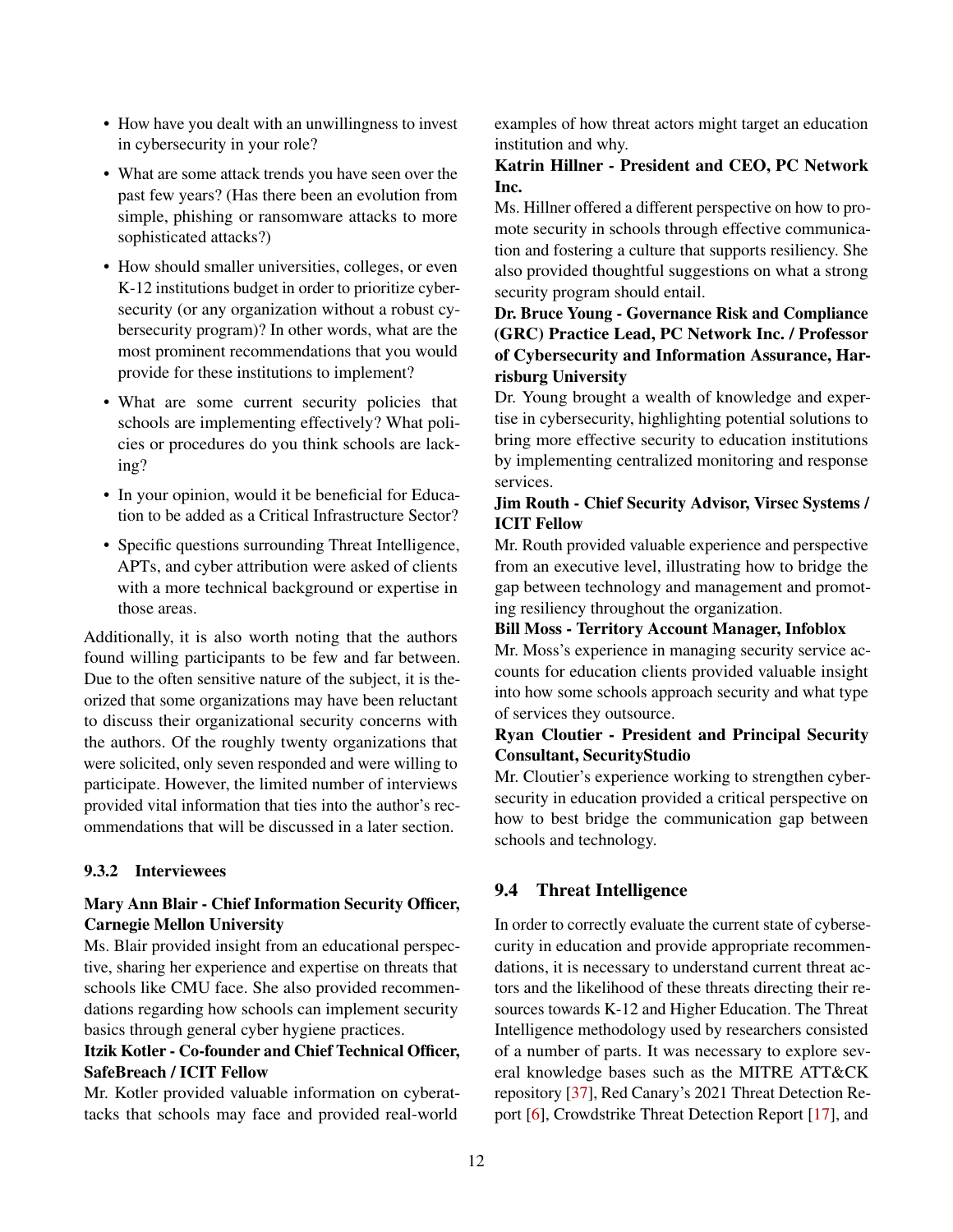information shared by the United States Government. Open Source Intelligence (OSINT) also aided research into cyber threats, cybercriminals, and Advanced Persistent Threats (APTs). Finally, insight was gained through numerous interviews with professionals in the industry. Some of the interviewees pointed researchers towards specific cybercriminals and APTs that have been further researched and detailed below.

The question that needed to be answered: Why is it important to understand threat actors that are targeting education? In a report, Microsoft detailed the percentage of devices with malicious encounters over the last 30 days [\[35\]](#page-33-7). Out of over 8 million devices with malware encounters, education accounted for over 80%. As of March 29th, 2022, the education industry has been the most targeted in comparison to other groups such as retail and consumer goods, healthcare and pharmaceuticals, telecommunications, financial services and insurance, and power and utilities. Threat actors acknowledge the opportunity due to the restricted budget for education, limited resources, and potential financial gain.

For Threat Intelligence, specific focus has been placed on malware, APTs, and Cybercriminals for both K-12 and Higher Education. While attribution can be very difficult, organizations often release warnings of malware, APTs, and cybercriminals targeting certain industries. This then raises the question: *What exactly differentiates Cybercriminals from APTs?*

Cybercriminals are typically part of an organized network of criminals attempting to attack an end target. Their technical abilities can vary but they tend to have greater resources and skillsets when compared to other malicious parties like script-kiddies, making them a much larger threat to organizations.

On the other hand, an APT is a cybercrime body that is backed by the state or government where the group originates. As a result, APTs generally have access to better infrastructure, resources, and funding. They are able to carry out more sophisticated attacks over longer periods of time, a luxury that may not be available to the average cybercriminal. They attempt to maintain persistence within their end target for a longer period and do not stop until they have succeeded. APTs typically use similar malware time after time with slight variations. This can be useful for analysts as they are able to derive patterns to better protect their systems. Moreover, the attack technique may remain similar even if the payload changes. Knowing the attackers, organizations may also

be able to better anticipate their demands in case an attack or breach does occur.

Through information gathering, social media, interviews, and community sharing, several APTs and Cybercriminals that pose the biggest threat to K-12 and Higher Education have been identified. Some groups may be prevalent to both depending on a number of factors. In addition, it is important to recognize adversaries, both APTs and Cybercriminals, who have targeted the healthcare industry. Universities that have healthcare or health insurance affiliations could provide a vector for threat actors to move laterally into the institution, according to Infoblox Account Manager Bill Moss. This is largely dependent on how well the networks between the two are segmented [\[8\]](#page-32-10). Below are specific details of these groups and the malware associated with them.

#### 9.4.1 K-12

The shift to remote education in 2020, driven by the pandemic, introduced a host of cyber threats to educational institutions. Unlike Higher Educational institutions, many K-12 schools were not as technically proficient and ready for this dramatic change making them even more vulnerable to cyber-attacks.

2020 saw a significant increase in the number of cyberattacks on K-12 institutions. According to the K-12 Cybersecurity Resource Center, 400 such attacks were reported [\[31\]](#page-33-8) The pie chart in Appendix 5 depicts the distribution of the reported attacks:

- 1. Data Breaches: 36% of attacks reported were data breaches. These involved both student and staff data and were one of the most common types of attacks reported
- 2. Ransomware: Extortion demands made to schools may have significantly increased, in some cases far exceeding \$1 million per incident. 12% of reported attacks were related to ransomware
- 3. Denial of service: These attacks involved denying students and staff access to resources, sometimes leading to the cancellation of classes
- 4. Phishing: In one commonly employed tactic targeting teachers, attackers abuse-free email services, including Gmail, Outlook, iCloud, and Yahoo, to create fake email accounts impersonating K-12 school personnel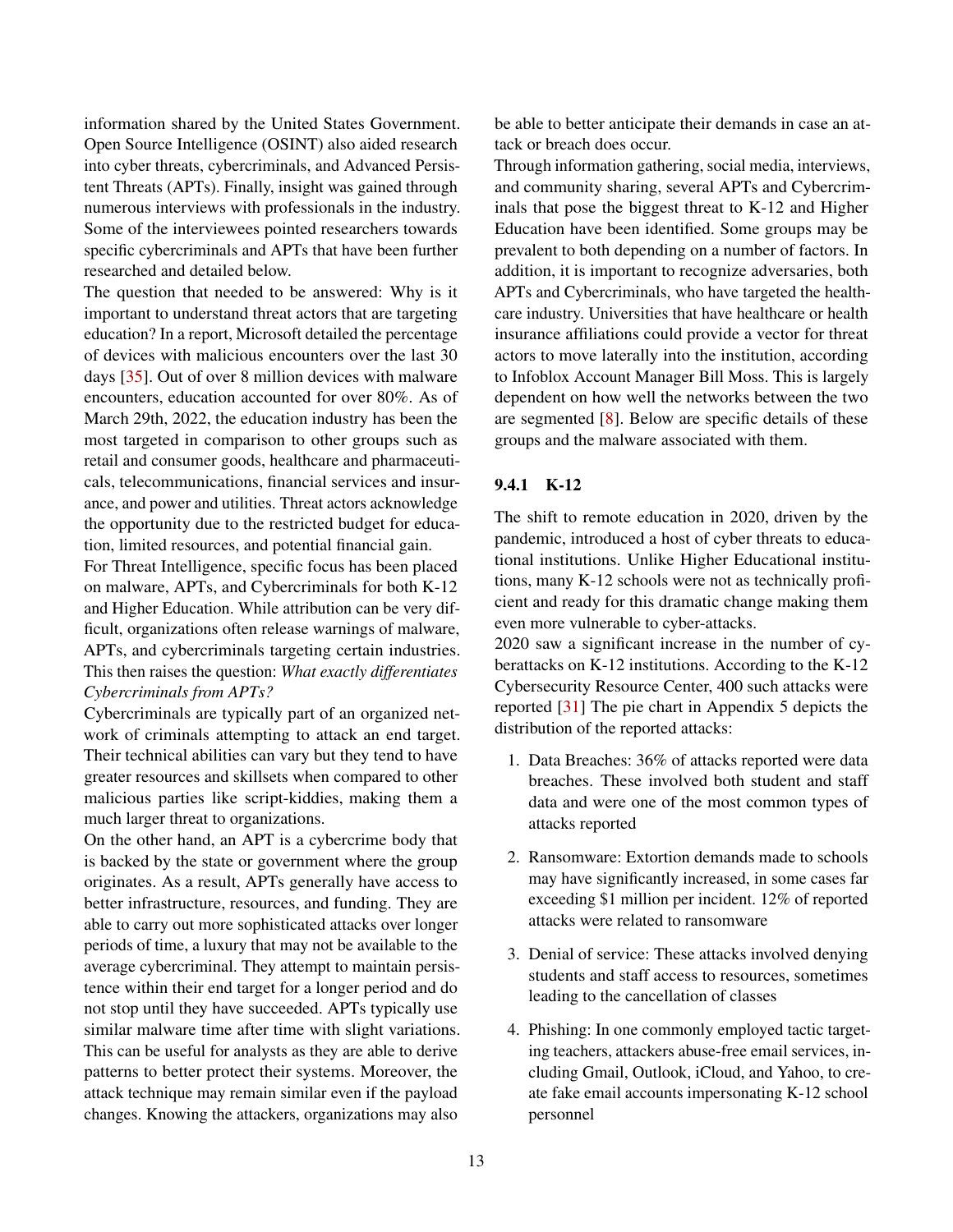5. Unattributed malware, class invasions and other disruptions: These attacks include unattributed malware, class and meeting invasions, email invasion, website and social media defacement, and a wide variety of related and/or low-frequency incidents and comprised 45% of all reported attacks

The first quarter of 2021 saw another increase in cyberattacks on the education sector. Nearly 10% of globally reported attacks targeted educational institutions, which was over a 30Latest reports suggest that this trend has only increased over the past couple of years [\[32\]](#page-33-9). Cybercrime researchers, Cybersecurity Ventures project cybercrime costs to rise to \$10.5 trillion annually by 2025, up from around \$3 trillion in 2015 [\[38\]](#page-33-10). Given the rise in cyber crime in the past few years, this estimate is certainly plausible.

#### 9.4.2 Higher Education

Much like K-12 institutions, Higher Education institutions have witnessed a rise in attacks. The shift to remote education widened the attack surface and exposed millions of students to cyber threats. Most attacks are not reported and the exact impact is hard to estimate. However, some high-profile attacks were brought to light. Michigan State University was attacked with ransomware twice in four months [\[70\]](#page-35-3). In 2021, the attack on the University of Massachusetts Lowell forced the university to close completely for a week [\[11\]](#page-32-11).

Mary Ann Blair, CISO at Carnegie Mellon University, spoke to us about how the loss in network visibility due to remote school made it hard to block some cyberattacks [\[9\]](#page-32-12). A shift to complete remote learning also makes it harder for universities to determine if students are falling for phishing attacks. A BYOD policy also increases vulnerabilities and brings around several compatibility issues.

Some of the observed malware, APT groups, and cybercriminals targeting Educational Institutions are covered below:

#### 9.4.3 Malware:

In March 2021, the Federal Bureau of Investigation (FBI) issued a warning to Higher Education institutions, K-12 schools, and seminaries about the PYSA, also known as Mespinoza, ransomware. Upon encryption, victims see the following message "Protect Your

System Amigo" [\[45\]](#page-34-7). This malware extracts user data while also encrypting sensitive files. The data is then used as leverage in negotiations to persuade the affected party in paying the ransom. Technical details regarding PYSA can be found in the Appendix.

# 9.4.4 APTs:

Name: Gold Lowell, Boss Spider

#### Attribution: Iran

#### Associated Malware: SamSam

Attack Vectors: Remote Desktop Protocol (RDP), File Transfer Protocol (FTP), Java Based Web Servers, Brute force attacks against weak passwords [\[42\]](#page-34-8)

Details: SamSam malware is known for targeted attacks, does not spread by itself, and needs human involvement to run [\[36\]](#page-33-11). In November 2018, two Iran-based individuals were charged for attacks based on the SamSam malware. More than 200 victims included public institutions, hospitals, and municipalities [\[47\]](#page-34-9). Gold Lowell typically scans for vulnerabilities on Internet-facing systems. Once a presence has been established, malware such as SamSam can be deployed. From there, attackers have shown the ability to escalate privileges and move laterally across the network [\[66\]](#page-35-5). Gold Lowell also uses a number of open-source tools such as JexBoss, Mimikatz for credential theft, Wmiexec, RDPWrap, and NLBrute. Indicators of compromise (IOCs) from Gold Lowell can be found in the appendix.

Name: Winnti Group, APT41, WickedPanda Attribution: China

Associated Malware: PlugX, ShadowPad

Attack Vectors: Brute Force attacks, RDP, Domain Name System (DNS) [\[28\]](#page-33-12)

Details: In late 2020, the U.S. Department of Justice charged five Chinese citizens for hacking crimes committed in the United States and across the world. This scheme included a wide range of targets in the video game industry, universities across the world, and non-profit organizations. These citizens were linked to APT41 and were motivated by profit [\[34\]](#page-33-13). In the official documents released by the DoJ, a number of universities in the U.S. had been targeted [\[67\]](#page-35-6). APT41 has also been known to target the healthcare sector, and this is another vector that could be used to move laterally to HE institutions that have associated hospitals [\[28\]](#page-33-12).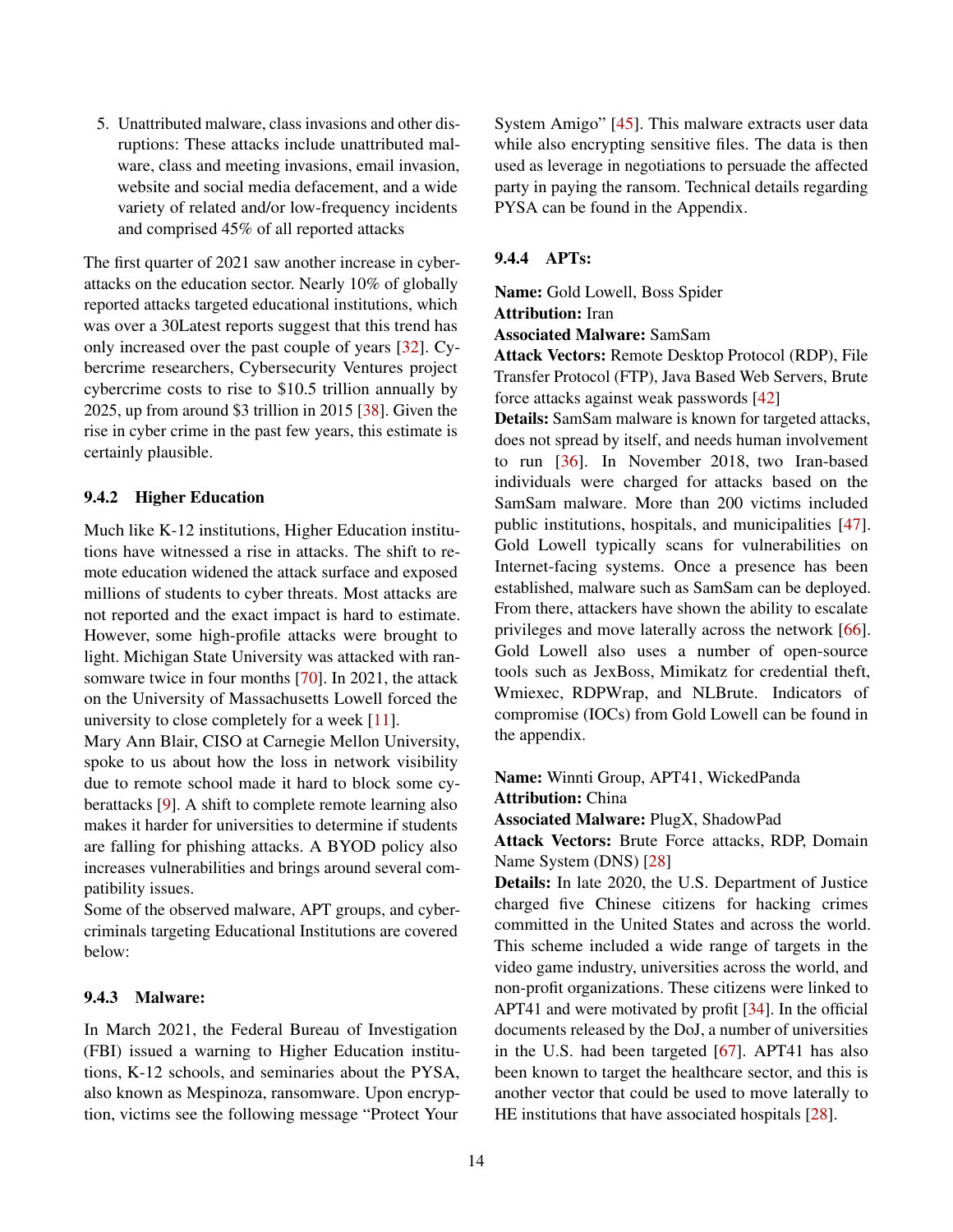Name: Energetic Bear, DragonFly Attribution: Russia

Associated Malware: Havex RAT, Oldera, LightsOut, Exploit Kit

Details: Energetic Bear has targeted some education institutions, but has primarily focused its efforts on industrial control systems [\[3\]](#page-32-13). However, given the current state of Russia's invasion of Ukraine and U.S. involvement in providing aid to Ukraine, the team believes Russia may attempt to retaliate against those aiding the Ukrainians. Given that Energetic Bear has some history of attacking educational institutions, it is necessary to include them as potential threats.

#### 9.4.5 Cybercriminals

Name: Silver Terrier

Origin: Nigeria

Associated Malware: Information Stealers and Remote Access Trojans (RATs)

Details: It is not clear whether Silver Terrier can be classified as an Advanced persistent threat because there isn't any evidence at the moment to show that they are state-sponsored. However, they have been one of the most prolific hacking groups mainly targeting large businesses, as part of Business Email Compromise (BEC) attacks [\[58\]](#page-35-7). These actors have now collectively produced more than 81,300 samples of malware linked to 2.1 million attacks across the globe. The most common tools that SilverTerrier actors used to attack organizations once they infiltrated those networks were information stealers and remote access trojans (RATs).

Name: Vice Society

Origin: Unknown

Associated Malware: PrintNightmare (CVE-2021- 1675)

Details:This gang is fairly new in the world of ransomware attacks, emerging is mid-2021. Vice Society was responsible for the attack on Butler County Community College (BC3). In line with common ransomware attacks, the cybercriminal group obtains sensitive data, encrypts the storage servers, and demands payment in exchange for not publishing the information. The attacks from Vice Society have been concentrated on mid-sized organizations, however, reports have shown this group to have a specific interest in public school districts as well as Higher Education institutions.

Vice Society also operates a leak site on the Dark Web where they publish the information of those who refuse to pay [\[33\]](#page-33-14). Leak sites are a good source of information to discover if an organization's data has been released and sold.

Name: Netwalker

Origin: Unknown

Associated Malware: NetWalker Ransomware

#### Attack Vectors: Phishing

Details: NetWalker, also known as Circus Spider or Mummy Spider, is a cybercriminal gang that has been around since at least 2019 [\[16\]](#page-32-14). Their targets have included hospitals, law enforcement, school districts, and colleges and universities [\[46\]](#page-34-10). NetWalker has two separate parties involved in their activities, "Developers" and "Affiliates". The former create and update the ransomware used by the group while the latter identify and exploit what they believe to be high-value targets. As the COVID-19 pandemic has progressed, cyberattacks have increased against healthcare. As mentioned above, this could also be leveraged to attack an affiliated university. NetWalker did just this by breaching The University of California, San Francisco's school of medicine [\[62\]](#page-35-8). In the same year, NetWalker was also responsible for an attack on Michigan State University where information regarding a student's passport and two other financial documents were released on the group's leak site [\[14\]](#page-32-15).

# 10 Recommendations

Having discussed the current cyber risk landscape for educational institutions, recommendations will now be provided which detail cultural, technical, and procedural ways to handle that risk and improve cyber maturity across organizations. The question of whether or not to consider paying ransomware, one of the leading issues amongst educational institutions, will also be discussed,

# 10.1 Mission Enablement: Maintaining a Learning Community

Mission enablement refers to the continued effort of an educational institution to uphold its mission statement and deliver on its promises to its stakeholders. Furthermore, mission enablement allows for the prioritization of learning continuity. Mission enablement includes: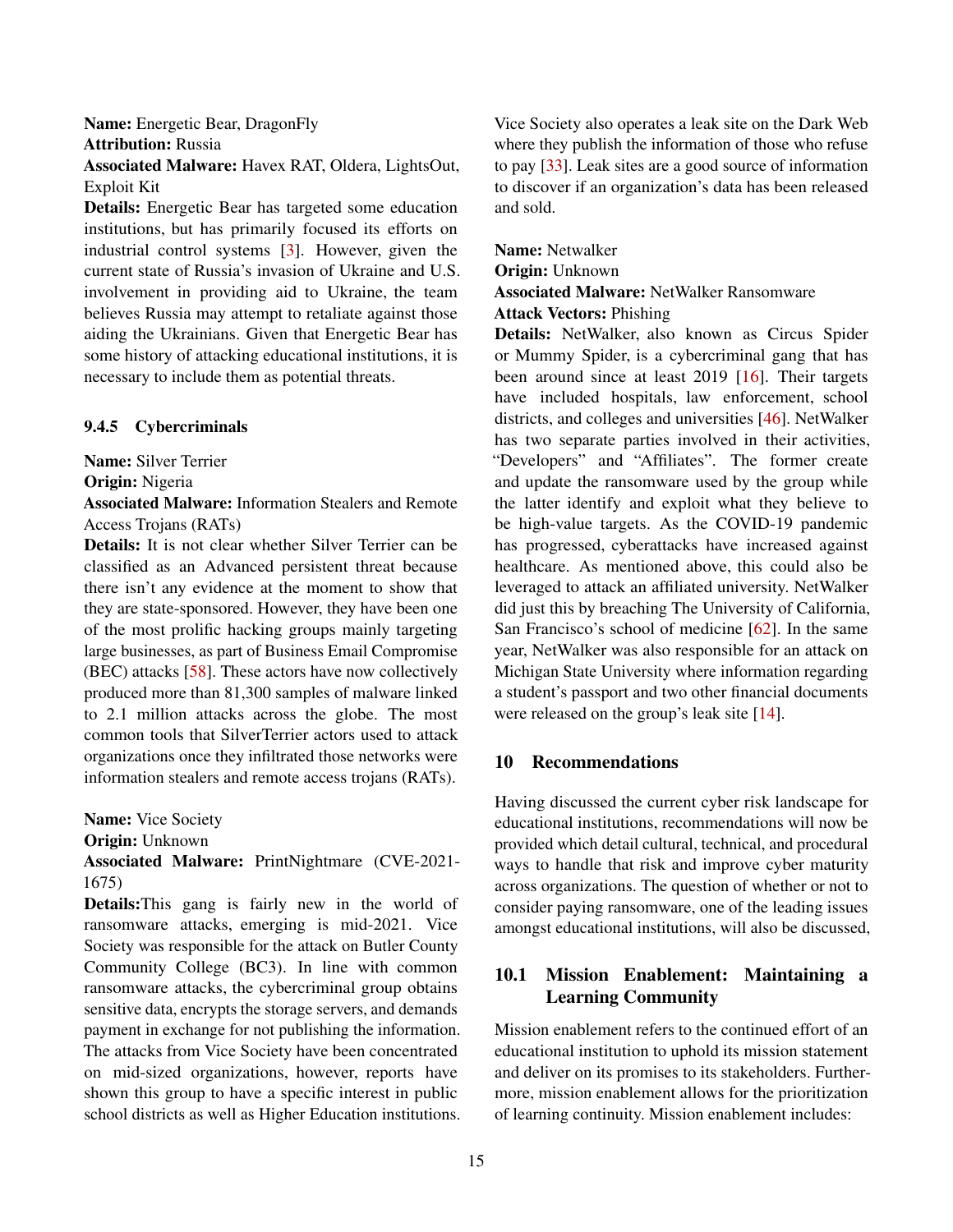#### 10.1.1 Knowing Your Audience

As it stands, much of the language regarding cybersecurity and its impact is primarily enterprise-focused. With that being said, there is a learning curve that must be addressed when discussing cybersecurity in education. Security must be framed from an education perspective, focused on promoting learning continuity rather than revenue or business continuity [\[15\]](#page-32-2). In many ways, this can be interpreted as moving from "scare to care" [\[15\]](#page-32-2). Cybersecurity should not be framed as practices to shield innocents from the deep, dark, scary elements of the internet. Instead, cybersecurity should be instilled as a necessary measure to maintain a positive learning environment, in addition to protecting the students, faculty, and staff of an educational institution, akin to the locks on classroom doors.

Stating the effects of a cyber incident in terms of financial loss or disruption of the market is not applicable to schools. However, framing the concept of cybersecurity and the result of diminished cybersecurity around the inability to maintain normal learning environments may bridge the gap that currently exists between education and cybersecurity. Educators should be inclined to think of cybersecurity as no different than typical physical security: a necessity.

For example, if teachers came to school one morning only to find all of the doors locked, with no one possessing the keys, there would be major cause for concern. Normal school operations would not be able to resume until the doors were unlocked. Shifting the language to technology, if ransomware were to occur that locks all of the information a school possesses, including student records, payroll information, and learning systems, normal learning functions would not be able to operate.

Pushing this idea even further, the teachers remember that there is a backup set of keys located at the district's office across town. While there may be some delay to the school day, they will now be able to get the school unlocked and start the day. Shifting the cyber, in the case of ransomware, although the school is locked out of its current systems, they remembered that they set up offsite backups of most, if not all, systems. While there may be a delay in getting back on track, they are still able to maintain learning continuity.

Cybersecurity within education must be interpreted as a necessary component of learning operations, so as to provide the best possible educational experience for its

students. Equipping a classroom with textbooks, desks, pencils, notebooks, and other materials is integral to academic performance and success. Given the increased presence of technology in the classroom, the importance of cybersecurity must be understood and tailored to the appropriate audience.

# 10.1.2 Fostering a Culture of Security and Resiliency

As the dependency on technology continues to increase across educational institutions, the idea of implementing appropriate security moves from a 'nice to have' to a 'critical need.' IT teams can implement technologybased controls that mitigate breaches to education systems, but this should only be part of a school's strategy and overall approach to security. To effectively respond to these risks, the administration needs to instill a culture and mindset that is focused on both security and resiliency.

ICIT Fellow Jim Routh explained that a culture based on resilience is much more effective and efficient than a culture of security [\[60\]](#page-35-9). A culture of resilience places greater emphasis on lessons learned, awareness, and transparency regarding security issues in order to ultimately learn how to address and mitigate risk instead of simply avoiding it (where possible). This mindset also emphasizes response measures in the event of a cyberattack or breach.

Furthermore, resiliency is also dependent on accountability. In a general sense, accountability is not to place blame but instead used to identify who has responsibility for specific activities and processes. This idea is instrumental to security but fundamentally extends to fostering organizational resiliency as well. According to Katrin Hillner, president and CEO of PC Network Inc., "accountability should be a staple in all security programs" [\[27\]](#page-33-15).

It is important to note that these two ideas may be conceptually different when dissected, but are often interwoven into most cybersecurity programs. Security and resilience often go hand in hand in this context, with the overall objective of data, system, and network confidentiality, integrity, and availability. The biggest difference between the two lies in their fundamental perspectives. Routh illustrated this point through a relatable example (that the authors have adapted for a school's perspective); a malicious email sent to a school teacher with the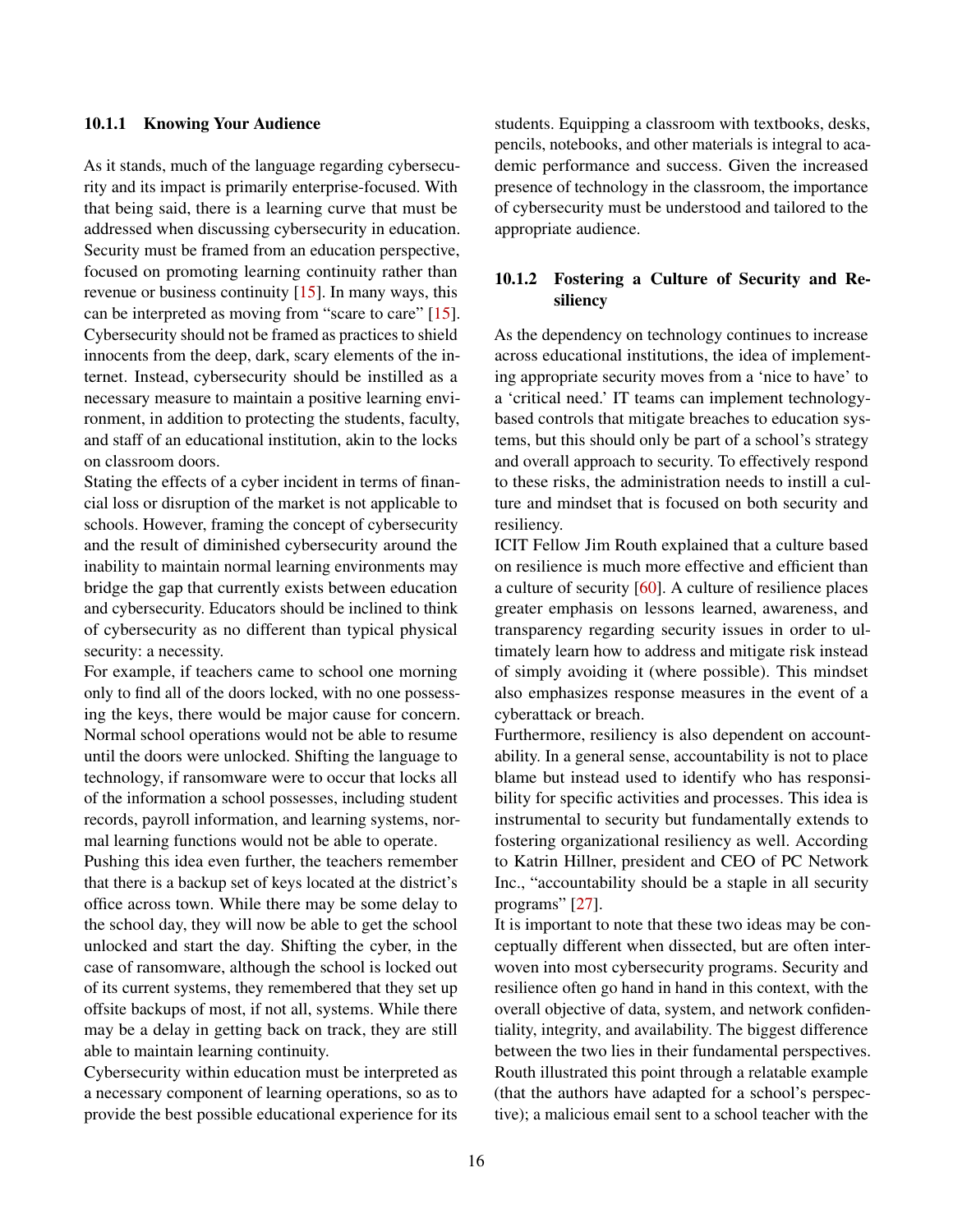intent to gain access to the network.

In this example, a teacher received an email that was originally thought to be from the school's principal. After opening the email, it was revealed that the message was in fact a phishing attempt and the teacher was notified after clicking on an attached link. From this point forward, the teacher would avoid any and all emails coming from the principal based on the idea that they *could* be malicious. This approach exemplifies a security culture mindset; the teacher simply avoided any more emails from this sender because it was more secure to ignore them (you can't get caught in a phishing campaign if you don't take the bait). Instead, a culture of resilience mindset would use the event as a learning experience and subsequently be used to train employees on how to identify phishing attacks and what to do when they occur (how to spot malicious activity and how to respond to it).

Considering the similarities and differences between the two, the authors conclude that security and resiliency are largely codependent - an institution becomes more secure as it becomes more resilient. Effective security programs achieve that status by being more than just technological controls to prevent unauthorized usage. They grow out of a culture that emphasizes security and promotes resiliency. This mindset should be fostered at all levels; from administrators and staff to teachers and students. Promoting a culture of cybersecurity and resilience is essential for the protection of students and staff.

Instilling a culture of security and resiliency also relies on the overall approach to IT needs. According to Ryan Cloutier, Principal Security Consultant and President of SecurityStudio, IT and security departments of educational institutions are often '"siloed," citing that teams within these capacities are often preoccupied with their own functional area and prioritize this over other activities [\[15\]](#page-32-2). Generally speaking, this means that a networking team is composed almost entirely of network specialists and focused solely on networking, while the risk team is made up entirely of risk specialists and only concerned with risk.At first glance, this may appear to be beneficial, however, this leads to significant blind spots that can hinder effective security management across different IT functions. *(Note that this idea may not apply to all institutions. Higher Education organizations or K-12 with significant resources dedicated to IT and security functions may benefit from mixing their IT staff. Smaller*

# *organizations with fewer resources and personnel may not have this option.)*

Based on this realization, the authors recommend that educational institutions reorganize IT teams to include personnel from different specialties. This concept would support not only a broader understanding of the different functional areas but also how they can best complement each other to provide the most effective approach to security. This would also seek to promote a strong, secure, and more resilient mindset across departments, as well as with the leadership positions that would be managing staff from different specialties.

# 10.2 Frameworks and Policy

As discussed in the preceding sections, information that emerged throughout the process of drafting this report suggested that when making recommendations for how educational institutions should improve their cybersecurity posture, there is no one blanket answer. Instead, the varying degree of cyber maturity and patchwork of regulations means that there are two main types of institutions: those with a high level of resource constraint and those with a low level of resource constraint.

High resource constraint means that institutions have limited resources to devote to their cybersecurity programs, from both funding and staffing perspectives. Lower resource constraint organizations have fewer funding limitations, and more time and staff to devote to developing and maintaining cybersecurity programs. Factors that influence the category into which a school can include but are not limited to geographic location, local regulations and funding statutes, and type of education/age of students. Examples of educational institutions with high resource constraints include public K-12 or grade schools, especially in small communities and rural areas, state-funded or rural community colleges, and small private grade schools. For these schools, the overwhelming recommendation among the interviewees was to begin with a program of basic cyber hygiene. Examples of lower resource constraint institutions could include private K-12 schools which charge for tuition, especially in high-income areas, and large private or state universities. For these institutions, investments can be made into implementing, and potentially becoming certified in, a specific cybersecurity framework.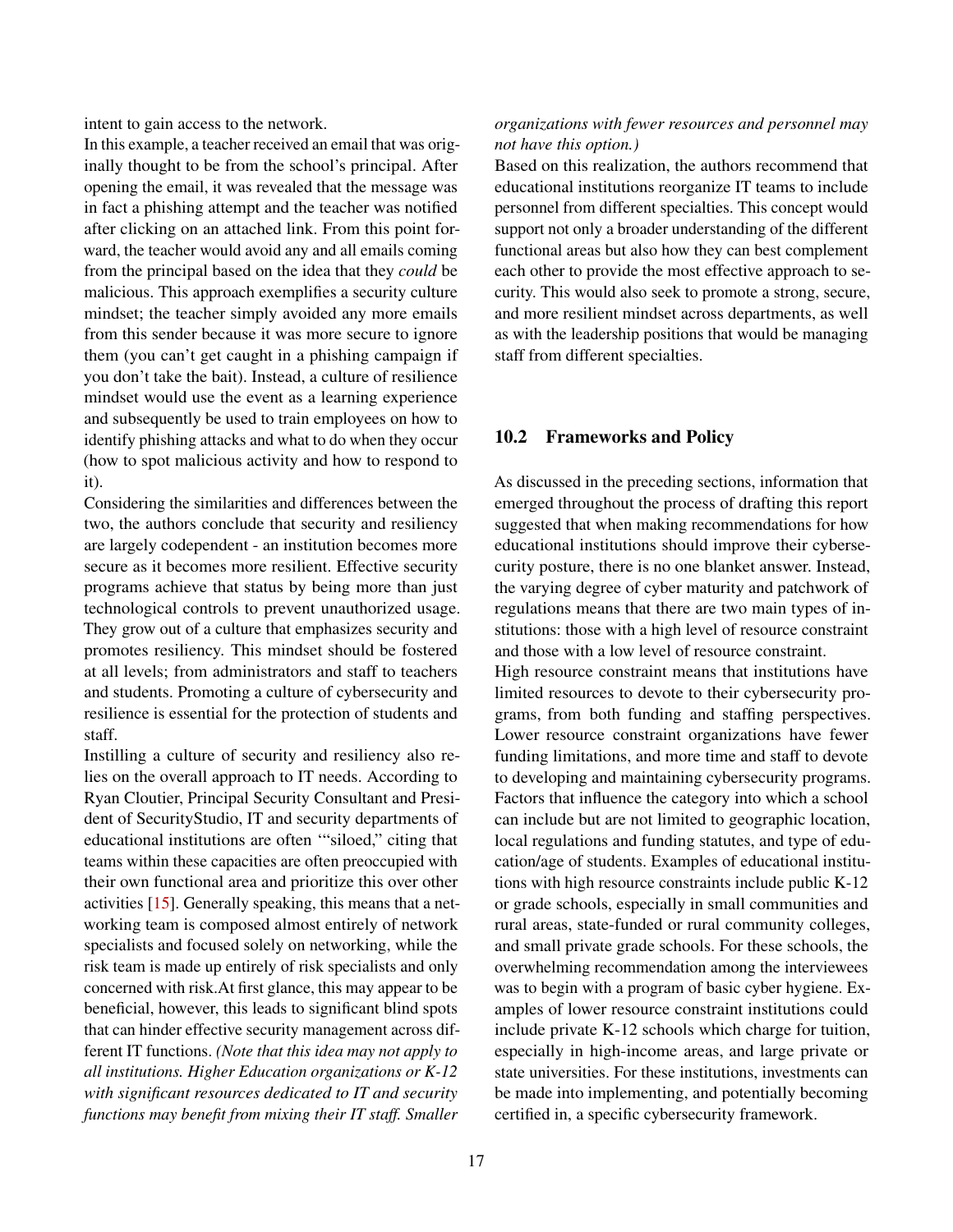# 10.2.1 Cyber Hygiene

Cyber Hygiene does not have a single industry-standard subset of practices; Instead, it is the general concept of performing basic tasks which have the biggest impact on the overall cybersecurity health of an organization. As such, cyber hygiene is a more flexible and versatile option than choosing to follow a specific framework, and also has the ability to scale across a variety of funding and staffing levels. For educational institutions with limited resources, that scalability is vital. Compiled based on conversations with experts and additional research, the following is a list of recommended cyber hygiene practices. The listed is roughly sorted by importance, with actions that will best mitigate the attack vectors frequently experienced by schools listed higher.

#### Robust and Comprehensive Backups

Ransomware preys largely on the need for victims to access the only copies of their data that the ransomware has encrypted. Therefore, the most effective way to combat the effects of a ransomware attack is to create and maintain working backups of all data necessary for a school to operate.Those backups should be stored separately from the main network, and tested for completeness and operability every six months at minimum.

#### Multi-Factor Authentication (MFA)

There are three types of authentication: something you know (such as a password or PIN), something you have (such as an ID swipe, token, or secondary device), and something you are (typically a fingerprint or retina scan). Many systems utilize only something you know, most often a username or email and password combination. Multi-factor authentication utilizes two or more of these types instead of one. The most common application in a school setting is the secondary device/something you have: a sign-in attempt triggers the user to confirm their request on a linked cellphone app or via their email. MFA greatly reduces the ability of attackers to gain access to accounts via a stolen password or password guessing, because they do not have access to the second method of authentication.

# Properly Configured and Enforced Password Management

Password management is a key aspect of good cyber hygiene, as passwords are the first line of defense in access to most systems. There are two aspects to password management: the front end, which interacts with users and enforces the password policy during creation and updating, and the back end which stores passwords and checks for correctness during log-in. On the front end, users should be required to set a password that contains at least 8 characters, with a letter and a number. Based on additional factors, the number of characters may be increased or dictionary words may be disallowed. Additionally, default passwords should not be allowed- changes should occur during device or account setup. On the back end, passwords should be stored as a salted hash, not encrypted or in plain text. A hash is a string of characters that only the user's specific password can create after being run through an algorithm. A salt is an additional string of characters added to the hash to prevent the creation of tables of pre-generated hashes. With this method, the school must only check to see if the two hashes match, preventing them from having to store a student or staff password in any capacity.

#### User Awareness Training

User awareness training helps to eliminate unsafe behaviors a user may carry out without knowing the full effect those actions may have. A prime example is training related to phishing: helping users understand what a phishing email looks like and what to do if they receive a potential phishing attack goes a long way toward preventing monetary and credential theft. For more information on user awareness, see the section "Creating a Culture of Security and Resilience". Implementing these measures greatly decreases the attack surface for the average educational institution, and makes recovering in the event of an attack much easier. Most of these solutions can be implemented with comparative ease or purchased as an off-the-shelf solution. That combination of benefits makes cyber hygiene an excellent first step for schools with limited time, staff, and funding resources.

#### Basic Patch and Update Management

PPatch and update management refers to creating a policy, procedure, and technical implementation to manage the installation of patches and updates across a network. Patches and updates should be ranked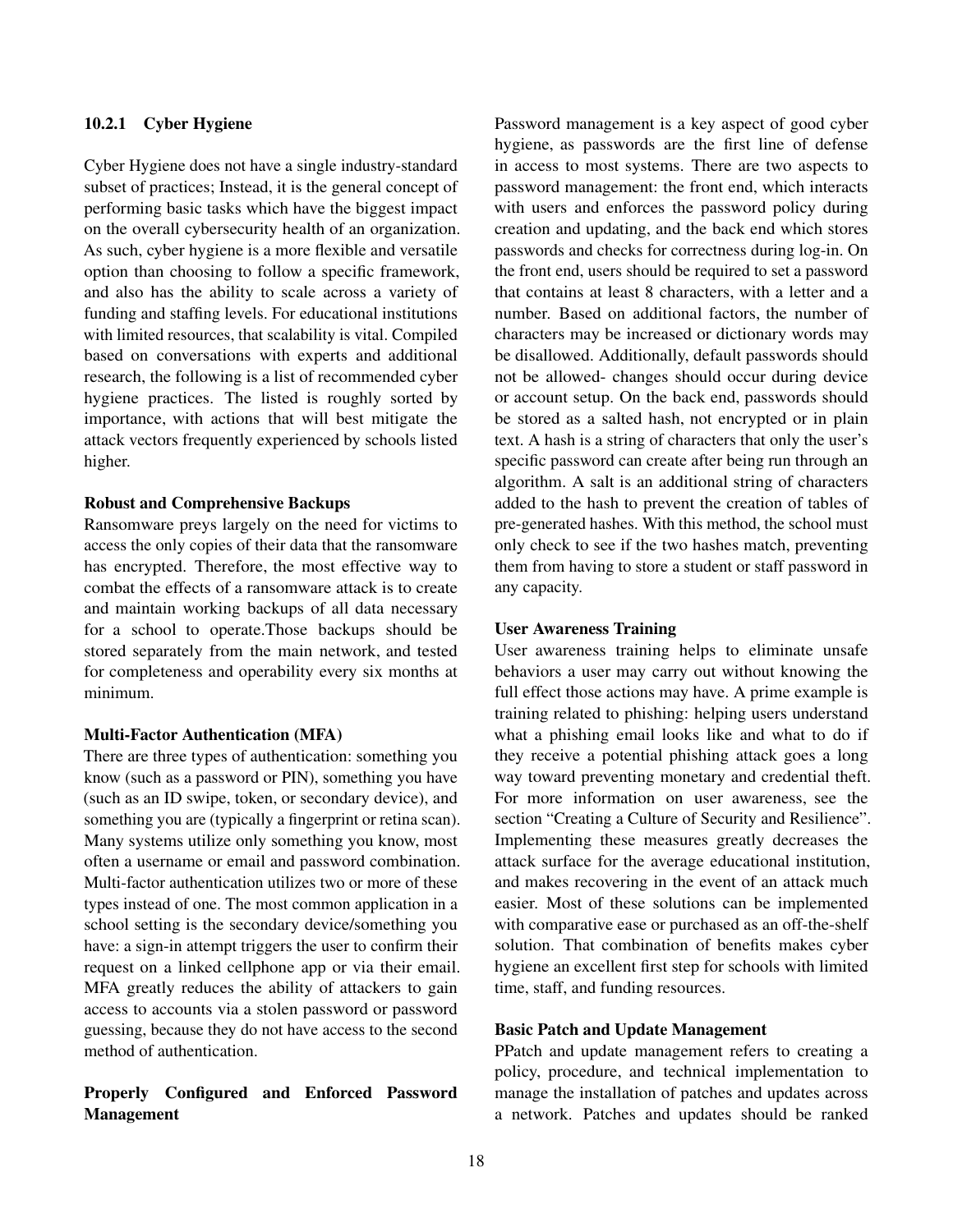according to severity, and implemented at a timeline representative of that severity. Patches or updates which contain fixes to major security threats should be implemented as a top priority, moving down the scale from there.

#### Acceptable Use Policy

Especially during a time of heightened remote access and work from home (WFH), it is critical for organizations of all kinds to have an acceptable use policy: this is no less true for schools, especially in districts that distributed computers to students and staff at the start of the pandemic. An acceptable use policy details the actions that can be performed on a computer, such as downloading additional software. This policy can be enforced both procedurally and technically depending on need. Preventing dangerous behavior on devices that have network access limits the opportunity for third parties to abuse that access and gain a foothold in the system.

Install Reputable Antivirus Software and Firewalls Antivirus software and virtual or physical firewalls are two technical methods to curtail unwanted behavior on a network. They monitor software/file downloads and network traffic. While not an allencompassing solution, they help close the paths of least resistance for attackers and provide better visibility across the network, which can assist in making future cybersecurity plans.

# 10.2.2 Potential Frameworks

If an educational institution has consistently managed to achieve good cyber hygiene via processes that are well-documented, auditable, and repeatable, they should begin to consider adopting a more robust cybersecurity framework. Becoming certified on that framework when possible is also a potential follow-up step. It is most likely that educational institutions which are able to reach this stage, especially from a certification perspective, will be organizations with lower resource constraints. What follows is a detailing of potential frameworks for lower-resource constraint or more mature cyber programs to consider implementing:

#### NIST 800 Series

The National Institute of Standards and Technology

(NIST) maintains a library of "guidelines, recommendations, technical specifications, and annual reports of NIST's cybersecurity activities" which are published as part of the 800 series [\[49\]](#page-34-11). While they are technically published for use in the federal government, they are often used by other public and private organizations. Examples of 800 series publications include a Secure Software Development Framework (800-218), Developing Cyber-Resilient Systems (800-160) and a Workforce Framework for Cybersecurity (800-181) [\[50\]](#page-34-12). The most commonly used is NIST 800-53 or Security and Privacy Controls for Information Systems and Organizations. 800-53 "provides a catalog of security and privacy controls for information systems and organizations to protect organizational operations and assets, individuals, other organizations, and the Nation from a diverse set of threats and risks" [\[41\]](#page-34-13). It is important to note that these documents are voluminous and will require time and consideration in order to tailor it to a specific scope.

#### NIST Cybersecurity Framework

The NIST Cybersecurity Framework (CSF), or "Framework for Improving Critical Infrastructure Cybersecurity" consists of five phases: Identify, Protect, Detect, Respond and Recover. Each of these components contains a subset of categories and subcategories which detail specific steps [\[48\]](#page-34-14). One of the main benefits of the NIST CSF is that actions are assigned into one of four tiers, and an organization can choose which tier they would like to be proficient in for each of the five phases, allowing for flexibility and prioritization of resources. The tiers are, from least to most advanced: Partial, Risk Informed, Repeatable, and Adaptive. Originally developed as a way for the nation's 16 critical infrastructure sectors to standardize their cybersecurity programs, the NIST CSF has become popular amongst other organizations as well to either follow specifically or use as a jumping-off point for their own programs.

#### ISO 27000 Series

Developed as a collaboration between the International Standards Organization and the International Electrotechnical Commission, the 27000 Series details the purpose and functions of an Information Security Management System. It provides best practice guidance on a variety of aspects of Information Security management, such as privacy/PII, network security, application security, and governance.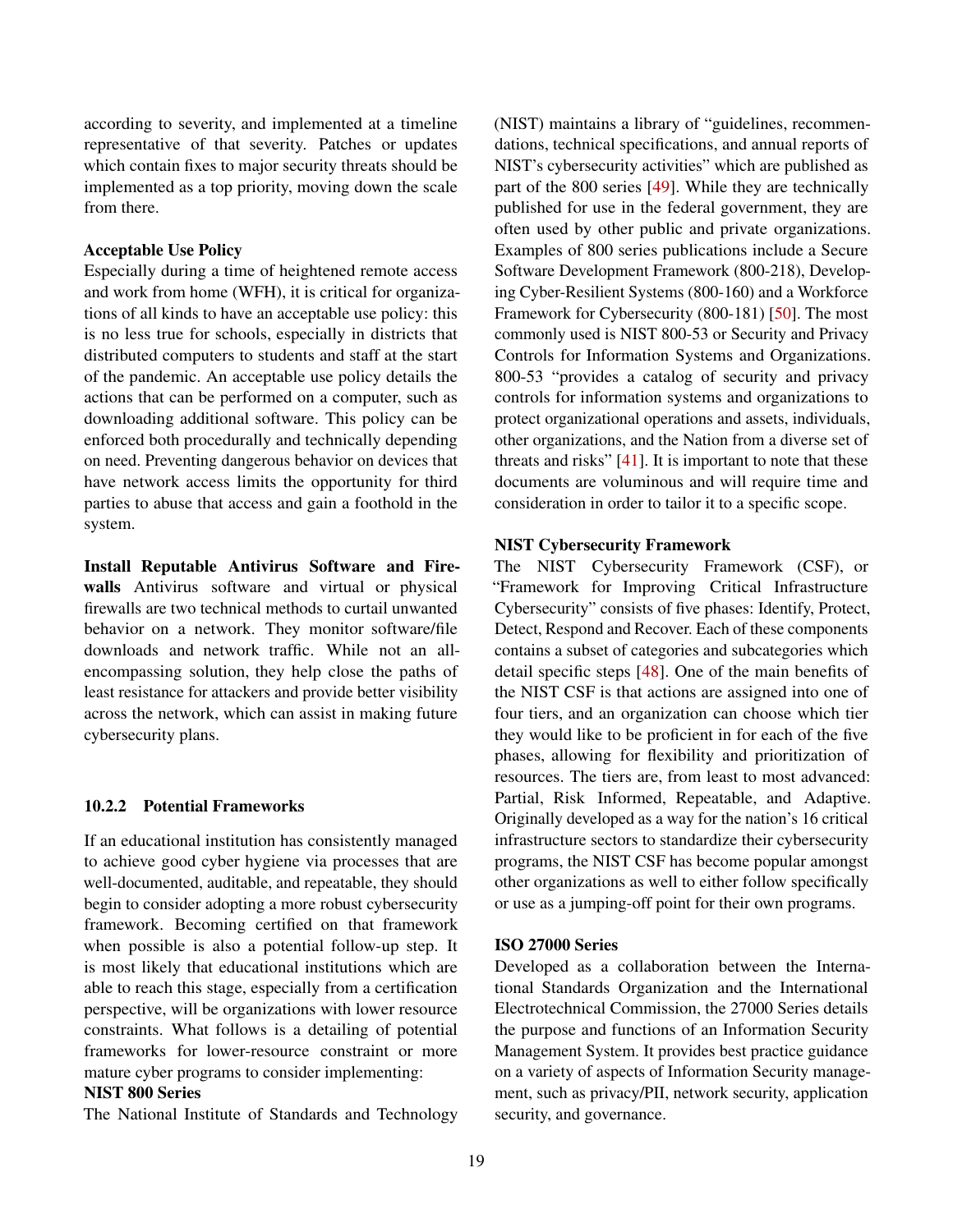#### Information Technology Infrastructure Library

The ITIL framework provides broad guidance for implementing and managing information technology services. Created by the British Government following a survey of a variety of organizations, it establishes a common language of technology/cybersecurity definitions and goals, which is helpful when enhancing an organization's overall security posture [\[5\]](#page-32-16). Rather than providing technical detail, it serves as a best practice framework that can be adapted to specific educational needs.

The options presented here offer only a preview of the border cybersecurity framework ecosystem. However, they are some of the most common options currently in use by educational institutions that have reached a high level of cyber maturity [\[19\]](#page-32-17). They also provide broad name recognition and there are ample open-source and private/consultancy-based resources for implementation guidance for each.

#### 10.3 Ransomware: To pay or not to pay?

Ransomware is an attack on a system in which malicious actors use malware to encrypt your data and hold it for ransom. Notably one of the most prevalent attacks facing users today, ransomware has also become a significant threat to education institutions. Through discussions with cyber experts and technical managers, the authors learned education institutions are targets for such attacks due to a lack of security measures in place, the sensitive nature of the information stolen, and the expectation that schools will likely pay to retrieve the data that was not sufficiently backed up. Regardless of the reason why one major issue that accompanies ransomware attacks is the question of whether or not to pay the ransom.

With an average ransom of about \$140,000 and an average system downtime of roughly 23 days, the costs can add up quickly, especially for an institution that may have limited resources [\[21\]](#page-33-16). Although the ostensible solution may be to simply pay, the consensus among cybersecurity experts and industry professionals is *not* to pay. Payment does not guarantee full recovery and only 11% of schools that eventually paid their ransom saw a total restoration of data [\[1\]](#page-32-1).

Considering this, the Federal Bureau of Investigation (FBI) also advises against paying the ransom and illustrates alternative response procedures in their guide, *How to Protect Your Networks from Ransomware* [\[22\]](#page-33-17).

Furthermore, Jim Routh, ICIT Fellow and Chief Security Advisor for Virsec Systems, agrees that victims should never pay in the event of a ransomware attack, citing that prevention is the best response and organizations should invest in protecting their data recovery capabili-ties first [\[60\]](#page-35-9).

It is worth mentioning that some organizations may not have the financial resources to implement sophisticated protection and security measures. However, Routh highlights that organizations should consider the cost of implementation of data recovery resilience versus the cost of ransom payments. Likewise, the FBI informs that "proactive prevention is the best defense" against ransomware [\[22\]](#page-33-17). With that, it is recommended that organizations invest as much as possible (and appropriate) in prevention instead of resorting to paying the ransom. In the long run, the upfront cost of prevention will likely be lower than that of any ransom payment and associated response costs.

# 10.4 Current Trends

#### 10.4.1 Cloud Migration

Cloud migration involves moving most, if not all, local resources to a larger company that hosts data centers around the world. Some examples of Big Tech companies that offer cloud solutions are Amazon Web Services (AWS), Google Cloud, Microsoft Azure, and VMware. The author's opinion is that migration to the cloud is not a matter of "if", but rather "when". The COVID-19 pandemic had a large impact on organizations across multiple sectors, however, it is reasonable to say that education institutions, both K-12 and Higher Education, felt this shift more than others [\[56\]](#page-34-15). At the drop of a dime, education systems had to scramble to accommodate remote work by both students and employees. Courses had to be modified to work alongside this sudden transformation.

For bigger, well-funded Universities, this accommodation was likely easier compared to small colleges and K-12 school districts. Many organizations in the education sector have small IT teams that often have help from students with varying degrees of experience, managing large systems. For those organizations, this adoption of online learning was incredibly difficult and often left large gaps in security. Another issue arises when core functions of a school or university such as student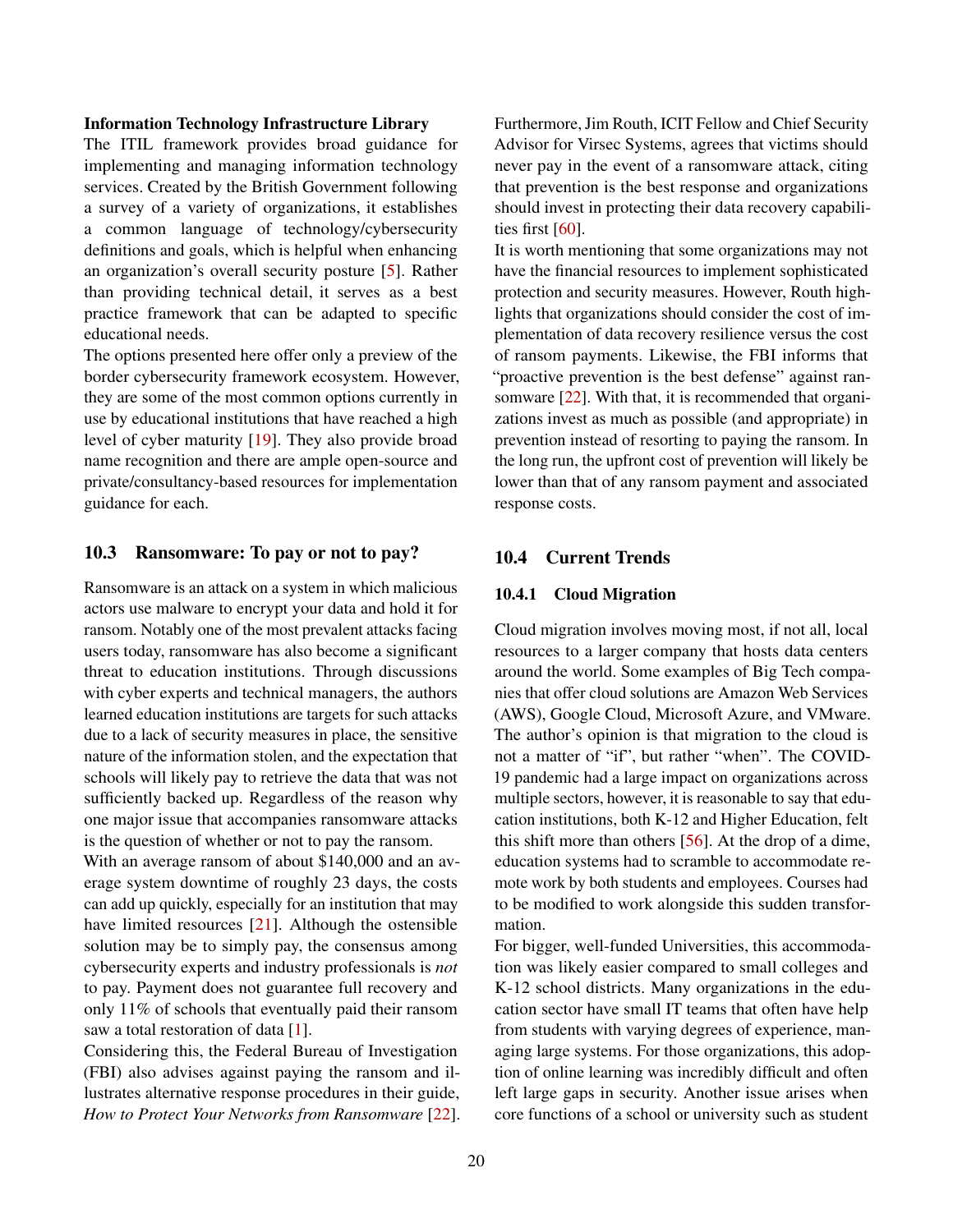records, housing, meal plans, human resources, finances, etc. are kept locally using legacy systems [\[56\]](#page-34-15). There can be specific details that are integrated and tailored to a given company that can make version upgrades rather difficult. Thoughts of cloud migration can often be daunting. It is important to make the transition wellthought-out over a period of time in addition to understanding the solution cost versus the staying cost. Stony Brook University is one example of how this strategic process worked well in the end. Their cloud migration took roughly five years but resulted in around \$1 million in savings for the school over that time frame [\[56\]](#page-34-15).

Other organizations such as Carnegie Mellon University, Northwestern University, University of California, Berkeley, Winnipeg School Division, and others have made the change to incorporate cloud solutions within their IT infrastructure.

A decade ago, this would have seemed impractical to do. Now, with the number of options, it is up to each organization to conduct their own research and find what is right for them. Given the lack of funding, lack of expertise, overhead needed to run local data centers, and the number of threats against K-12 and Universities, it may be time for these organizations to take a serious look at migrating some or all of their IT environment to the cloud.

#### 10.4.2 Zero Trust

The digital transformation accelerated by the pandemic has changed the way organizations deal with data. It has also fundamentally changed the information distribution channels for educational institutions. Moving to a hybrid, cloud-based architecture makes it likely that an organization's resources are increasingly distributed over multiple IT environments. Each environment has varying levels of visibility and security. Having your data distributed over several different systems greatly increases the attack surface by introducing a host of risks and threats.

Zero Trust is the term for an evolving set of cybersecurity paradigms that transition cyber defenses from static, network-based parameters to more dynamic relationships between users, assets, and resources. The Zero Trust Architecture (ZTA) assumes no implicit trust granted to users based solely on their assigned roles, physical or network locations [\[59\]](#page-35-10). This security framework requires all users, internal and external, to be au-

thenticated, authorized, and continuously validated in order to be granted access to applications, resources, and data [\[55\]](#page-34-16). The three core principles of ZTA are implementing least privileged access, assuming a breach has already occurred, and never trusting and always verifying an entity [\[65\]](#page-35-11). Switching to a ZTA requires significant resources in terms of capital and know-how.The costs to implement and maintain this architecture, along with the costs to train personnel can be out of reach for some institutions, especially if transitioning from legacy systems. On the other hand, implementing ZTA may save an organization over 40% on data breach costs according to some studies [\[63\]](#page-35-12)Even partially implemented ZTA's have been shown to be effective in reducing breach-related costs.

Thus, in the short term, ZTA may be easier for larger, better-funded universities to transition to. However, most institutions should gradually make this transition to better secure their overall cybersecurity posture and make their organizations more resilient to emerging threats. The NIST SP 800-207 Zero Trust Architecture is a comprehensive, vendor-neutral lays the foundations for a Zero Trust Architecture and is meant to serve as a guide to understanding its principles. This standard ensures consistency in recommended defenses against modern attacks that most organizations should follow to achieve success [\[59\]](#page-35-10).

# 10.5 Security as an Investment: Financial Considerations

One major question when any change is proposed to the norm is, "Can we afford this?". This is no different in the case of education and cybersecurity. Many schools, both at the K-12 and Higher Education levels, are concerned about budgets and how far they can be stretched. During discussions with Jim Routh, he noted the importance of financial support when it comes to education: Schools have assets, and you need money to support those assets [\[60\]](#page-35-9). With the increase of technology in the classroom and the interdependencies that technology supports, like security systems and even general business functions like payroll and human resources management, cybersecurity is a non-negotiable  $[60]$ . The more devices and attack surfaces brought into the classroom, the more attack types a malicious actor can leverage. Investment in controls, like a lock, is necessary.

This is especially important when considering the in-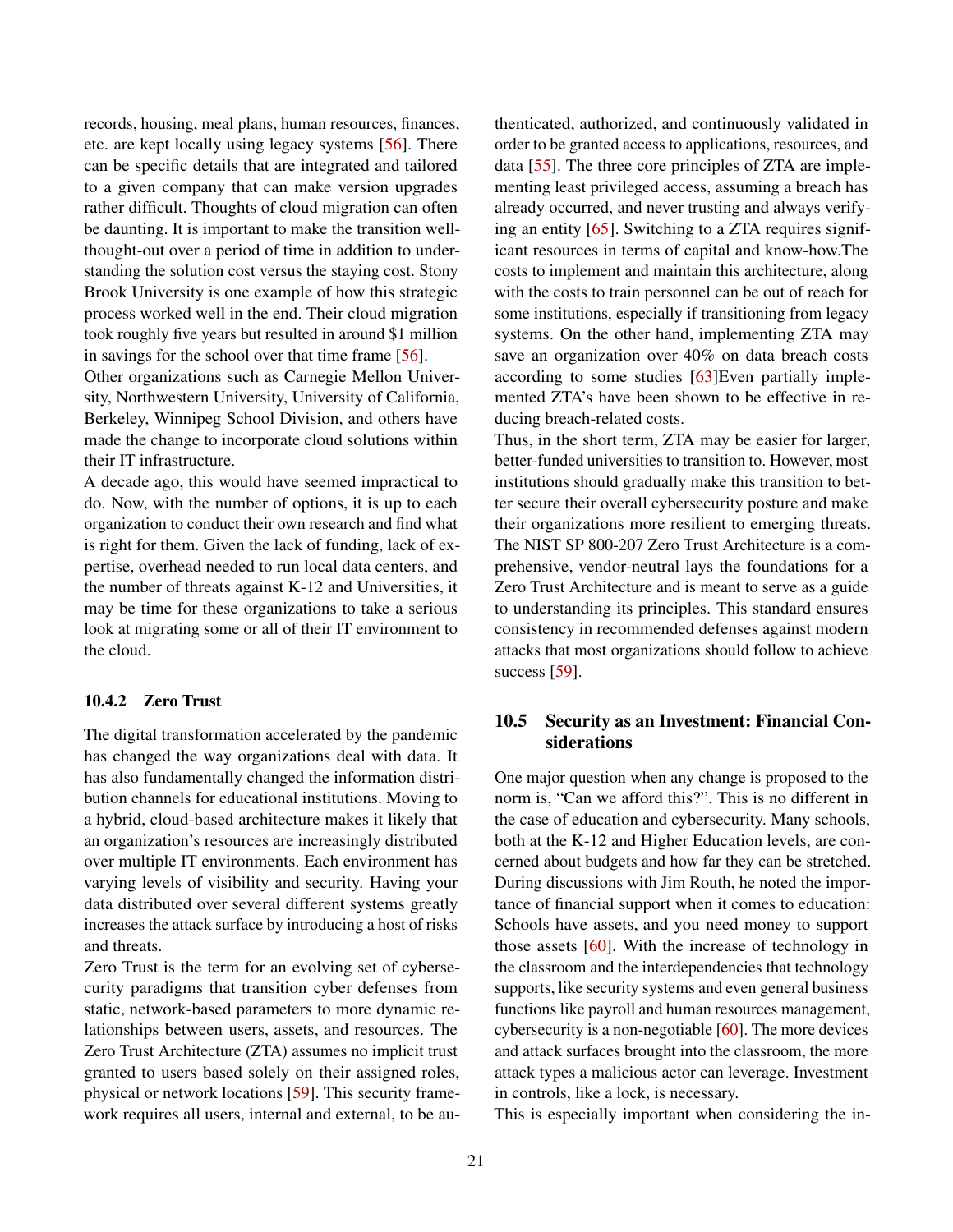crease of cyber-threats looking for financial gain, as is the case with ransomware. Schools are being used as pawns for economic warfare, and they are typically not the end target, but rather a launching pad for the "big fish". Bill Moss highlighted this when he mentioned the most valuable information, specifically within Higher Education would be health records [\[8\]](#page-32-10). With most states requiring college students to have health insurance coverage, and many of them covered via university-partnered plans, some interdependencies stretch far beyond grades and GPA scores. Specifically in Pittsburgh, Carnegie Mellon University has a partnership with Highmark Health, the company that offers student coverage. Furthermore, Highmark Health has a contracted partnership with the University of Pittsburgh Medical Center, a 40-hospital organization that serves as the largest nongovernmental employer in the state of Pennsylvania [\[26\]](#page-33-18). With this vast web of interdependencies, the protection of these assets is a glaring necessity. And because of this, the need to seal each loose thread becomes increasingly important.

Investing upfront in cybersecurity allows for less cost needed over time, especially when looking at the cost of recovery from an incident. *Educational institutions have the highest cost of recovery when it comes to ransomware attacks, about 48% higher than the global average across a variety of industries* [\[1\]](#page-32-1). Because of this, cybersecurity must be accounted for in the total IT budgeting for schools, rather than as an add-on or afterthought down the line (usually post-incident). Budgeting for cybersecurity can add up, especially when factoring in the cost of labor and expertise in addition to various tools and systems. However, there are more reasonable investments that off-load some of the responsibilities onto a third-party vendor, like with cloud security solutions. Furthermore, there are also opportunities to centralize security, especially for K-12 schools. School districts have the ability to bundle technology devices and security services to ensure devices are managed safely and securely [\[4\]](#page-32-18).

The goal of investing in cybersecurity is to ultimately receive a return on investment (ROI), but not in the traditional sense. ROI is typically interpreted as the point at which an investment becomes profitable. In this sense, ROI can be interpreted as the point at which an investment in security prevents a future incident from occurring, ultimately reducing any future losses or costs. The "return" for security is softening the blow, or preventing

it entirely, when it comes to security incidents. Essentially, paying up now so you will not have to pay up even more in the future. That is not to say that investing in security has a 100% guarantee that incidents will not occur, but rather that when they do occur then the sting will not be as devastating.

#### 10.6 Security Operations Center Concept

The next recommendation is a concept that is wellknown in the security industry but its integration between K-12 and Higher Education has never come to fruition - a localized Security Operations Center (SOC). The logistics behind this is for Government agencies and Higher Education institutions to help K-12 districts become more resilient against cyber threats. After speaking with many experts in the security industry, there was a common theme centered around K-12's lesser ability to adequately protect themselves against the threats and attack vectors that have been articulated above. This localized SOC could be a partnership between the Government, a sponsoring University, and any number of K-12 schools deemed appropriate. This is not to suggest that IT professionals already working for school districts would simply lose their jobs. The SOCs would need experienced IT professionals to run, monitor, and teach willing students the path to being successful and knowledgeable members of the security community. University students with interest in security and some IT experience could serve as mentors to high school students that join them in working for the SOC. Appendix 4 illustrates this idea in more detail.

However, there are some difficulties with this idea. Primarily, this would take a large commitment from the Government, Universities, and K-12 schools to strategically plan, create, and operate these SOCs. Once created, it would not be overwhelmingly difficult to set up sensors in several locations throughout different school locations. Due to advanced cloud solutions (See subsection 'Cloud Migration' within 'Recommendations' section), there are a number of services that would make this transition easier. It is unlikely that this would require a complete overhaul of current data centers, but rather a small integration of a given service that moves security monitoring to the SOC and alleviates some pressure on IT managers of a given district. Another issue could be student retention. How would these SOCs motivate and keep students post-graduation? This would need to be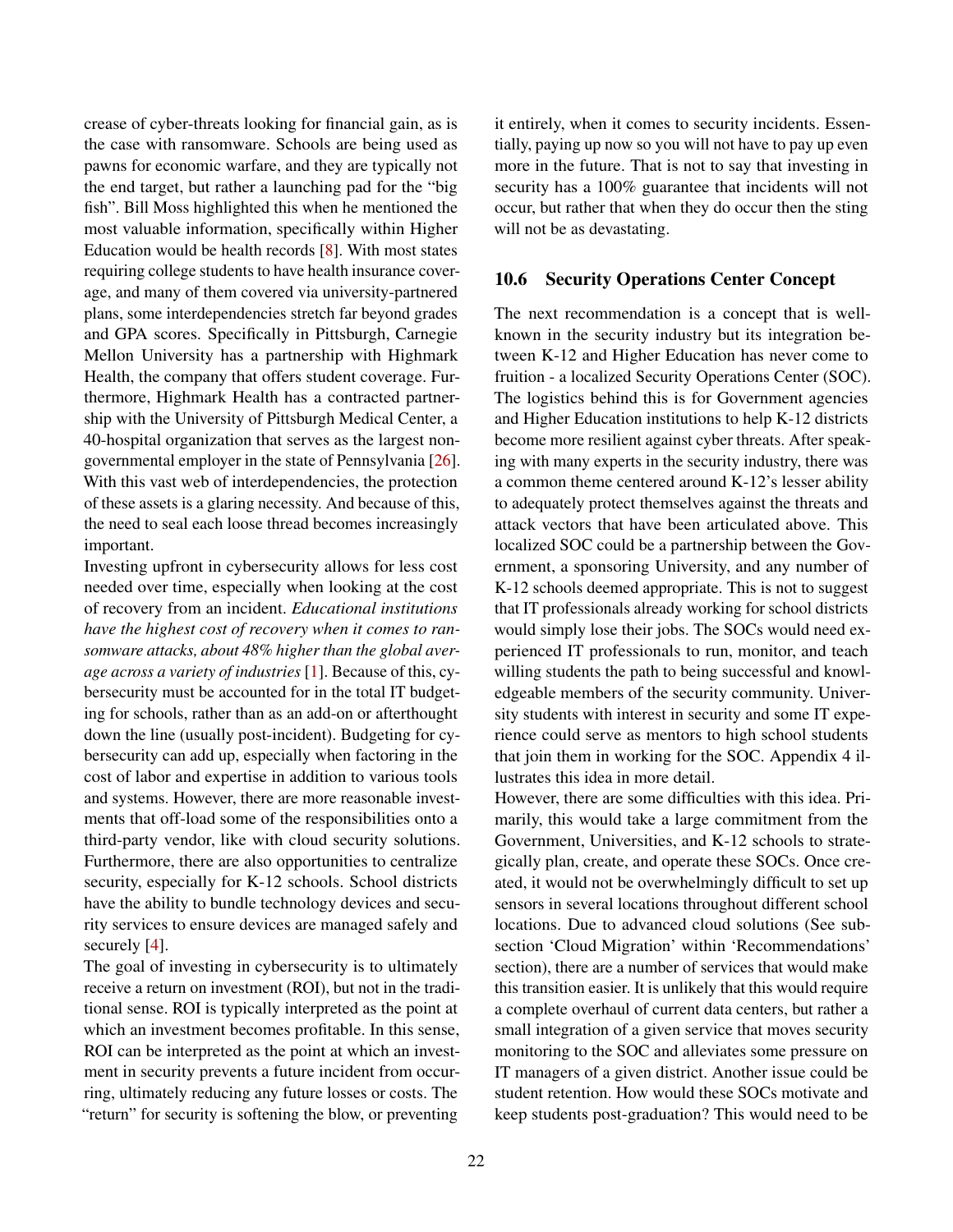incentive-based, similar to the Scholarship for Service, that would guarantee college students a job immediately upon graduation and high school students admission to the University who sponsored their respective SOC. This type of incentive and partnership would help Universities gain students, help the Government maintain their public workforce, and most importantly improve the security and resiliency of K-12 school districts. Discussing with experts in the field, they believe some partnership and incentive is needed for this idea to be successful and sustainable.

# 11 Education as a Critical Infrastructure Sector

It is important to note that education does currently fall under the Government Facilities Critical Infrastructure Sector (CIS). However, education does not exist as a standalone CIS. There are both pros and cons to introducing education as a CIS.

Classifying education as a CIS opens the potential for increased federal funding and more government aid to institutions. These funds could be used to help strengthen the shift towards remote and cloud-based education while also strengthening the security posture of many institutions. This funding could be especially beneficial to smaller institutes with limited resources. However, others like Katrin Hillner, President and CEO of PC Network, point out that existing Critical Infrastructure sectors require more funding than they already receive [\[27\]](#page-33-15). Classifying education as a CIS would further strain the federal budget and prevent some sectors, like Healthcare and Public Health, Food and Agriculture, or Energy, from receiving the additional funding required.

Some experts, such as Bill Moss from Infoblox, believe that education should be treated as a long-term strategy for development [\[8\]](#page-32-10). They believe that this change is necessary as education is critical and has many interdependencies with other critical sectors. Itzik Kotler, cofounder & CTO at SafeBreach, claims that classifying education as a Critical Infrastructure Sector will bring about a certain level of standardization that is currently missing [\[10\]](#page-32-19). This could ensure a minimum security threshold for all institutions making them more secure. Jim Routh, Chief Security Advisor at Virsec Systems states intellectual property is a critical asset for the US which could be targeted by adversaries from China and

Russia. However, he claims that targeting Educational Institutes could be counterproductive for these attack groups as they would hinder the progress of students from their countries studying in the US. On the whole, Jim argued that most attacks on education are for financial gain and are not on par with attacks on other CIS [\[60\]](#page-35-9). Other experts concur; Katrin Hillner also stated that many cybercriminal bodies specifically target Critical Infrastructure Sectors. She believes that classifying education as a CIS would draw further attention to this sector from such criminal bodies and APTs [\[27\]](#page-33-15). The move could thus prove counterproductive and cause more harm than benefit to the education industry as a whole.Classifying Education as a CIS could be beneficial but it could also end up doing more harm than good. While the consensus remains split, most experts we interviewed were of the opinion that education should not be categorized as a Critical Infrastructure Sector.

# 12 Future Work

The research into the overall state of cybersecurity and associated risks in education institutions has raised as many questions as it has answered. One of the biggest drivers in this regard is that many of the situations in this context are different with varied resources and needs. Each educational institution is unique and trying to assess them as a single entity is extremely difficult. However, there are approaches to cybersecurity and risk management that schools can use to strengthen their resiliency and ensure the protection of students and staff in the digital space. Available frameworks and security services offer a plethora of tools for these organizations to implement, but there is still much room to grow. Specifically, many of these tools, technologies, and strategies are not widely known and/or are difficult to understand. Therefore, further research and categorization of what is available should be considered. The following outlines areas that could further expand upon the research and thoughts provided in this paper.

#### Educational Risk Management

The authors have briefly touched upon risk assessment and asset management for educational institutions, but these have been discussed at a high level and merit further consideration. It is clear that risk management is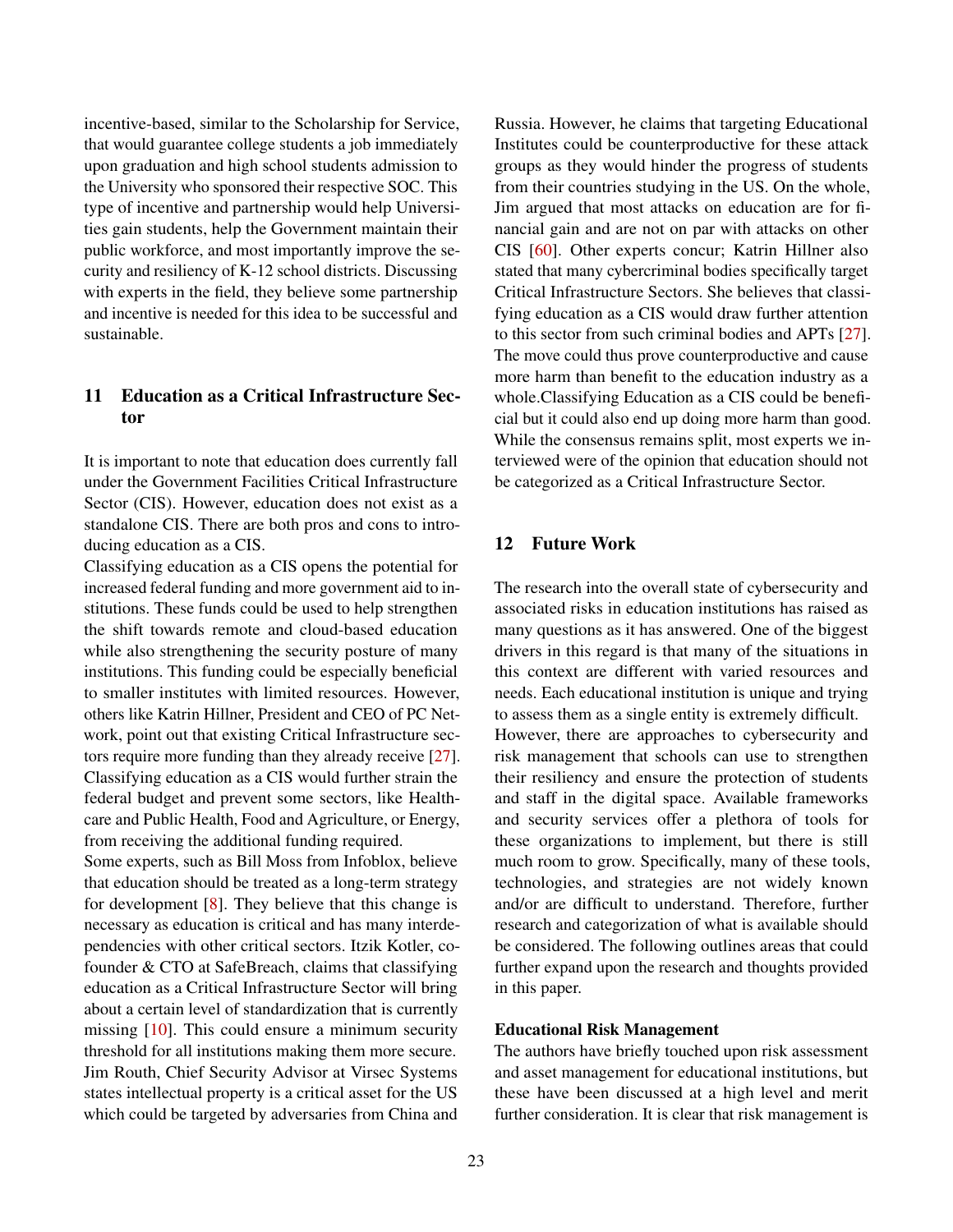a necessary tool in effectively addressing cybersecurity risk, but it is unclear what (if any) is currently being done in most schools with regard to risk and asset management. A deeper understanding of how schools address and identify risk would be necessary to further develop the ideas and recommendations that the authors have presented here. Cursory searches identified some risk registers and appetite statements, however, these were significantly different in their approach and many schools ostensibly have no such program in place. Additionally, it would also merit further research into how schools identify, classify, and manage their asset inventory.

#### Centralized Security Operations Centers

As previously mentioned, the idea of centralized security operation centers (SOC) is for one location to manage cybersecurity for multiple institutions and has been brought up in discussions with industry experts. Dr. Bruce Young, a cybersecurity professor at Harrisburg University and Governance Risk and Compliance (GRC) Practice Lead at PC Network, noted that some organizations have already been further developing this idea. Dr. Young illustrated that specialized security sensors could be integrated into school systems, which then report back to a centralized SOC [\[69\]](#page-35-13). However, he noted that such programs would require personnel with specialized experience to establish and monitor the sensors. Schools (specifically K-12) often lack the resources and expertise needed to implement and maintain effective cybersecurity programs, so this concept may be a viable solution that provides appropriate services. However, further research into the idea and how it could potentially be funded would require additional research.

#### The Educational Perspective on Cybersecurity

Though schools stand to benefit from this paper and the ideas expressed within, a deeper understanding of an education institution's perspective on cybersecurity and associated risks would further develop this project. To provide a comprehensive list of feasible solutions and approaches to addressing cybersecurity, it would be necessary to speak with institutions at all levels and sizes to better understand their views, objectives, and thoughts on this research and subsequent recommendations. Notably, the authors had a rather difficult time connecting with any such institutions. With that, communicating these ideas and learning more from

schools themselves would only serve to benefit this research.

# Education as a Critical Infrastructure Sector of its Own

One of the secondary focuses of this paper has been to assess whether Education should be considered a Critical Infrastructure Sector in the U.S. (alongside Transportation, Energy, Healthcare, etc.). The authors had the opportunity to ask cyber experts their thoughts on this with varied responses. However, no governmental organizations and only one school was able to weigh in their perspective. Potential future work in this regard would be to meet with government organizations to obtain their opinion and should also include speaking with more schools to assess this idea from an educational and administrative perspective.

#### Bringing Cyber Experience to Education

Through research and interviews with cyber and education experts, it is evident that, when compared to other industries, there is a dearth of cybersecurity expertise in educational institutions. This is due to a list of factors that include a lack of resources, funding restraints, or the fact that many cybersecurity experts navigate to positions within the tech or defense industries. Considering this, what could education institutions do to bring in more cyber expertise? Perhaps more can be done to incentivize cyber experts to fill these jobs? Any future work that builds upon this paper could dive deeper into these questions.

#### 13 Lessons Learned

Reflecting on the project holistically, the team benefitted from maintaining a solid schedule that laid out specific goals and deadlines for milestones, in addition to open lines of communication with each other and the team's faculty advisor and sponsor. In terms of communication with the faculty advisor, the team had weekly meetings with the appointed faculty advisor to provide status updates on the progress of the project in addition to identifying any areas in which he could provide additional support. The team's project manager also kept in constant contact with the team's advisor, sending weekly status reports in order to provide a written record of progress. From the perspective of ICIT, our sponsors, the project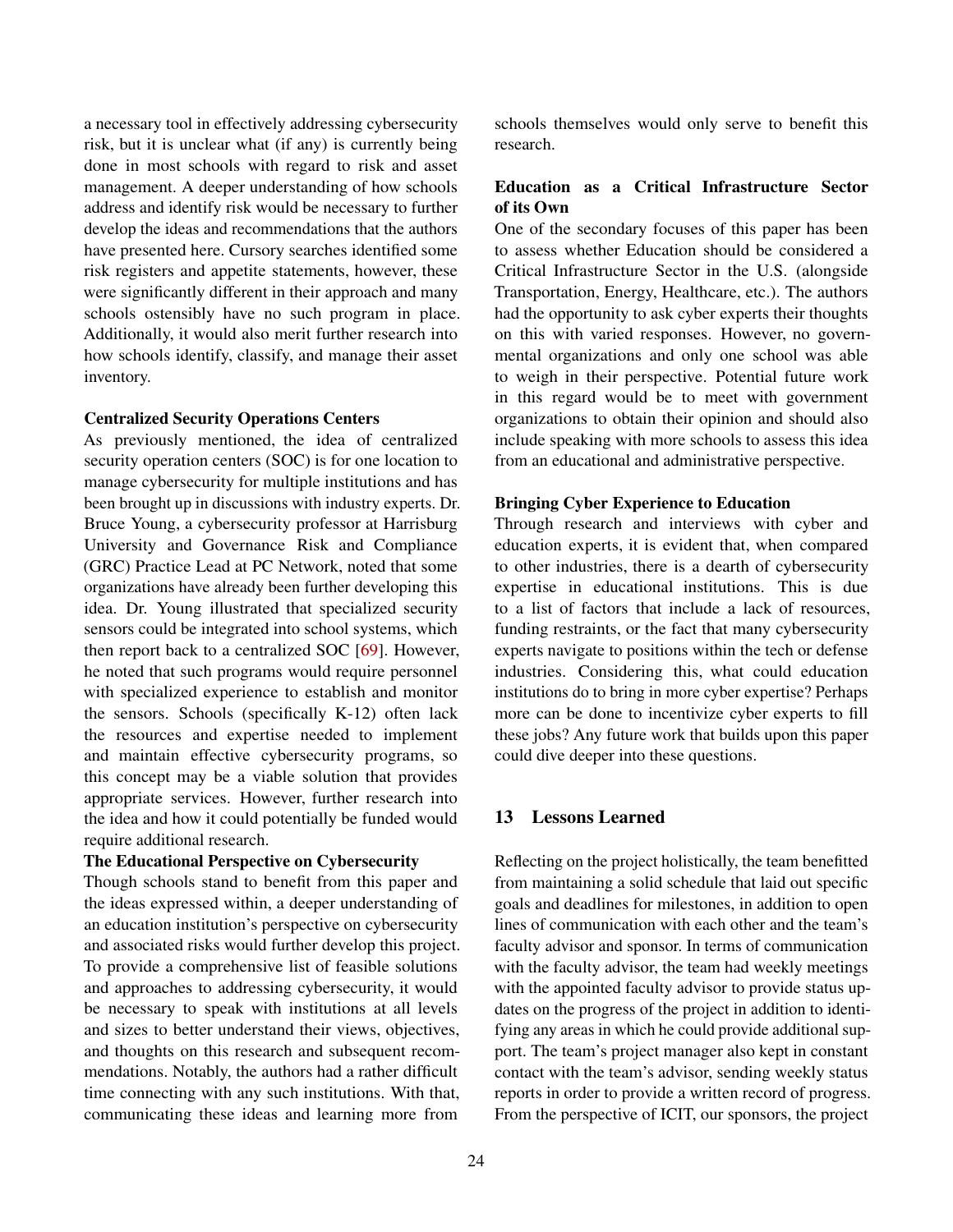manager facilitated communication as needed. This prioritization of communication was crucial for the success of the project, especially given the need to manage several different schedules and unrelated responsibilities. When it comes to difficulties the team faced in executing the project, there are several which may have at times hindered the team from receiving real-world expertise. The team specifically found it difficult to hear from potential victims of cyberattacks. Several leads ended up going nowhere, possibly due to an educational institution's own policies or simply a preference not to speak on cyber incidents that have occurred, regardless of the positive impact such information could provide.

Through the progression of the project, the team recognized several things regarding the topic area and scope that are also worth noting:

- Cyber hygiene is an important element of cybersecurity, but culture, awareness, and training are most critical. Without a security-positive attitude in place, controls will not have their intended effect.
- Many schools are underfunded when it comes to IT and cybersecurity resources, but funding is not the only reason security is not improved. There is also a significant lack of expertise, as many institutions, specifically K-12, only have 1-2 people managing their entire network and IT infrastructure.
- Compared to everything else school's already must deal with, cybersecurity sometimes falls by the wayside.
- The prioritization of cybersecurity in education remains a rapidly developing area of research, especially with the K-12 Cybersecurity Act. This fact provides some level of hope that while security is not where it needs to be, it is improving.

# 14 Conclusion

As a result of a rapidly changing world, impacted by developing technologies and the COVID-19 pandemic, education systems in the United States have seen a rising number of attacks. The resultant shift in remote learning has broadened a large number of existing attack vectors and weak points (legacy systems, underfunded schools, and lack of security professionals) within K-12 school corporations and Universities. As documented above, there are a large number of APTs and Cybercriminals

looking to exploit these weaknesses and extort the organizations, which could be detrimental to their function. The education system needs more resources to broaden their security coverage Whether it is through adding education as its own Critical Infrastructure Sector, moving resources to the cloud, increasing federal funding, or a combination of a number of things, the overall security posture needs to be put first and foremost. Education in America is the rockbed upon which other industries lie. Should educational systems become the main focus of adversaries, it could have a rippling effect on all other sectors. By further examining the people, policies, and technologies which facilitate education, definitive improvement can be made.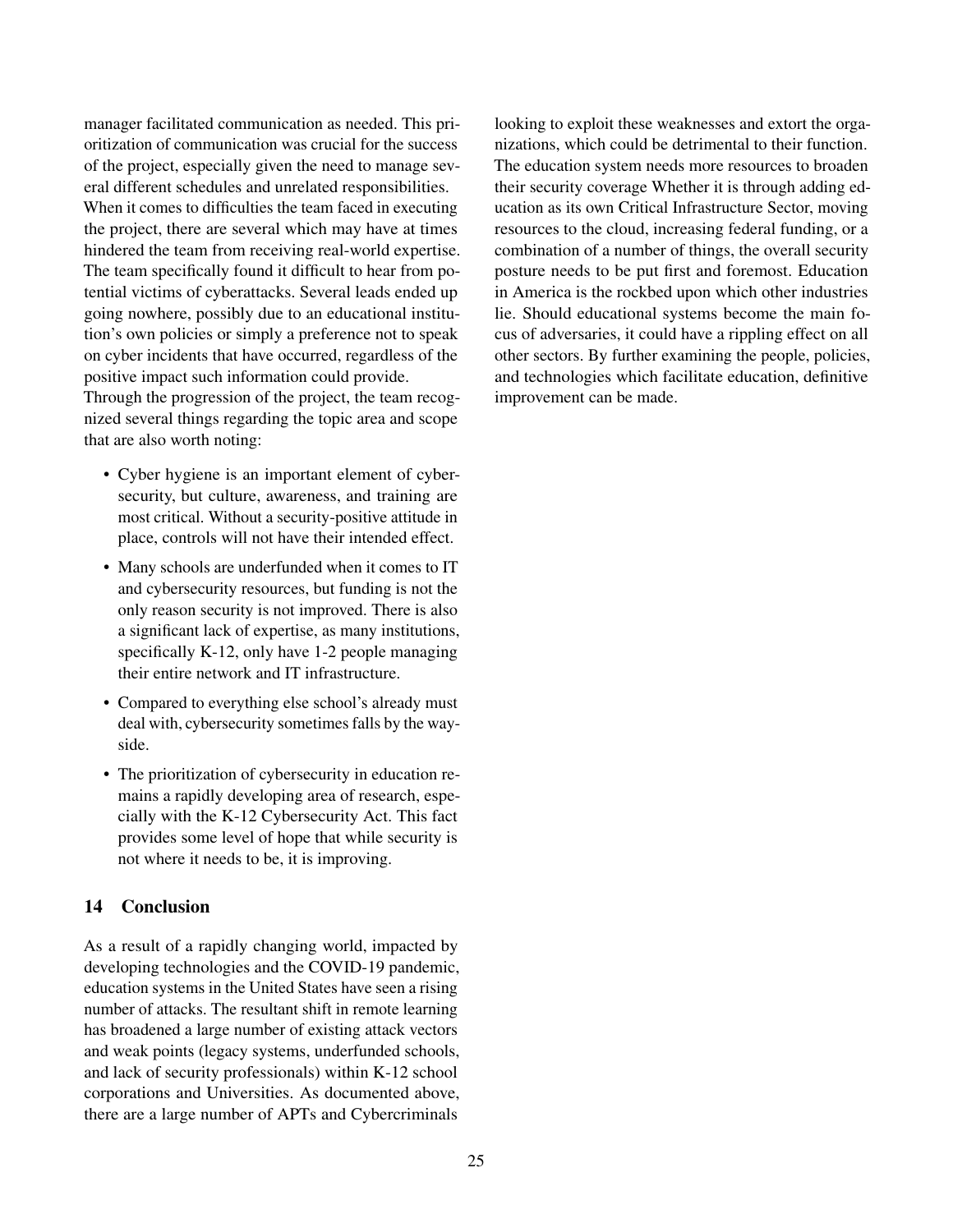# Appendices

15 Appendix 1: Example Risk Appetite Statements

Example Risk Appetite for a Private 4 year University

| <b>Priority 1: Safety and Security of Students and Staff.</b> |                                                                                                                               |          |                                                                                     |  |  |
|---------------------------------------------------------------|-------------------------------------------------------------------------------------------------------------------------------|----------|-------------------------------------------------------------------------------------|--|--|
| <b>Risk Category</b>                                          | <b>Risk Event</b>                                                                                                             | Appetite | <b>Strategy</b>                                                                     |  |  |
| <b>Information Security</b>                                   | Impact to protection of student and staff<br>information.                                                                     | Medium   | Mitigate through proper security<br>controls and policies.                          |  |  |
|                                                               | Impact to secure back-up services of individual<br>and institutional data.                                                    | Medium   | Mitigate through proper security<br>controls and policies.                          |  |  |
| Cybersecurity                                                 | Impact to the student's online learning<br>experience - virtual lectures, assignments,<br>and/or virtual classroom platforms. | Low      | Mitigate through proper security<br>controls and policies.                          |  |  |
|                                                               | Impacts to school networks - school system<br>configurations.                                                                 | Low      | Transfer services to a third-party via<br>cloud solutions.                          |  |  |
| <b>Physical Security</b>                                      | Impact to the physical learning and teaching<br>environment - classroom and building safety<br>and security.                  | Low      | Mitigate through institutional security<br>personnel, procedures, and controls.     |  |  |
| <b>Priority 2: Education and Instruction</b>                  |                                                                                                                               |          |                                                                                     |  |  |
| <b>Risk Category</b>                                          | <b>Risk Event</b>                                                                                                             | Appetite | <b>Strategy</b>                                                                     |  |  |
| <b>Education and</b><br>Instruction                           | Impact to student's ability to learn and grow in<br>the classroom.                                                            | Medium   | Accept because not all risks can be<br>mitigated or transferred in this<br>context. |  |  |
|                                                               | Impact to the institution's ability to provide<br>effective instruction.                                                      | Medium   | Accept because not all risks can be<br>mitigated or transferred in this<br>context. |  |  |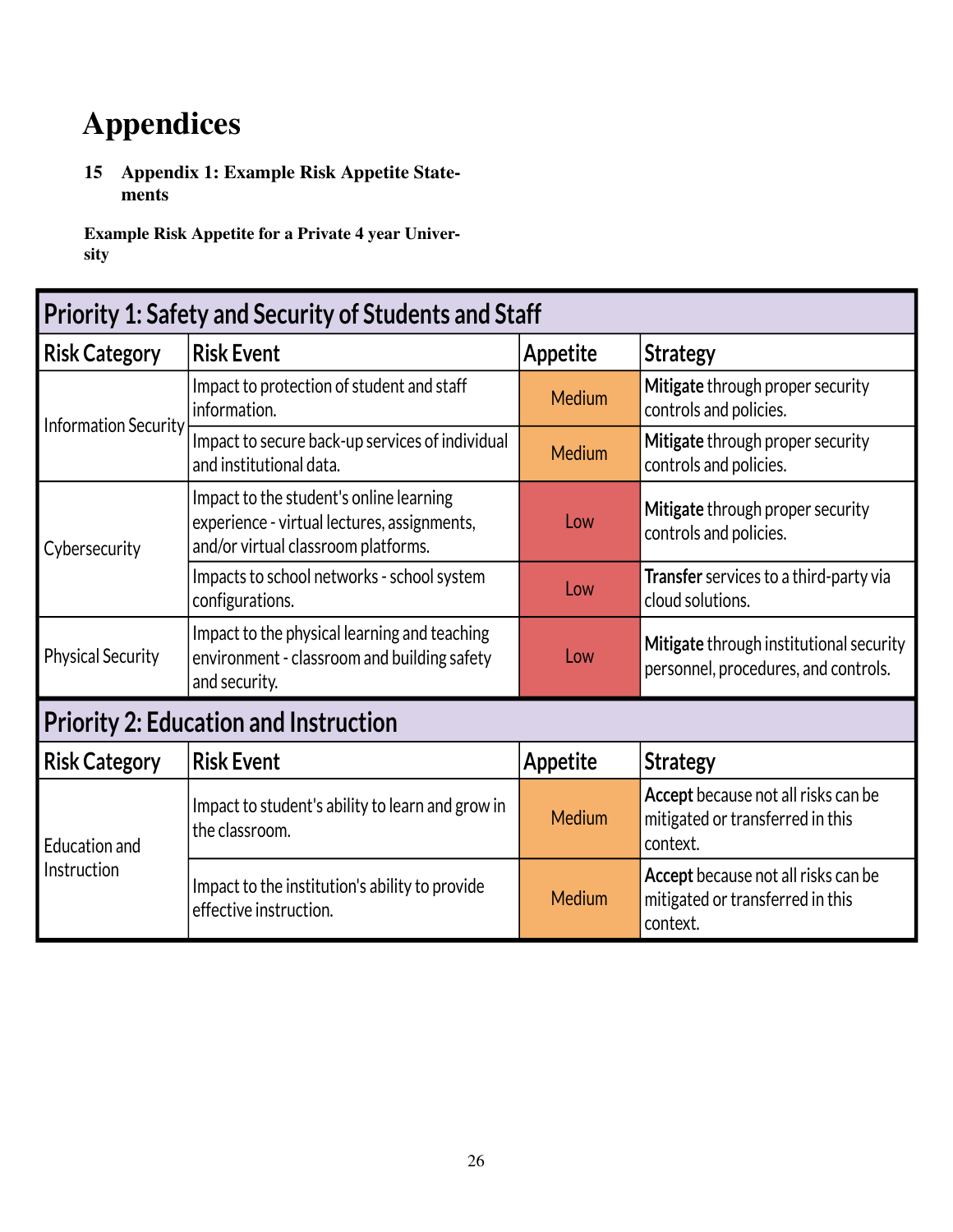| <b>Priority 3: Compliance</b>   |                                                                                                                                                         |             |                                                                                                                                                                                                                |  |  |
|---------------------------------|---------------------------------------------------------------------------------------------------------------------------------------------------------|-------------|----------------------------------------------------------------------------------------------------------------------------------------------------------------------------------------------------------------|--|--|
| <b>Risk Category</b>            | <b>Risk Event</b>                                                                                                                                       | Appetite    | <b>Strategy</b>                                                                                                                                                                                                |  |  |
| Compliance                      | Impact to remaining compliant with any local,<br>state, or federal regulation.                                                                          | Medium      | Mitigate through routine audits of<br>institutional processes and practices.                                                                                                                                   |  |  |
| <b>Priority 4: Financial</b>    |                                                                                                                                                         |             |                                                                                                                                                                                                                |  |  |
| <b>Risk Category</b>            | <b>Risk Event</b>                                                                                                                                       | Appetite    | <b>Strategy</b>                                                                                                                                                                                                |  |  |
| Learning Continuity             | Impact to the institution's ability to provide<br>effect and continuous education and<br>instruction.                                                   | Medium      | Mitigate through budgeting and<br>additional funding as needed.                                                                                                                                                |  |  |
| <b>Staff Compensation</b>       | Impact to the institution's ability to provide<br>compensation to faculty and staff.                                                                    | Low         | Mitigate through budgeting and<br>prioritization of funds.                                                                                                                                                     |  |  |
| <b>Additional Services</b>      | Impact to the institution's ability to provide<br>additional services outside of the learning<br>environment - extracurriculars, sports, clubs,<br>etc. | <b>High</b> | Accept because these services are<br>non-critical to student learning.<br>Although important to student growth<br>and development outside the<br>classroom, they are not the main focus<br>of the institution. |  |  |
| <b>Priority 5: Reputational</b> |                                                                                                                                                         |             |                                                                                                                                                                                                                |  |  |
| <b>Risk Category</b>            | <b>Risk Event</b>                                                                                                                                       | Appetite    | <b>Strategy</b>                                                                                                                                                                                                |  |  |
| <b>Student Experience</b>       | Impact to student learning inside the<br>classroom.                                                                                                     | Low         | Mitigate through effective<br>contingency planning and prioritization<br>of education and student learning<br>objectives.                                                                                      |  |  |
|                                 | Impact to student experience and life on<br>campus.                                                                                                     | <b>High</b> | Accept because some scenarios (i.e.,<br>the pandemic) limit campus activity<br>and options for students outside the<br>classroom.                                                                              |  |  |
| <b>Mission and Values</b>       | Impact to the institution's culture or core<br>values.                                                                                                  | Medium      | Mitigate through a culture that<br>highlights the school's mission and<br>values.                                                                                                                              |  |  |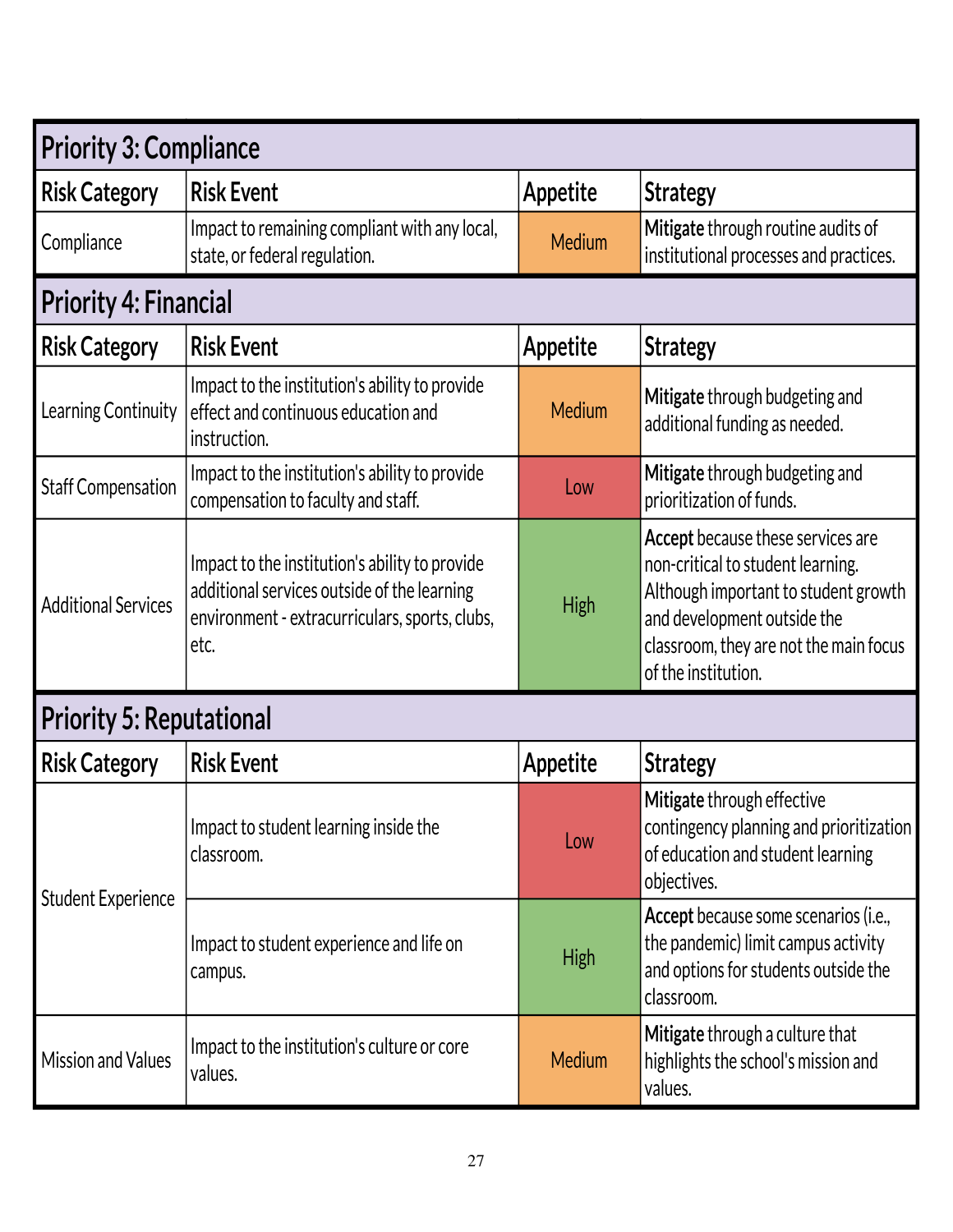Example Risk Appetite for a Public Elementary School

| <b>Priority 1: Safety of Students and Staff</b>                  |                                                                                                                                                                |                 |                                                                                                                                                     |  |  |
|------------------------------------------------------------------|----------------------------------------------------------------------------------------------------------------------------------------------------------------|-----------------|-----------------------------------------------------------------------------------------------------------------------------------------------------|--|--|
| <b>Risk Category</b>                                             | <b>Risk Event</b>                                                                                                                                              | <b>Appetite</b> | <b>Strategy</b>                                                                                                                                     |  |  |
| <b>Information Security</b>                                      | Impact to protect information of<br>students, staff, faculty, and<br>administration.                                                                           | <b>Medium</b>   | Mitigate through proper security<br>controls and policies.                                                                                          |  |  |
|                                                                  | Impact to secure back-up services of<br>individual and institutional data.                                                                                     | <b>Medium</b>   | Mitigate through proper security<br>controls and policies.                                                                                          |  |  |
|                                                                  | Impact to the student's in-person<br>learning experience - inability for<br>teacher' to deliver curriculum, failure<br>of technology, etc.                     | Low             | Mitigate through proper security<br>controls and policies.                                                                                          |  |  |
| Cybersecurity                                                    | Impact to the student's online<br>learning experience - virtual class<br>delivery platforms, assignment<br>submissions, and/or virtual<br>classroom platforms. | Low             | Mitigate through proper security<br>controls and policies.                                                                                          |  |  |
|                                                                  | Impact of inappropriate use of IT by<br>students, staff, faculty, and/or<br>administration.                                                                    | Medium          | Mitigate through proper security<br>controls and policies.                                                                                          |  |  |
|                                                                  | Impacts to school networks - school<br>system configurations.                                                                                                  | Low             | Transfer services to a third-party via<br>cloud solutions.                                                                                          |  |  |
| <b>Physical Security</b>                                         | Impact to the physical learning and<br>teaching environment - classroom<br>and building safety and security.                                                   | Low             | Mitigate through institutional security<br>personnel, procedures, and controls in<br>addition to local law enforcement<br>suggested best practices. |  |  |
|                                                                  | Impact to the physical well being of<br>student, faculty, staff, or<br>administration (illness, injury, mental<br>health, school lunch program, etc.).         | Low             | Mitigate through institutional security<br>personnel, procedures, and controls in<br>addition to local law enforcement<br>suggested best practices. |  |  |
| <b>Priority 2: Quality of Education and Learning Instruction</b> |                                                                                                                                                                |                 |                                                                                                                                                     |  |  |
| <b>Risk Category</b>                                             | <b>Risk Event</b>                                                                                                                                              | Appetite        | <b>Strategy</b>                                                                                                                                     |  |  |
|                                                                  | Impact to student's ability to learn<br>and grow in the classroom.                                                                                             | Low             | Mitigate through proper learning<br>continuity plans.                                                                                               |  |  |
| <b>Education and Instruction</b>                                 | Impact to the institution's ability to<br>provide effective instruction.                                                                                       | Low             | Mitigate through proper learning<br>continuity plans.                                                                                               |  |  |
|                                                                  | Impact to the delivery of special<br>programs (tutoring, counseling, after<br>school care, etc.)                                                               | <b>Medium</b>   | Mitigate through proper learning<br>continuity plans.                                                                                               |  |  |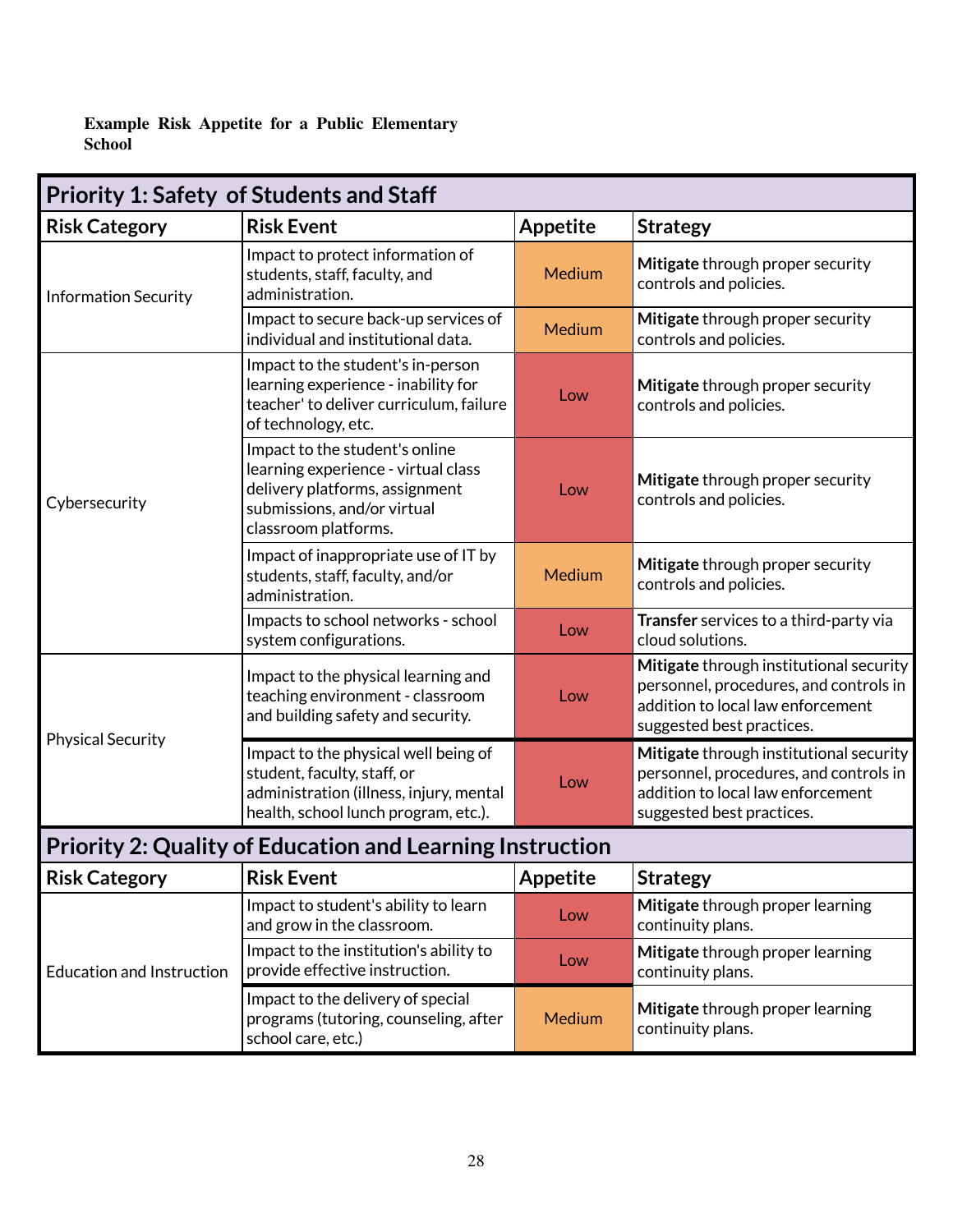| <b>Priority 3: Compliance</b>   |                                                                                                                                                                                                                       |                 |                                                                                                                                                                                                                |  |
|---------------------------------|-----------------------------------------------------------------------------------------------------------------------------------------------------------------------------------------------------------------------|-----------------|----------------------------------------------------------------------------------------------------------------------------------------------------------------------------------------------------------------|--|
| <b>Risk Category</b>            | <b>Risk Event</b>                                                                                                                                                                                                     | Appetite        | <b>Strategy</b>                                                                                                                                                                                                |  |
| Compliance                      | Impact to remaining compliant with<br>any local, state, or federal regulation.                                                                                                                                        | Medium          | Mitigate through routine audits of<br>institutional processes and practices.                                                                                                                                   |  |
| <b>Priority 4: Financial</b>    |                                                                                                                                                                                                                       |                 |                                                                                                                                                                                                                |  |
| <b>Risk Category</b>            | <b>Risk Event</b>                                                                                                                                                                                                     | <b>Appetite</b> | <b>Strategy</b>                                                                                                                                                                                                |  |
| Learning Continuity             | Impact to the institution's ability to<br>provide effective and continuous<br>education and instruction.                                                                                                              | Medium          | Mitigate through budgeting and<br>additional funding as needed.                                                                                                                                                |  |
| <b>Staff Compensation</b>       | Impact to the institution's ability to<br>provide compensation to faculty and<br>staff.                                                                                                                               | Low             | Mitigate through budgeting and<br>prioritization of funds.                                                                                                                                                     |  |
| <b>Student Development</b>      | Impact to the institution's ability to<br>provide goods and services to<br>support the development of<br>student's well-being and academic<br>career (breakfast clubs, field trips,<br>volunteer opportunities, etc.) | <b>High</b>     | Accept because these services are<br>non-critical to student learning.<br>Although important to student growth<br>and development outside the<br>classroom, they are not the main focus<br>of the institution. |  |
| <b>Additional Services</b>      | Impact to the institution's ability to<br>provide additional services outside of<br>the learning environment -<br>extracurriculars, sports, clubs, etc.                                                               | <b>High</b>     | Accept because these services are<br>non-critical to student learning.<br>Although important to student growth<br>and development outside the<br>classroom, they are not the main focus<br>of the institution. |  |
| <b>Priority 5: Reputational</b> |                                                                                                                                                                                                                       |                 |                                                                                                                                                                                                                |  |
| <b>Risk Category</b>            | <b>Risk Event</b>                                                                                                                                                                                                     | <b>Appetite</b> | <b>Strategy</b>                                                                                                                                                                                                |  |
| <b>Student Experience</b>       | Impact to student learning inside the<br>classroom.                                                                                                                                                                   | Low             | Mitigate through effective<br>contingency planning and<br>prioritization of education and<br>student learning objectives.                                                                                      |  |
| <b>Mission and Values</b>       | Impact to the institution's culture or<br>core values.                                                                                                                                                                | Medium          | Mitigate through a culture that<br>highlights the school's mission and<br>values.                                                                                                                              |  |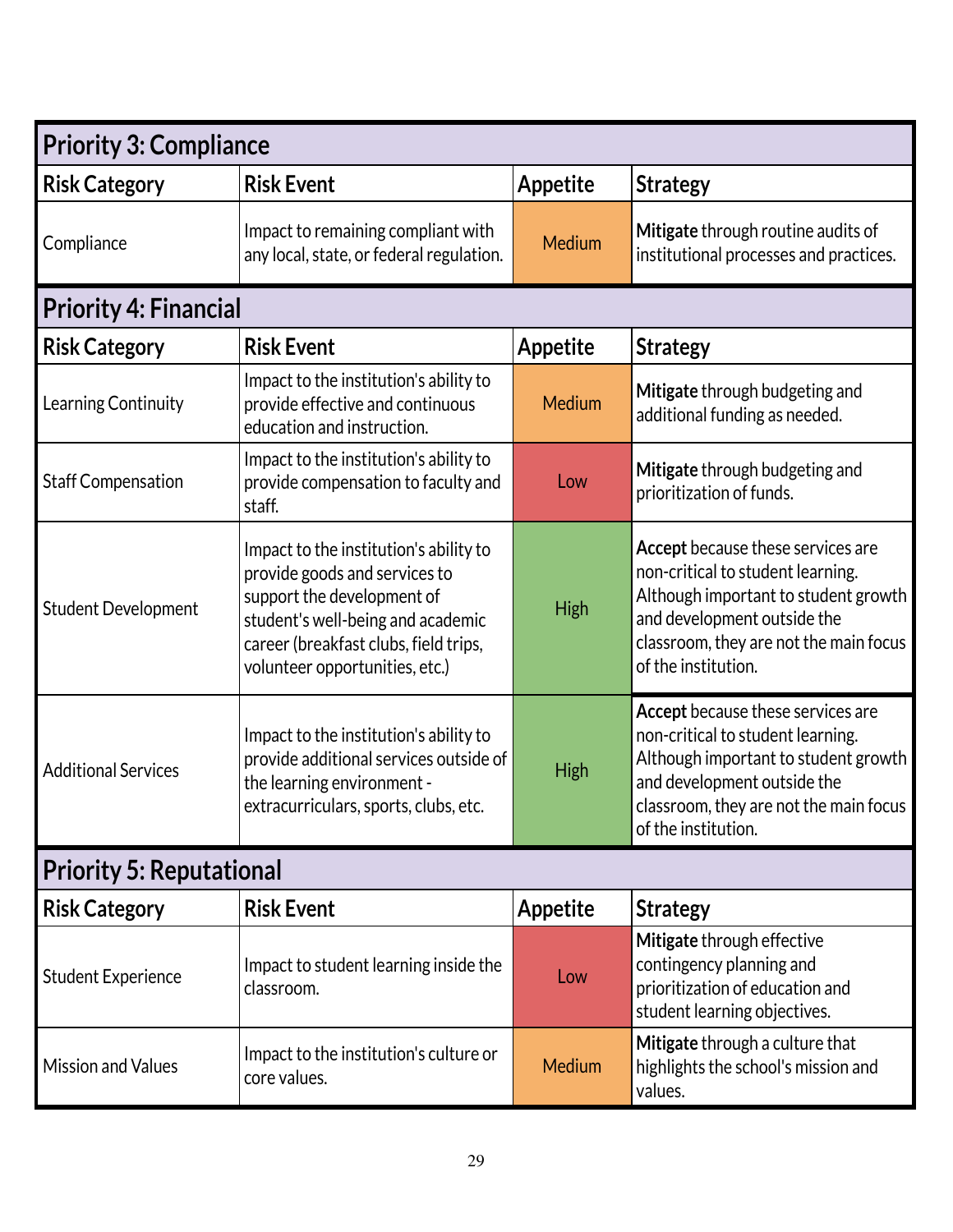# 16 Appendix 2: PYSA Malware [\[45\]](#page-34-7)

# Tor URLs:

Pysa2bitc5ldeyfak4seeruqymqs4sj5wt5qkcq7aoyg4h2acqieywad.onion Na47pldl5eoqxt42.onion Indicators of Compromise: .pysa file extension SHA1 Hashes:

- 07cb2a3fe86414b054e2b002f283935bb0cb993c
- 52b2fc13ec0dbf8a0250c066cd3486b635a27827
- 728CB56F98EDBADA697FE66FBF7D367215271F10
- C74378a93806628b62276195f9657487310a96fd
- 24c592ad9b21df380cb4f39a85d4375b6a8a6175
- F2dda8720a5549d4666269b8ca9d629ea8b76bdf

Table 1: Aliases Associated with PYSA Malware

ced\_cririele93@protonmail.com | veronabello@onionmail.org irvingalfie@protonmail.com giuliacabello@onionmail.org gustaf.wixon@protonmail.com avitacabrera@protonmail.com ralfgriffin@protonmail.com domenikuvoker@protonmail.com korgy.torky@protonmail.com mespinoza980@protonmail.com masonhoyt@onionmail.org izak.pollington@protonmail.com willmottlem01@protonmail.com Jamesy.kettlewell@protonmail.com BettyRacine@protonmail.com i jarret.wharram@protonmail.com Ohsgsuywb@protonmail.com domenikuvoker@protonmail.com Lojdgseywu@protonmail.copm hewitt\_rogers@protonmail.com thorvald\_beattie@protonmail.com Johnbeamvv@protonmail.com warden\_riddoch@protonmail.com rewhgsch@protonmail.com cowland\_lothaire@protonmail.com | lhdbeysdq@protonmail.com merry.lane@mailfence.com t\_trstram@protonmail.com astion11@protonmail.com ellershaw.kiley@protonmail.com PaulDade@onionmail.org gareth.mckie31@protonmail.com

# 17 Appendix 3: Gold Lowell, Boss Spider [\[66\]](#page-35-5)

# Files: Nlbrute.exe r45.exe Hashes:

• 025c1c35c3198e6e3497d5dbf97ae81f

- 6d390038003c298c7ab8f2cbe35a50b07e096554
- ffa28db79daca3b93a283ce2a6ff24791956a 768cb5fc791c075b638416b51f4
- 7e50f6e752b1335cbb4afe5aee93e317
- f69a4f9407f0aebf25576a4c9baa609cb35683d1
- 022f80d65608a6af3eb500f4b60674d2c59b1 1322a3f87dcbb8582ce34c39b99
- 58b39bb94660958b6180588109c34f51
- 7d21c1fb16f819c7a15e7a3343efb65f7ad76d85
- 88e344977bf6451e15fe202d65471a5f75 d22370050fe6ba4dfa2c2d0fae7828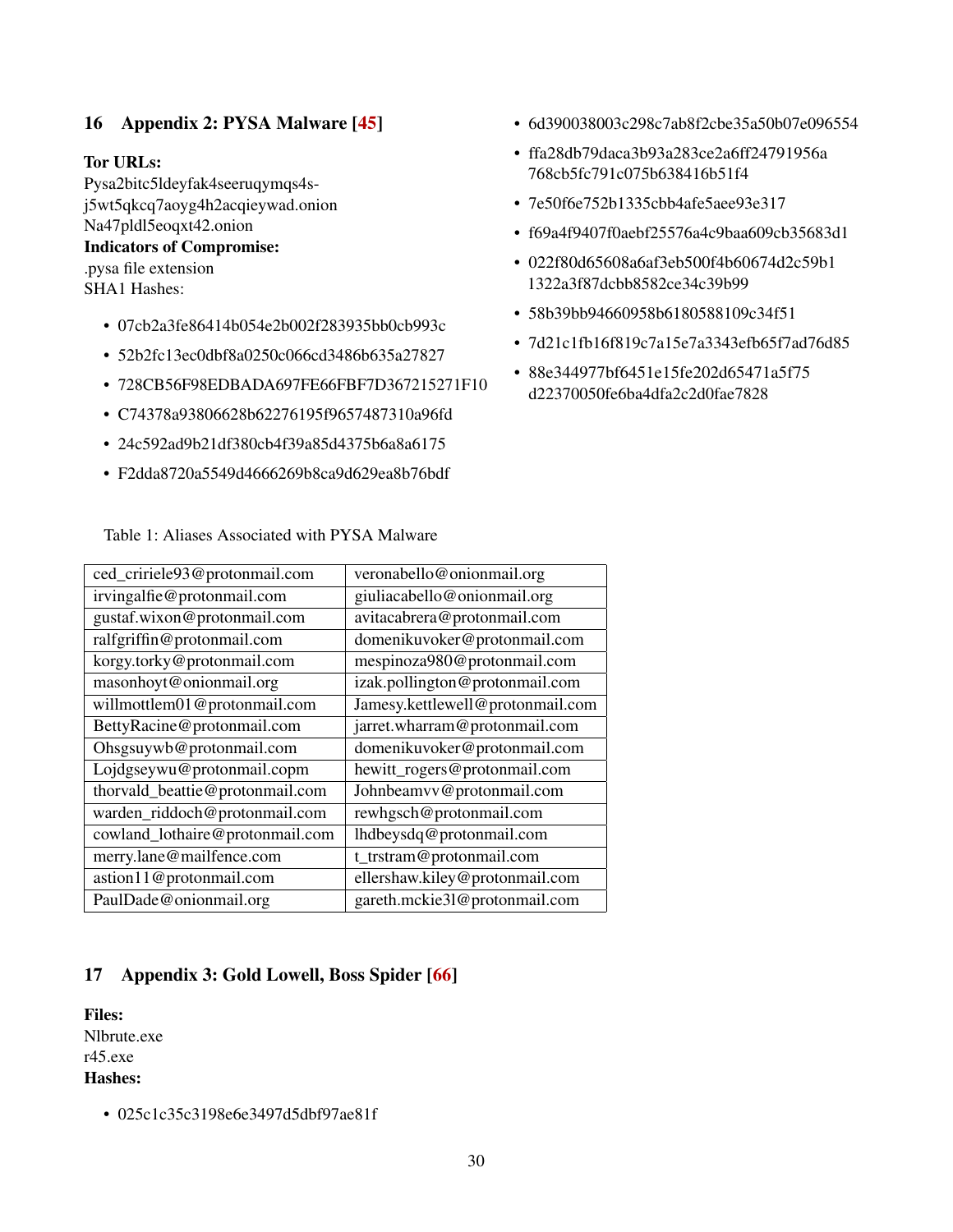# 18 Appendix 4: SOC Example

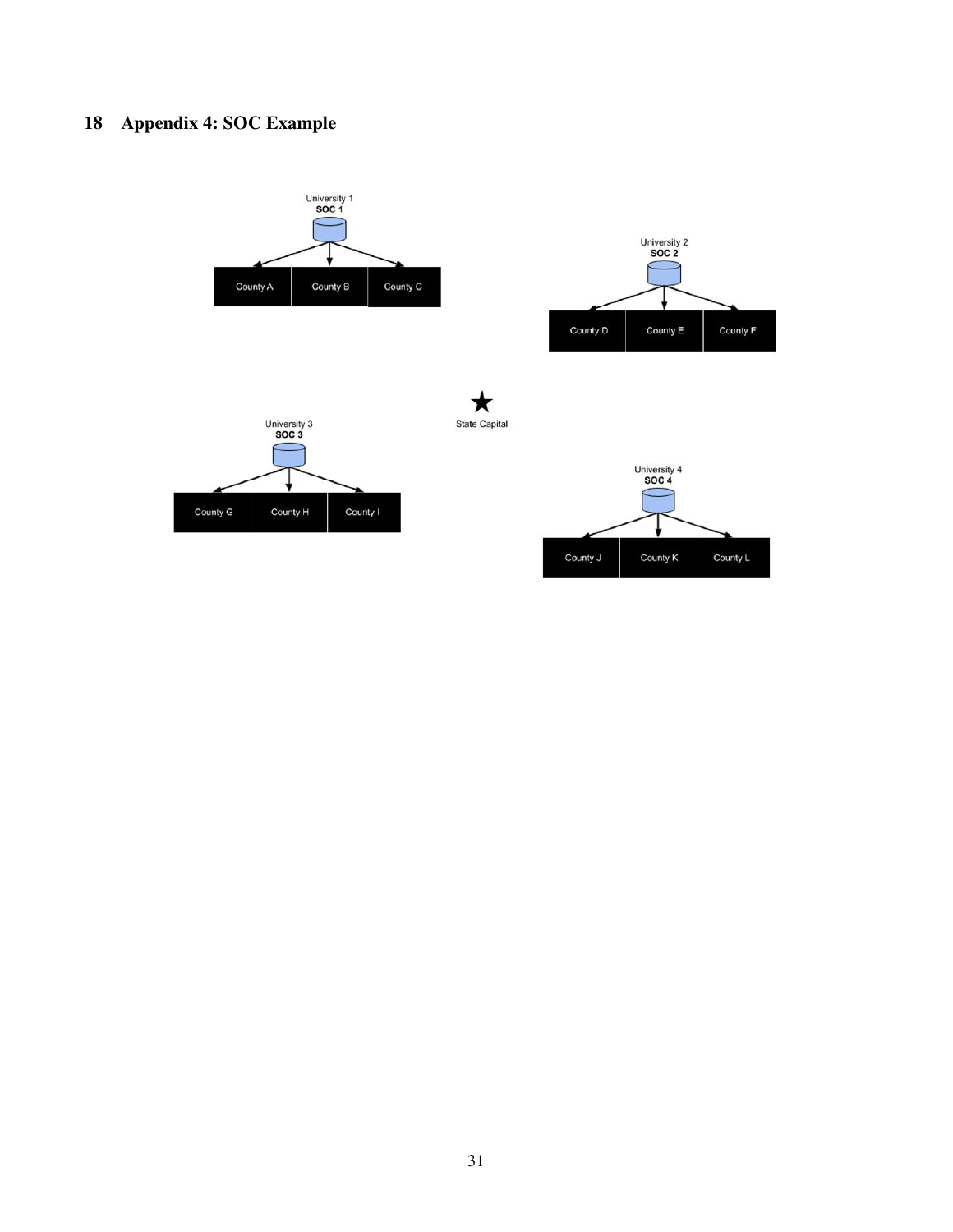# 19 Appendix 5: Cyber Incident Breakdown



**REPORTED CYBER INCIDENTS IN 2020**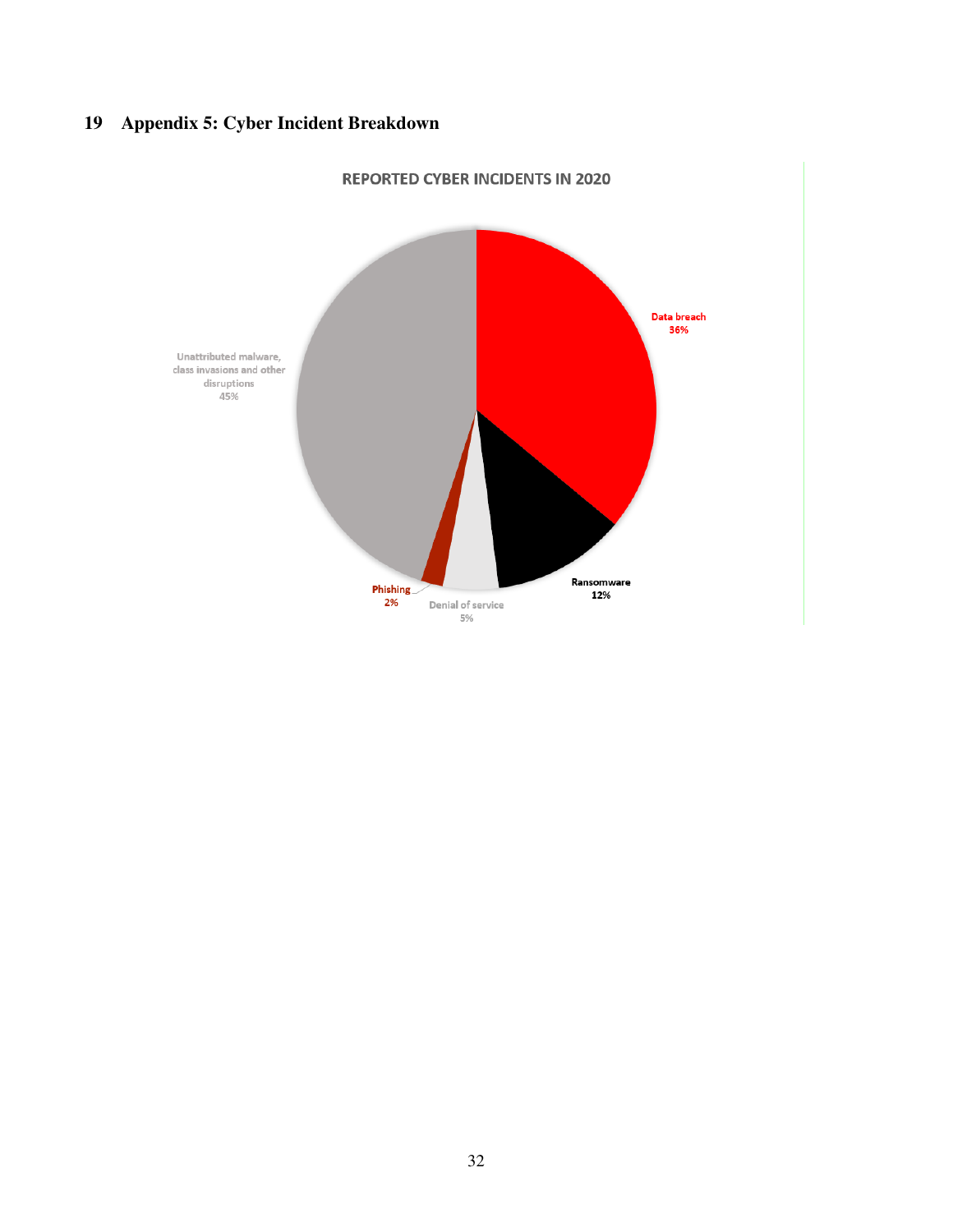# References

- <span id="page-32-1"></span>[1] Sally Adam. The State of Ransomware in Education 2021, Jul 2021. https://news.sophos.com/enus/2021/07/13/the-state-of-ransomware-ineducation-2021/.
- <span id="page-32-0"></span>[2] Associated Press. ND Univ. system enlists FBI in help on Data Breach, Jul 2019. https://www.mprnews.org/story/2014/03/07/ndsuenlists-fbi-in-help-on-data-breach-300000 affected.
- <span id="page-32-13"></span>[3] MITRE ATTACK. Dragonfly Cyber Espionage Group, May 2017. attack.mitre.org/groups/G0035/.
- <span id="page-32-18"></span>[4] Nadav Avni. Bundling Education Device Management for Schools, Dec 2021. https://districtadministration.com/bundlingeducation-device-management-for-schools/.
- <span id="page-32-16"></span>[5] Axelos. What is IT Service Management | ITIL, 2020. https://www.axelos.com/certifications/itilservice-management/what-is-it-servicemanagement.
- <span id="page-32-8"></span>[6] Red Canary. 2021 Threat Detection Report, 2021. https://resource.redcanary.com/rs/003-YRU-314/images/2021-Threat-Detection-Report.pdf.
- <span id="page-32-6"></span>[7] CBCnews. University of Calgary paid \$20K ransom to cyberattackers to Unlock Computer Systems, Jun 2016. https://www.cbc.ca/news/canada/calgary/universitycalgary-ransomware-cyberattack-1.3620979.
- <span id="page-32-10"></span>[8] Jordan Christian, Regan McGovern, Alexandra Rutkowski, Mackenzie Peterman, Saurabh Pethe, and Bill Moss. Interview with infoblox account manager bill moss, Mar 2022.
- <span id="page-32-12"></span>[9] Jordan Christian, Alexandra Rutkowski, Lexi McGovern, Mack Peterman, Saurabh Pethe, and Mary Ann Blair. CMU CISO Interview, Feb 2022.
- <span id="page-32-19"></span>[10] Jordan Christian, Alexandra Rutkowski, Regan Mc-Govern, Mack Peterman, Saurabh Pethe, and Itzik Kotler. Interview with Itzik Kotler, Co-Founder & CTO at SafeBreach, Feb 2022.
- <span id="page-32-11"></span>[11] chum1ng0. MA: UMass Lowell closed due to cybersecurity incident, Jun 2021. https://www.databreaches.net/ma-umass-lowellclosed-due-to-cybersecurity-incident/.
- <span id="page-32-4"></span>[12] Catalin Cimpanu. Louisiana governor declares state emergency after local ransomware outbreak, Jul 2019. https://www.zdnet.com/article/louisianagovernor-declares-state-emergency-after-localransomware-outbreak/.
- <span id="page-32-3"></span>[13] Catalin Cimpanu. Over 500 US schools were hit by Ransomware in 2019, Oct 2019. https://www.zdnet.com/article/over-500-usschools-were-hit-by-ransomware-in-2019/.
- <span id="page-32-15"></span>[14] Catalin Cimpanu. Michigan State University hit by ransomware gang, May 2020. https://www.zdnet.com/article/michigan-stateuniversity-hit-by-ransomware-gang/.
- <span id="page-32-2"></span>[15] Ryan Cloutier. Interview with Ryan Cloutier -President, SecurityStudio, Mar 2022.
- <span id="page-32-14"></span>[16] Nathan Coppinger Nathan has always loved learning about cutting edge technology but didn't have the patience for coding. So. Netwalker Ransomware Guide: Everything you need to know, Nov 2020. https://www.varonis.com/blog/netwalkerransomware.
- <span id="page-32-9"></span>[17] Crowdstrike. *2020 GLOBAL THREAT REPORT*. 2020.
- <span id="page-32-5"></span>[18] James David Dickson. Report: MSU Hackers release documents; school had refused to pay ransom, Jun 2020. https://www.detroitnews.com/story/news/local/michigan/ 2020/06/05/msu-hackers-release-documentsschool-had-refused-pay-ransom/3153209001/.
- <span id="page-32-17"></span>[19] Educase and Higher Education Information Security Council (HEISC). Response to NIST RFI: "Developing a Framework to Improve Critical Infrastructure Cybersecurity", Jun 2017. https://www.nist.gov/system/files /documents/2017/06/06/040813*educause*.*pd f*.
- <span id="page-32-7"></span>[20] Michael Elsen-Rooney. Data of 820,000 NYC students compromised in Hack of online grading system: Education dept., Mar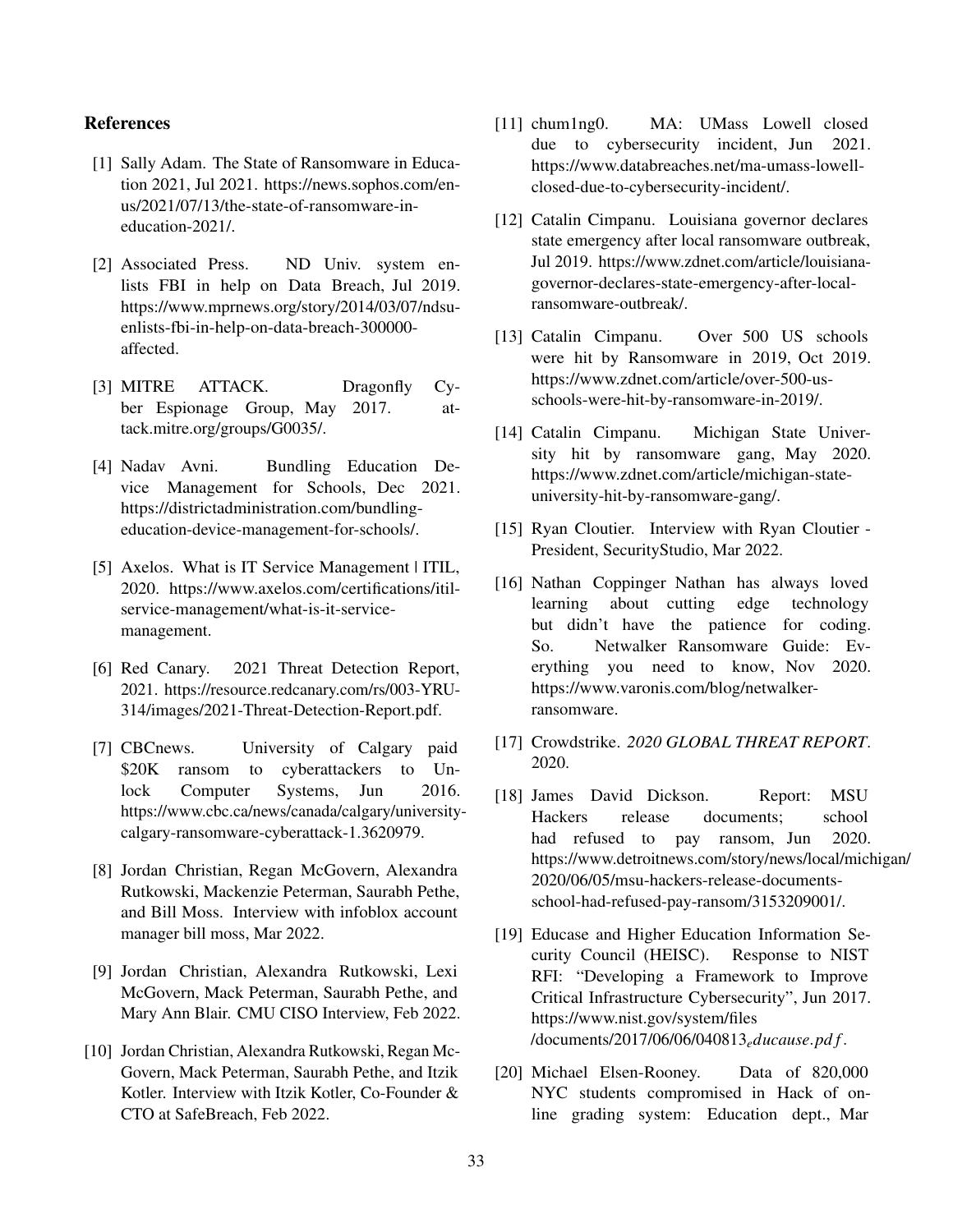2022. https://www.nydailynews.com/newyork/education/ny-hack-illuminate-onlinegradebook-compromised-personal-data-20220325-ahy3b3b3t5cjzajau63muqcniqstory.html?mod=djemCybersecruityPro&tpl=cy, journal=nydailynews.com.

- <span id="page-33-16"></span>[21] Liz Farmer. Cyberattacks keep targeting colleges. How can they protect themselves?, Nov 2021. dive.com/news/cyberattacks-keep-targetingcolleges-how-can-they-protect-themselves.
- <span id="page-33-17"></span>[22] FBI. Ransomware prevention and response for Cisos, Jul 2016. https://www.fbi.gov/filerepository/ransomware-prevention-and-responsefor-cisos.pdf/view.
- <span id="page-33-5"></span>[23] Jacey Fortin. Student charged in cyberattacks at Miami-Dade Schools, Sep 2020. https://www.nytimes.com/2020/09/03/us/miamidade-school-cyberattack.html.
- <span id="page-33-0"></span>[24] Jonathan Greig. Texas, California, New York, Louisiana, Missouri lead list of states with most ransomware attacks on schools: Report, Aug 2021. https://www.zdnet.com/article/texas-californianew-york-and-louisiana-missouri-lead-list-ofstates-with-most-ransomware-attacks-on-schoolsreport/.
- <span id="page-33-1"></span>[25] Jonathan Greig. Ransomware: 2,300+ local governments, schools, healthcare providers impacted in 2021, Jan 2022. https://www.zdnet.com/article/2300-localgovernments-schools-healthcare-providersimpacted-by-ransomware-in-2021/.
- <span id="page-33-18"></span>[26] Highmark Answers. Highmark and UPMC agreement. https://faqs.discoverhighmark.com/answers/highmarkand-upmc-agreement/.
- <span id="page-33-15"></span>[27] Katrin Hillner. Interview with Katrin Hillner - President and CEO of PC Network Inc., Mar 2022.
- <span id="page-33-12"></span>[28] Kyaw Pyiyt Htet. APT41, Sep 2019. https://attack.mitre.org/groups/G0096/, journal=APT41, WICKED PANDA, Group G0096 | MITRE ATT&CK.
- <span id="page-33-2"></span>[29] Pete Koczera. On the money: A look at it leaders' budget concerns, May 2021. https://edtechmagazine.com/k12/article/2020/06/moneylook-it-leaders-budget-concerns.
- <span id="page-33-4"></span>[30] Eric Levenson. SAT will soon be alldigital and shortened from 3 hours to 2, Jan 2022. https://www.cnn.com/2022/01/25/us/sattest-digital/index.html.
- <span id="page-33-8"></span>[31] Douglas A. Levin. The State of K12 Cybersecurity: 2020 Year in Review, 2021. https://k12cybersecure.com/wpcontent/uploads/2021/03/StateofK12Cybersecurity-2020.pdf.
- <span id="page-33-9"></span>[32] Douglas A. Levin. The State of K-12 Cybersecurity: Year in Review, 2022. https://static1.squarespace.com/static/ StateofK12Cybersecurity2022.pdf.
- <span id="page-33-14"></span>[33] Mezo. Vice Society Ransomware, Aug 2021. https://www.enigmasoftware.com/ vicesocietyransomware-removal/.
- <span id="page-33-13"></span>[34] Trend Micro. U.S. Justice Department Charges APT41 Hackers Over Global Cyberattacks, Sep 2020. https://www.trendmicro.com/en\_us/research/20/i/us–justice-department-charges-apt41-hackersover-global-cyberattacks.html.
- <span id="page-33-7"></span>[35] Microsoft. Cyberthreats, viruses, and malware - microsoft security intelligence. https://www.microsoft.com/en-us/wdsi/threats.
- <span id="page-33-11"></span>[36] Marisa Midler, Kyle O'Meara, and Alexandra Parisi. Current Ransomware Threats: Carnegie Mellon University, May 2020. https://resources.sei.cmu.edu/assetfiles/WhitePaper/ 2020\_019\_001\_645034.pdf.
- <span id="page-33-6"></span>[37] MITRE. Mitre ATT&CK, 2022. https://attack.mitre.org/, journal=MITRE ATT&CK.
- <span id="page-33-10"></span>[38] Steve Morgan. Cybercrime to cost the world \$10.5 trillion annually by 2025, Nov 2020.
- <span id="page-33-3"></span>[39] Phil Muncaster. Organizations now have an average 76 security tools to man-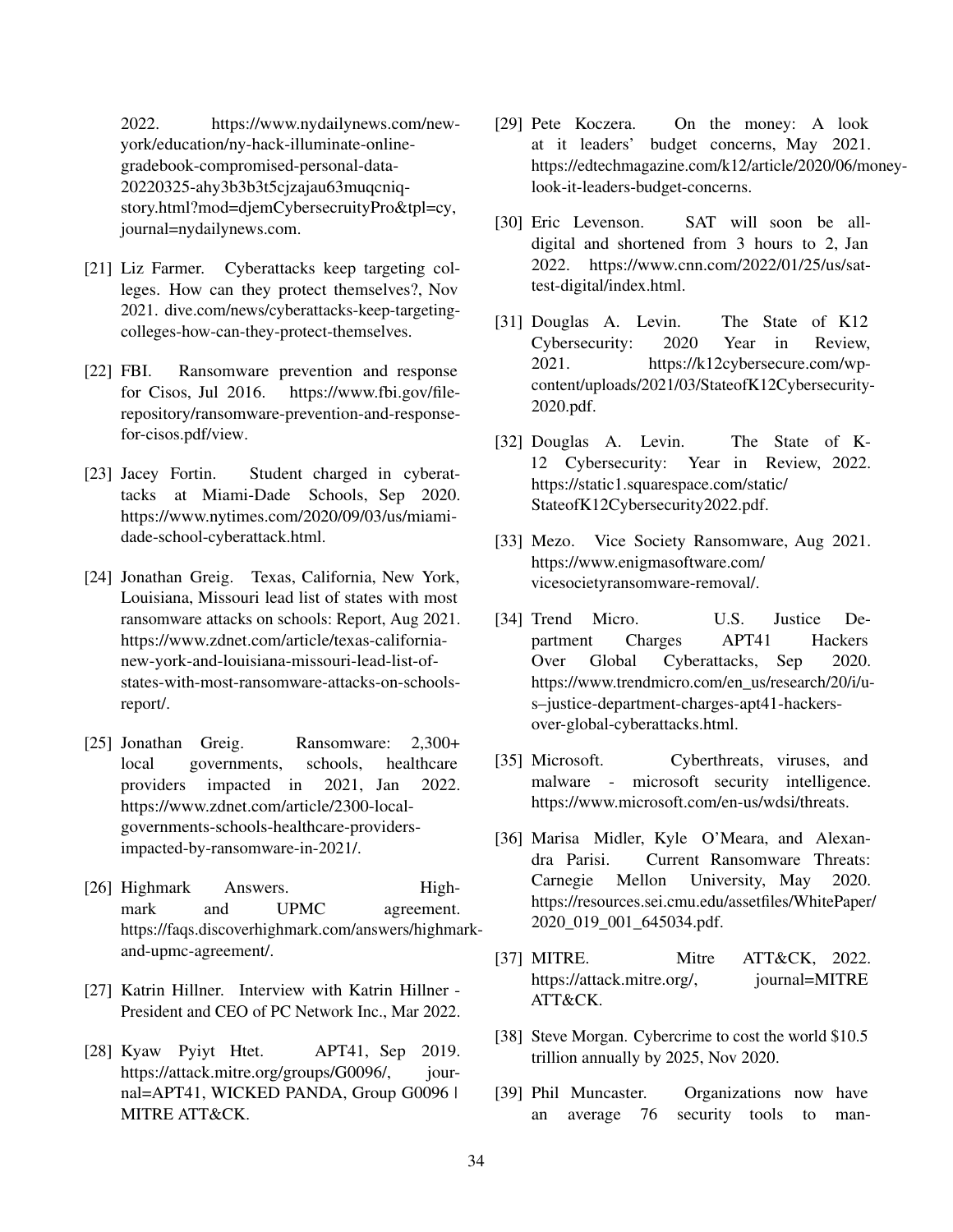age, Dec 2021. https://www.infosecuritymagazine.com/news/organizations-76-securitytools/.

- <span id="page-34-0"></span>[40] Elissa Nadworny. More than 1 million fewer students are in college: Here's how that impacts the economy, Jan 2022. https://www.npr.org/2022/01/13/1072529477/morethan-1-million-fewer-students-are-in-college-thelowest-enrollment-numbers-.
- <span id="page-34-13"></span>[41] NIST Joint Task Force. Security and Privacy Controls for Information Systems and Organizations, Sep 2020. https://nvlpubs.nist.gov/nistpubs/ SpecialPublications/NIST.SP.800-53r5.pdf.
- <span id="page-34-8"></span>[42] Noimos Group. What is Samsam Ransomware?, 2019. https://www.nomios.com/resources/what-issamsam-ransomware/.
- <span id="page-34-6"></span>[43] US Department of Education. What is the Protection of Pupil Rights Amendment (PPRA)?, 2020. https://studentprivacy.ed.gov/faq/whatprotection-pupil-rights-amendment-ppra.
- <span id="page-34-5"></span>[44] US Department of Education. Family Educational Rights and Privacy Act (FERPA), Aug 2021. https://www2.ed.gov/policy/ gen/guid/fpco/ferpa/index.html.
- <span id="page-34-7"></span>[45] Federal Bureau of Investigation Cyber Division. Increase in PYSA Ransomware Targeting Education Institutions, Mar 2021. www.ic3.gov/Media/News/2021/210316.pdf.
- <span id="page-34-10"></span>[46] The Unites States Department of Justice. Department of Justice Launches Global Action Against NetWalker Ransomware, Jan 2021. https://www.justice.gov/opa/pr/departmentjustice-launches-global-action-against-netwalkerransomware.
- <span id="page-34-9"></span>[47] United States Department of Justice. Two Iranian men indicted for deploying ransomware to extort hospitals, municipalities, and public institutions, causing over 30 million in losses, Nov 2018. https://www.justice.gov/opa/pr/two-Iranian-menindicted-deploying-ransomware-extort-hospitalsmunicipalities-and-public.
- <span id="page-34-14"></span>[48] National Institute of Standards and Technology. Framework for Improving Critical Infrastructure, 2018. https://nvlpubs.nist.gov/nistpubs/CSWP /NIST.CSWP.04162018.pdf.
- <span id="page-34-11"></span>[49] National Institute of Standards and Technology. Nist special publication 800 series general information, May 2018. https://www.nist.gov/itl/publications-0/nistspecial-publication-800-series-generalinformation.
- <span id="page-34-12"></span>[50] National Institute of Standards and Technology. NIST Special Publications 800 Series, 2022. https://pages.nist.gov/NIST-Tech-Pubs/SP800.html.
- <span id="page-34-4"></span>[51] Shivani Patel. Two Ventura County school districts affected by cyber attack Friday morning, Sep 2020. https://www.vcstar.com/story/news/2020/09/04/twoventura-county-school-districts-affected-cyberattack-internet-cybersecurity/5718588002/.
- <span id="page-34-1"></span>[52] Brandon Paykamian. Report: 'record-breaking' cyber attacks on schools in 2020, Mar 2021. https://www.govtech.com/policy/2020-marks-arecord-breaking-year-for-cyber-attacks-againstschools.html.
- <span id="page-34-2"></span>[53] Associated Press. Hackers Breach Customer Data at Michigan State Online Store, Aug 2020. https://www.detroitnews.com/story/news/local/michigan/ 2020/08/11/hackers-breach-customer-datamichigan-state-online-store/113014252/.
- <span id="page-34-3"></span>[54] Associated Press. A cyberattack in Albuquerque forces schools to cancel classes, Jan 2022. https://www.npr.org/2022/01/14/1072970219/cyberattack-in-albuquerque-latest-to-target-publicschools.
- <span id="page-34-16"></span>[55] Kapil Raina. What is Zero Trust Security? Principles of the zero trust model, May 2021. https://www.crowdstrike.com/cybersecurity-101/zero-trust-security/.
- <span id="page-34-15"></span>[56] Arvind Rajan. Covid-19 accentuates the need for cloud migration in higher education, May 2021. https://www.govtech.com/sponsored/covid-19-accentuates-the-need-for-cloud-migration-inhigher-education.